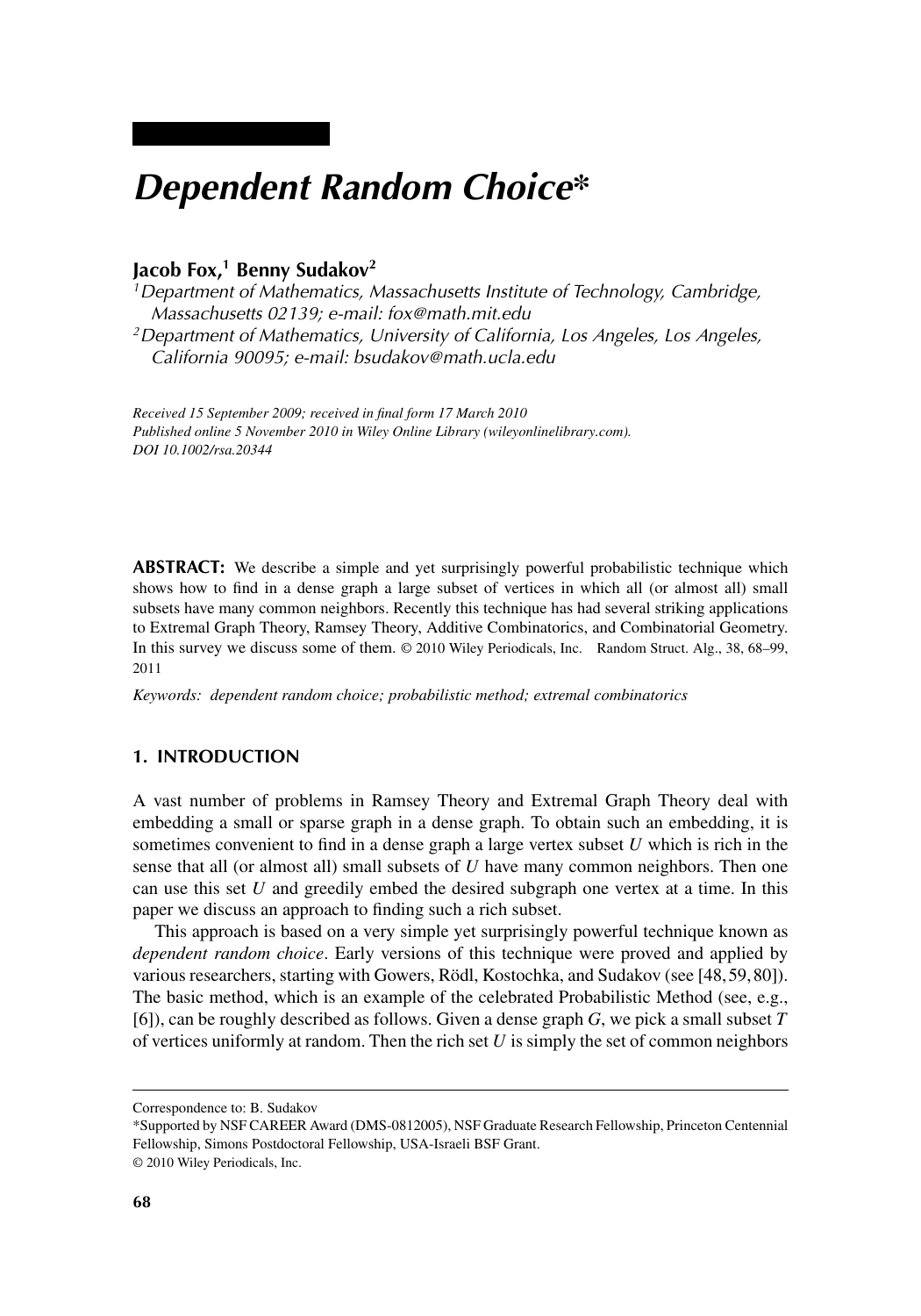of *T*. Intuitively it is clear that if some subset of *G* has only few common neighbors, it is unlikely that all the members of the random set *T* will be chosen among these neighbors. Hence, we do not expect *U* to contain any such subset. Although this might sound somewhat vague, we will make it more precise in the next section.

The last 10 years have brought several striking applications of dependent random choice to Extremal Graph Theory, Ramsey Theory, Additive Combinatorics, and Combinatorial Geometry. There are now a growing number of papers which use this approach and we think that the time has come to give this topic a systematic treatment. This is the main goal of our survey. In this paper we will attempt to describe most of the known variants of dependent random choice and illustrate how they can be used to make progress on a variety of combinatorial problems.We will usually not give the arguments which lead to the best known results or the sharpest possible bounds, but rather concentrate on explaining the main ideas which we believe have wide applicability. Throughout the paper, we systematically omit floor and ceiling signs whenever they are not crucial for the sake of clarity of presentation. All logarithms are in base 2.

The choice of topics and examples described in this survey is inevitably biased and is not meant to be comprehensive. We prove a basic lemma in the next section, and give several quick applications in Section 3. In Section 4 we discuss an example, based on the isoperimetric inequality for binary cubes, which shows certain limitations of dependent random choice. Next we present Gowers' celebrated proof of the Balogh-Szemerédi lemma, which is one of the earliest applications of this technique to additive combinatorics. In Sections 6 and 7 we study Ramsey-type problems for sparse graphs and discuss recent progress on some old conjectures of Burr and Erdős. Section 8 contains more variants of dependent random choice which were needed to study embeddings of subdivisions of various graphs into dense graphs. Another twist in the basic approach is presented in Section 9, where we discuss graphs whose edges are in few triangles. The final section of the paper contains more applications of dependent random choice and concluding remarks. These additional applications are discussed only very briefly, since they do not require any new alterations of the basic technique.

#### **2. BASIC LEMMA**

For a vertex  $v$  in a graph *G*, let  $N(v)$  denote the set of neighbors of  $v$  in *G*. Given a subset  $U \subset G$ , the *common neighborhood*  $N(U)$  *of U* is the set of all vertices of G that are adjacent to *U*, i.e., to *every* vertex in *U*. Sometimes, we might write  $N_G(v)$ ,  $N_G(U)$  to stress that the underlying graph is *G* when this is not entirely clear from the context.

The following lemma (see, e.g., [3,59,80]) is a typical result proved by dependent random choice. It demonstrates that every dense graph contains a large vertex subset *U* such that all small subsets of *U* have large common neighborhood. We discuss applications of this lemma in the next section.

**Lemma 2.1.** *Let a, d, m, n, r be positive integers. Let*  $G = (V, E)$  *be a graph with*  $|V| = n$ *vertices and average degree*  $d = 2|E(G)|/n$ *. If there is a positive integer t such that* 

$$
\frac{d^t}{n^{t-1}} - \binom{n}{r} \left(\frac{m}{n}\right)^t \ge a,
$$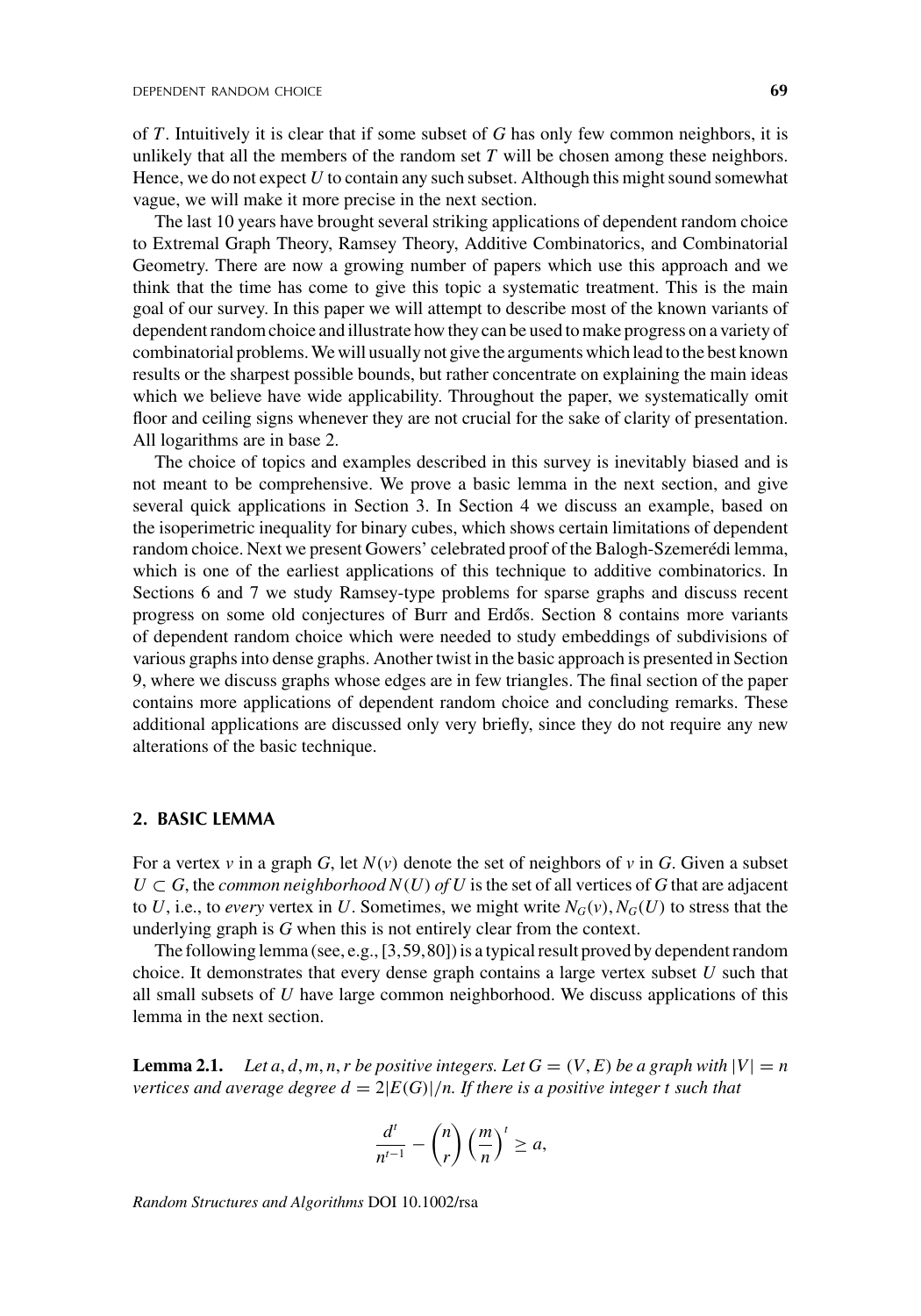*then G contains a subset U of at least a vertices such that every r vertices in U have at least m common neighbors.*

*Proof.* Pick a set *T* of *t* vertices of *V* uniformly at random with repetition. Set  $A = N(T)$ , and let *X* denote the cardinality of *A*. By linearity of expectation,

$$
\mathbb{E}[X] = \sum_{v \in V(G)} \left( \frac{|N(v)|}{n} \right)^t = n^{-t} \sum_{v \in V(G)} |N(v)|^t \geq n^{1-t} \left( \frac{\sum_{v \in V(G)} |N(v)|}{n} \right)^t = \frac{d^t}{n^{t-1}},
$$

where the last inequality is by convexity of the function  $f(z) = z^t$ .

Let *Y* denote the random variable counting the number of subsets  $S \subset A$  of size *r* with fewer than *m* common neighbors. For a given such *S*, the probability that it is a subset of *A* equals  $\left(\frac{|N(S)|}{n}\right)^t$ . Since there are at most  $\binom{n}{r}$  subsets *S* of size *r* for which  $|N(S)| < m$ , it follows that

$$
\mathbb{E}[Y] < \binom{n}{r} \left(\frac{m}{n}\right)^t.
$$

By linearity of expectation,

$$
\mathbb{E}[X-Y] \ge \frac{d^t}{n^{t-1}} - \binom{n}{r} \left(\frac{m}{n}\right)^t \ge a.
$$

Hence there exists a choice of *T* for which the corresponding set  $A = N(T)$  satisfies  $X - Y \ge a$ . Delete one vertex from each subset *S* of *A* of size *r* with fewer than *m* common neighbors. We let *U* be the remaining subset of *A*. The set *U* has at least  $X - Y \ge a$  vertices and all subsets of size *r* have at least *m* common neighbors.

# **3. A FEW QUICK APPLICATIONS**

In this section we present four results which illustrate the application of the basic lemma to various extremal problems.

# **3.1. Turán Numbers of Bipartite Graphs**

For a graph *H* and positive integer *n*, the Turán number  $ex(n, H)$  denotes the maximum number of edges of a graph with *n* vertices that does not contain *H* as a subgraph. A fundamental problem in extremal graph theory is to determine or estimate ex(*n*, *H*). Turán [85] in 1941 determined these numbers for complete graphs. Furthermore, the asymptotic behavior of Turán numbers for graphs of chromatic number at least 3 is given by a well known result of Erdős, Stone, and Simonovits (see, e.g., [9]). For bipartite graphs *H*, however, the situation is considerably more complicated, and there are relatively few nontrivial bipartite graphs *H* for which the order of magnitude of  $ex(n, H)$  is known. The following result of Alon, Krivelevich, and Sudakov  $\lceil 3 \rceil$  is best possible for every fixed r, as shown by the constructions in [55] and in [4]. Although, it can be derived also from an earlier result in [46], the proof using dependent random choice is different and provides somewhat stronger estimates.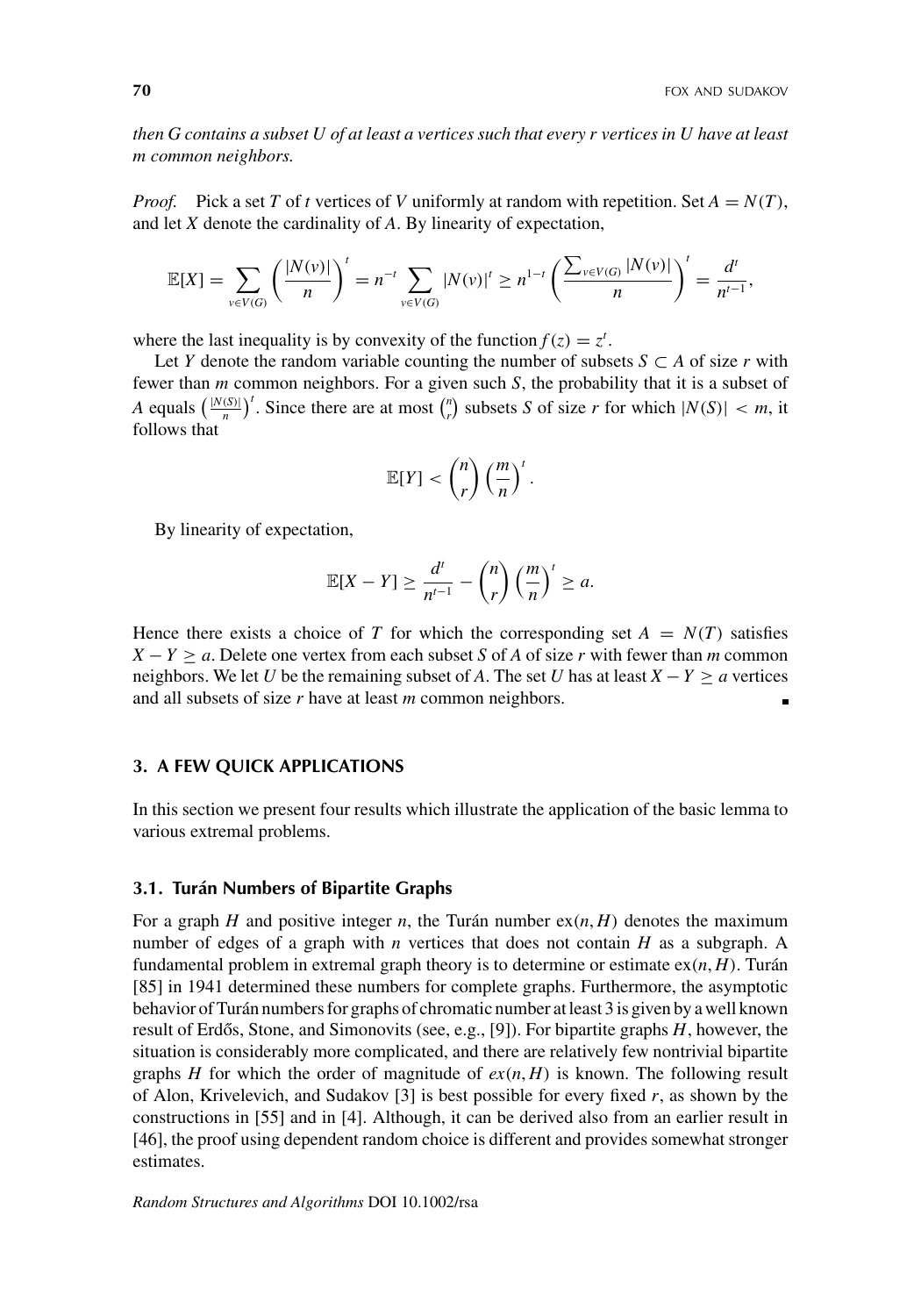**Theorem 3.1.** *If*  $H = (A \cup B, F)$  *is a bipartite graph in which all vertices in B have degree at most r, then*  $ex(n, H) \le cn^{2-1/r}$ *, where*  $c = c(H)$  *depends only on H.* 

*Proof.* Let  $a = |A|, b = |B|, m = a + b, t = r$ , and  $c = \max(a^{1/r}, \frac{3(a+b)}{r})$  and suppose *G* is a graph with *n* vertices, and at least  $cn^{2-1/r}$  edges. Then the average degree *d* of *G* satisfies  $d \geq 2cn^{1-1/r}$ . Using the definition of *c* and the fact that  $r! \geq (r/e)^r$  it is easy to check that

$$
\frac{d^t}{n^{t-1}} - \binom{n}{r} \left(\frac{m}{n}\right)^t \ge (2c)^r - \frac{n^r}{r!} \left(\frac{a+b}{n}\right)^r \ge (2c)^r - \left(\frac{e(a+b)}{r}\right)^r \ge c^r \ge a.
$$

Therefore we can use Lemma 2.1 (with the parameters  $a, d, m, n, r, t$  as above) to find a vertex subset *U* of *G* with  $|U| = a$  such that all subsets of *U* of size *r* have at least  $m = a + b$  common neighbors. Now the following embedding lemma completes the proof of the theorem.

**Lemma 3.2.** *Let*  $H = (A \cup B, F)$  *be a bipartite graph in which*  $|A| = a$ ,  $|B| = b$ *, and the vertices in B have degree at most r. If G is a graph with a vertex subset U with*  $|U| = a$  such *that all subsets of U of size r have at least a* + *b common neighbors, then H is a subgraph of G.*

*Proof.* We find an embedding of *H* in *G* given by an injective function  $f : A \cup B \rightarrow V(G)$ . Start by defining an injection  $f : A \rightarrow U$  arbitrarily. Label the vertices of *B* as  $v_1, \ldots, v_b$ . We embed the vertices of *B* in this order one vertex at a time. Suppose that the current vertex to embed is  $v_i \in B$ . Let  $N_i \subset A$  be those vertices of *H* adjacent to  $v_i$ , so  $|N_i| \leq r$ . Since  $f(N<sub>i</sub>)$  is a subset of *U* of cardinality at most *r*, there are at least  $a + b$  vertices adjacent to all vertices in  $f(N_i)$ . As the total number of vertices already embedded is less than  $a + b$ , there is a vertex  $w \in V(G)$  which is not yet used in the embedding and is adjacent to all vertices in  $f(N_i)$ . Set  $f(v_i) = w$ . It is immediate from the above description that *f* provides an embedding of *H* as a subgraph of *G*.

#### **3.2. Embedding a 1-Subdivision of a Complete Graph**

A *topological copy* of a graph *H* is a graph formed by replacing edges of *H* by internally vertex disjoint paths. This is an important notion in graph theory, e.g., the celebrated theorem of Kuratowski [65] uses it to characterize planar graphs. In the special case in which each of the paths replacing the edges of *H* has exactly *t* internal vertices, it is called a *t-subdivision* of *H*.

An old conjecture of Mader and Erdős-Hajnal which was proved in [13, 57] says that there is a constant *c* such that every graph with *n* vertices and at least  $cp<sup>2</sup>n$  edges contains a topological copy of  $K_p$ . This implies that any *n*-vertex graph with  $cn^2$  edges contains a topological copy of a complete graph on  $\Omega(\sqrt{n})$  vertices. An old question of Erdős [29] asks whether one can strengthen this statement and find in every graph *G* on *n* vertices with *c*<sub>1</sub> $n^2$  edges a 1-subdivision of a complete graph with at least  $c_2\sqrt{n}$  vertices for some positive  $c_2$  depending on  $c_1$ . A positive answer to this question was given in [3]. Here we present a short proof from this paper, showing the existence of such a subdivision.

**Theorem 3.3.** If G is a graph with n vertices and  $\epsilon n^2$  edges, then G contains a 1-subdivision *of a complete graph with*  $a = \epsilon^{3/2} n^{1/2}$  *vertices.*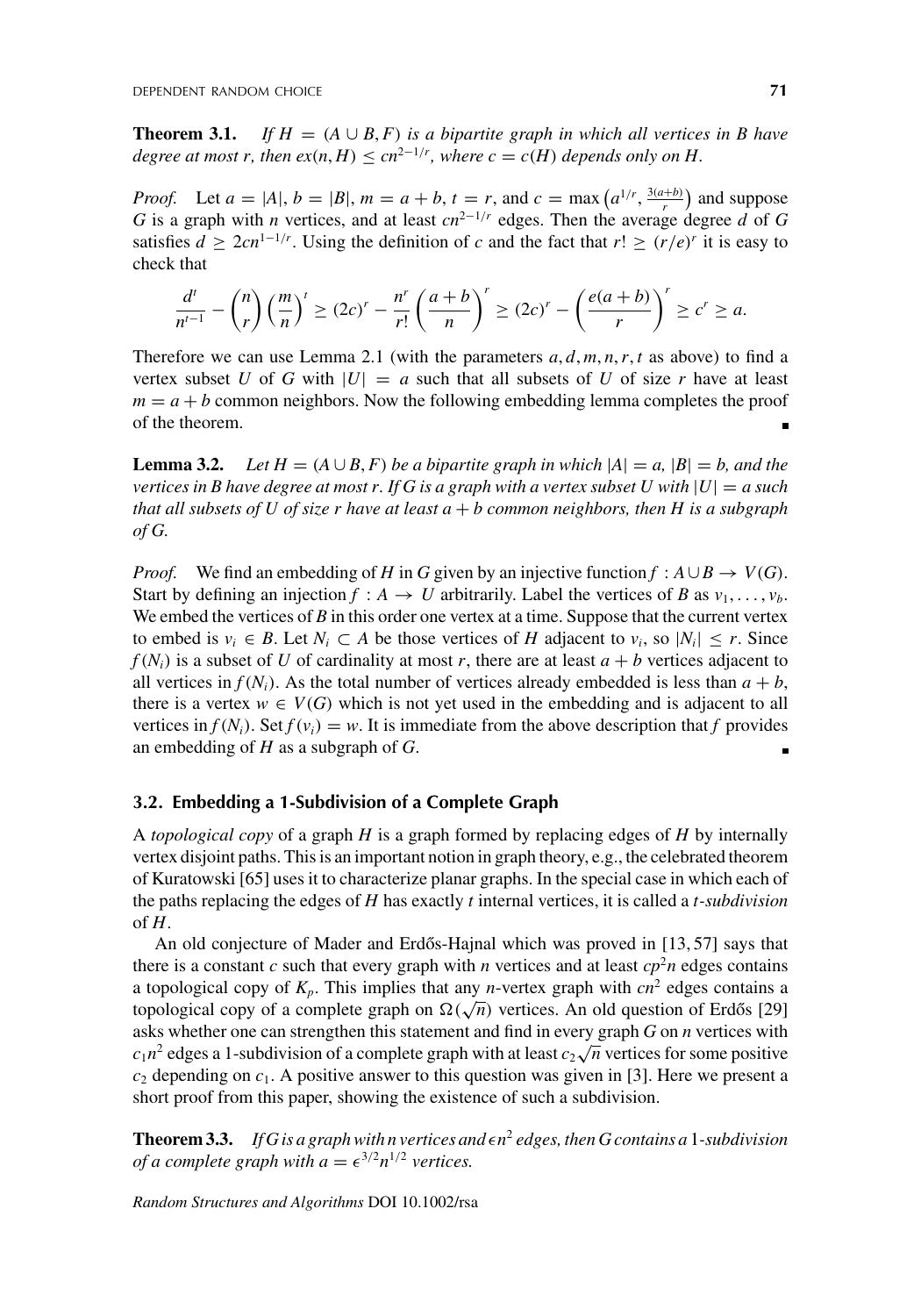*Proof.* The average degree *d* of *G* is 2 $\epsilon n$ . Let  $r = 2$ ,  $t = \frac{\log n}{2 \log 1/\epsilon}$  and let *m* be the number of vertices of the 1-subdivision of the complete graph on *a* vertices. Since  $m = \binom{a}{2} + a \le a^2$ and clearly  $\epsilon \leq 1/2$ , it is easy to check that

$$
\frac{d^{t}}{n^{t-1}} - {n \choose r} \left(\frac{m}{n}\right)^{t} \ge (2\epsilon)^{t} n - \frac{n^2}{2} \epsilon^{3t} = 2^{t} n^{1/2} - \frac{n^{1/2}}{2} \ge n^{1/2} \ge a.
$$

Therefore we can apply Lemma 2.1 with these parameters to find a vertex subset *U* of *G* with  $|U| = a$  such that every pair of vertices in *U* have at least *m* common neighbors. Note that a 1-subdivision of the complete graph on *a* vertices is a bipartite graph with parts of size *a* and  $b = \binom{a}{2}$  such that every vertex in the larger part has degree two. Thus we can now complete the proof of this theorem using Lemma 3.2.

One can improve this result using a more complicated argument. In [3] it was shown that the graph *G* as above contains a 1-subdivision of a complete graph of order  $\epsilon n^{1/2}/4$ . The power of  $\epsilon$  in this result cannot be improved. Also in [44] we extended this theorem to embedding the 1-subdivision of any graph with  $O(n)$  edges. The proof of these results require some additional ideas and are discussed in Section 8.

# **3.3. Ramsey Number of the Cube**

For a graph *H*, the Ramsey number  $r(H)$  is the minimum positive integer N such that every 2-coloring of the edges of the complete graph on *N* vertices contains a monochromatic copy of *H*. Determining or estimating Ramsey numbers is one of the central problems in combinatorics, see the book Ramsey theory [52] for details. The *r*-cube  $Q_r$  is the *r*-regular graph with  $2^r$  vertices whose vertex set consists of all binary vectors  $\{0, 1\}^r$  and two vertices are adjacent if they differ in exactly one coordinate. More than 30 years ago, Burr and Erdős conjectured that  $r(Q_r)$  is linear in the number of vertices of the *r*-cube. Although this conjecture has drawn a lot of attention, it is still open. Beck [8] showed that  $r(Q_r) \leq 2^{cr^2}$ . His result was improved by Graham et al. [50] who proved that  $r(Q_r) \leq 8(16r)^r$ . Shi [76], using ideas of Kostochka and Rödl [59], obtained the first polynomial bound for this problem, showing that  $r(Q_r) \leq 2^{cr+o(r)}$  for some  $c \approx 2.618$ . A polynomial bound on  $r(Q_r)$ follows easily from the basic lemma in Section 2. Using a refined version of dependent random choice, we will later give a general upper bound on the Ramsey number of bipartite graphs which improves the exponent to  $2^{2r+o(r)}$ .

# **Theorem 3.4.**  $r(Q_r) \leq 2^{3r}$ .

*Proof.* In any two-coloring of the edges of the complete graph on  $N = 2^{3r}$  vertices, the denser of the two colors has at least  $\frac{1}{2} {N \choose 2} \ge 2^{-7/3} N^2$  edges. Let *G* be the graph of the densest color, so the average degree *d* of *G* is at least  $2^{-4/3}N$ . Let  $t = \frac{3}{2}r$ ,  $m = 2^r$  and  $a = 2^{r-1}$ . We have

$$
\frac{d^{t}}{N^{t-1}} - {N \choose r} \left(\frac{m}{N}\right)^{t} \ge 2^{-\frac{4}{3}t}N - N^{r-t}m^{t}/r! \ge 2^{r} - 1 \ge 2^{r-1}.
$$

Therefore, applying Lemma 2.1 we find in *G* a subset *U* of size  $2^{r-1}$  such that every set of *r* vertices in *U* has at least  $2^r$  common neighbors. Since  $Q_r$  is an *r*-regular bipartite graph with 2*<sup>r</sup>* vertices and parts of size 2*<sup>r</sup>*−1, Lemma 3.2 demonstrates that *Qr* is a subgraph of *G*.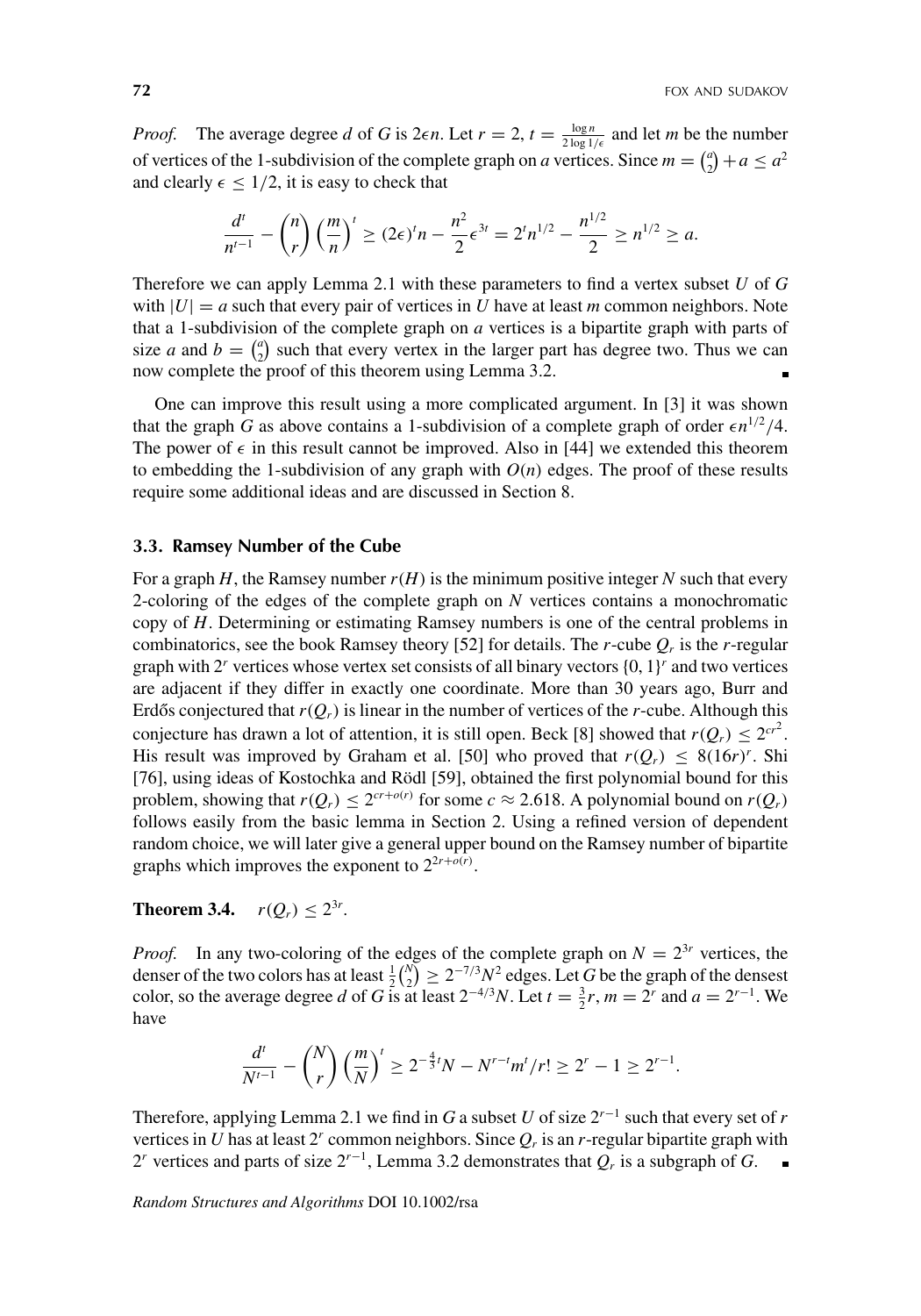Note that this proof gives a stronger Turán-type result, showing that any subgraph of density 1/2 contains *Qr*.

#### **3.4. Ramsey-Turán Problem for** *K***4-Free Graphs**

Let  $\mathbf{RT}(n, H, f(n))$  be the maximum number of edges a graph *G* on *n* vertices can have which has neither *H* as a subgraph nor an independent set of size  $f(n)$ . The problem of determining these numbers was motivated by the classical Ramsey and Turán theorems, and has attracted a lot of attention over the last 40 years, see e.g., the survey by Simonovits and Sós [79]. One of the most celebrated results in this area states that

$$
\mathbf{RT}(n, K_4, o(n)) = (1 + o(1))\frac{n^2}{8}.
$$

That is, every  $K_4$ -free graph with *n* vertices and independence number  $o(n)$  has at most  $(1+o(1))\frac{n^2}{8}$  edges, and this bound is tight. The upper bound was proved by Szemerédi [84] and the lower bound obtained by Bollobás and Erdős [11]. This result is surprising since it is more plausible to suspect that a  $K_4$ -free graph with independence number  $o(n)$  has  $o(n^2)$ edges. One of the natural questions brought up in [37] and [79] is whether one can still find a  $K_4$ -free graph with a quadratic number of edges if the independence number  $o(n)$  is replaced by a smaller function, say  $O(n^{1-\epsilon})$  for some small but fixed  $\epsilon > 0$ . The answer to this question was given by the second author in [80].

**Theorem 3.5.** *Let*  $f(n) = 2^{-\omega \sqrt{\log n}} n$ , where  $\omega = \omega(n)$  is any function which tends to *infinity arbitrarily slowly together with n. Then*

$$
\mathbf{RT}(n, K_4, f(n)) = o(n^2).
$$

*Proof.* Suppose for contradiction that there is a *K*4-free graph *G* on *n* vertices with at least  $2^{-\omega^2/2}n^2 = o(n^2)$  edges, and independence number less than  $a = f(n)$ . The average degree *d* of *G* satisfies  $d \ge 2 \cdot 2^{-\omega^2/2}n$ . Let  $r = 2$ ,  $m = a$ , and  $t = \frac{2}{\omega}\sqrt{\log n}$ . We have

$$
\frac{d^{t}}{n^{t-1}} - {n \choose r} \left(\frac{m}{n}\right)^{t} \ge \left(2 \cdot 2^{-\omega^{2}/2}\right)^{t} n - \frac{n^{2}}{2} 2^{-\omega t \sqrt{\log n}} = 2^{t} 2^{-\omega \sqrt{\log n}} n - 1/2 \ge 2^{-\omega \sqrt{\log n}} n = a.
$$

Therefore, applying Lemma 2.1, we can find a subset *U* of size *a* such that every pair of vertices in *U* has at least *a* common neighbors. Since *G* has independence number less than *a*, then *U* has a pair of adjacent vertices  $\{u, v\}$ . These vertices have at least *a* common neighbors. No pair of common neighbors of  $u$  and  $v$  is adjacent as otherwise  $G$  contains a *K*4. So the common neighbors of *u* and *v* form an independent set of size at least *a*, a contradiction.

# **4. A DENSE GRAPH WITHOUT A RICH SUBSET OF LINEAR SIZE**

Lemma 2.1 shows that every sufficiently dense graph on *n* vertices contains a large set of vertices *U* with the useful property that every small subset of *U* has many common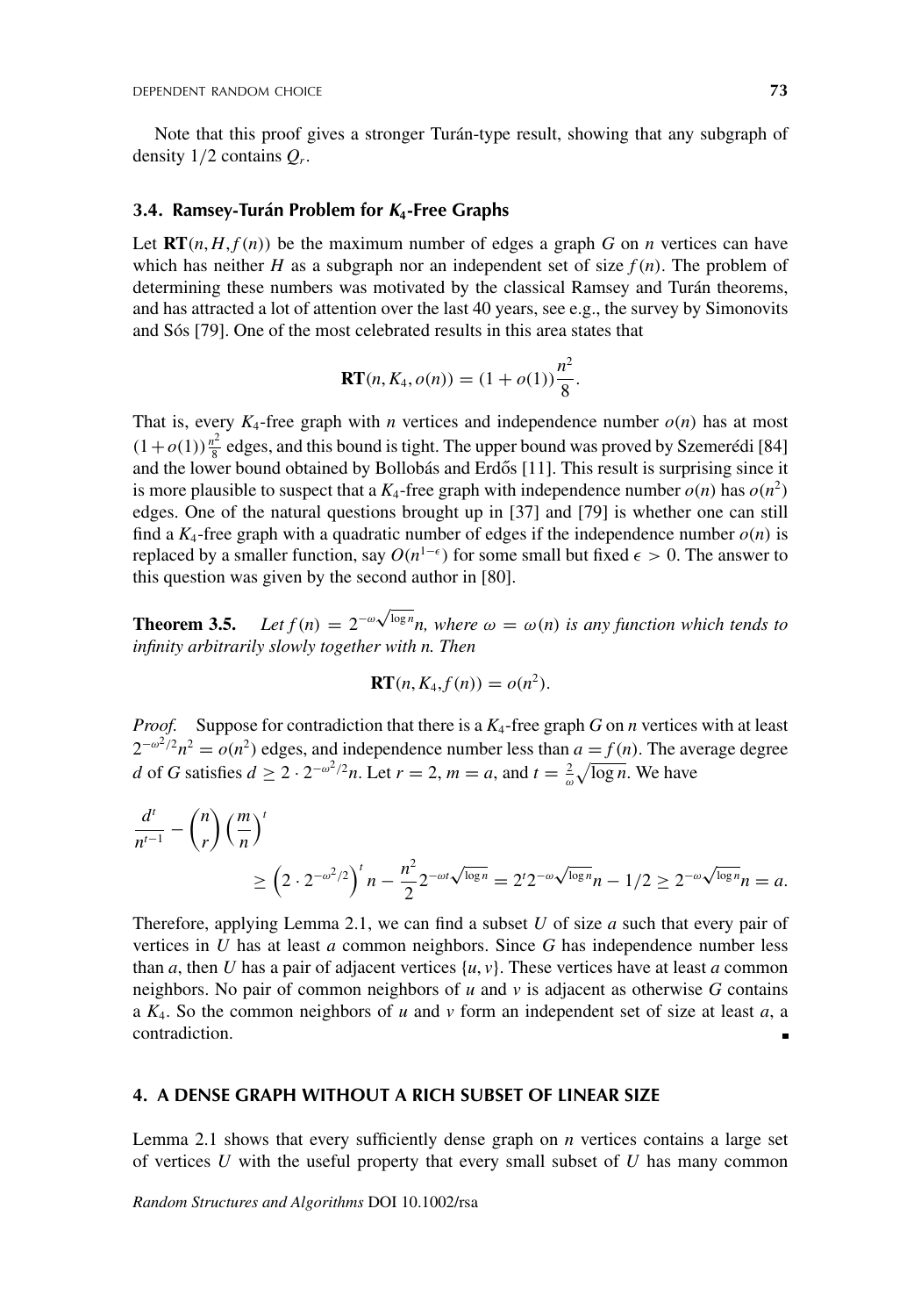neighbors. In many applications it would be extremely helpful to have both the size of *U* and the number of common neighbors be linear in *n*. Unfortunately, this is not possible, as is shown by the following construction of Kostochka and Sudakov; see [62] for more details.

**Proposition 4.1.** *For infinitely many n there is a graph G on n vertices with at least n*(*n* − 2)/4 *edges such that any subset of G of linear size contains a pair of vertices with at most o*(*n*) *common neighbors.*

*Proof.* Indeed, fix  $0 < c < 1/2$  and let *m* be a sufficiently large integer. Let G be the graph with vertex set  $V = \{0, 1\}^m$  in which two vertices  $x, y \in V$  are adjacent if the Hamming distance between *x* and *y*, which is the number of coordinates in which they differ, is at most  $m/2$ . The number of vertices of *G* is  $n = 2<sup>m</sup>$  and it is easy to check that every vertex in *G* has degree at least  $n/2 - 1$ . Suppose for contradiction that there is  $U \subset V$  with  $|U| \geq cn$  and every pair of vertices in *U* has at least *cn* common neighbors. A classical result of Kleitman [54] states that if

$$
|U| > \sum_{i=0}^{t} \binom{m}{i},
$$

then *U* contains two vertices  $u_1, u_2$  of Hamming distance at least  $2t + 1$ . We also need a standard Chernoff estimate (see, e.g., Theorem A.4 in Appendix A of [6]) saying that

$$
\sum_{0 \le i \le \mu/2 - \lambda} {\mu \choose i} = \sum_{\mu/2 + \lambda \le i \le \mu} {\mu \choose i} \le 2^{\mu} e^{-2\lambda^2/\mu}.
$$
 (1)

Since  $|U| \ge cn$ , this inequality with  $\mu = m$ ,  $\lambda = m^{5/8}$  and the above result of Kleitman with  $t = m/2 - \lambda$  shows that there are two vertices  $u_1, u_2 \in U$  with distance at least  $m - 2\lambda = m - 2m^{5/8}$ .

We next use the fact that  $u_1$  and  $u_2$  are nearly antipodal to show that they have less than *cn* common neighbors, contradicting the assumption that all pairs of vertices in *U* have *cn* common neighbors. First, for intuition, let us see that this holds if  $u_1$  and  $u_2$  are antipodal, i.e., have Hamming distance *m*. In this case, a common neighbor of these two vertices has distance exactly  $m/2$  from each of them, and hence there are  $\binom{m}{m/2} = o(n)$  such common neighbors.

The analysis is only a little more complicated in the general case. Let  $m - k$  be the Hamming distance of  $u_1$  and  $u_2$ . Thus  $u_1$  and  $u_2$  agree on  $k \leq 2m^{5/8}$  coordinates and without loss of generality we assume that these are the first *k* coordinates. Let *S* denote the set of vertices which are adjacent to  $u_1$  and  $u_2$ . Let  $r = m^{3/8}$  and  $S_1$  denote the set of vertices which agree with  $u_1$  and  $u_2$  in at least  $k/2 + r$  of the first *k* coordinates, and let  $S_2 = S \setminus S_1$ . The number of vertices in  $S_1$  is

$$
2^{m-k}\sum_{i\geq k/2+r} {k \choose i} < 2^{m-k} \cdot 2^k e^{-2r^2/k} = n e^{-2r^2/k} = o(n),
$$

where the first inequality follows from estimate (1) and the last equality uses that  $k \leq 2m^{5/8}$ and  $r = m^{3/8}$ .

The vertices in  $S_2$  have Hamming distance at most  $m/2$  from both  $u_1$  and  $u_2$ , and agree with  $u_1$  and  $u_2$  in less than  $k/2 + r$  of the first *k* coordinates. Therefore, on the remaining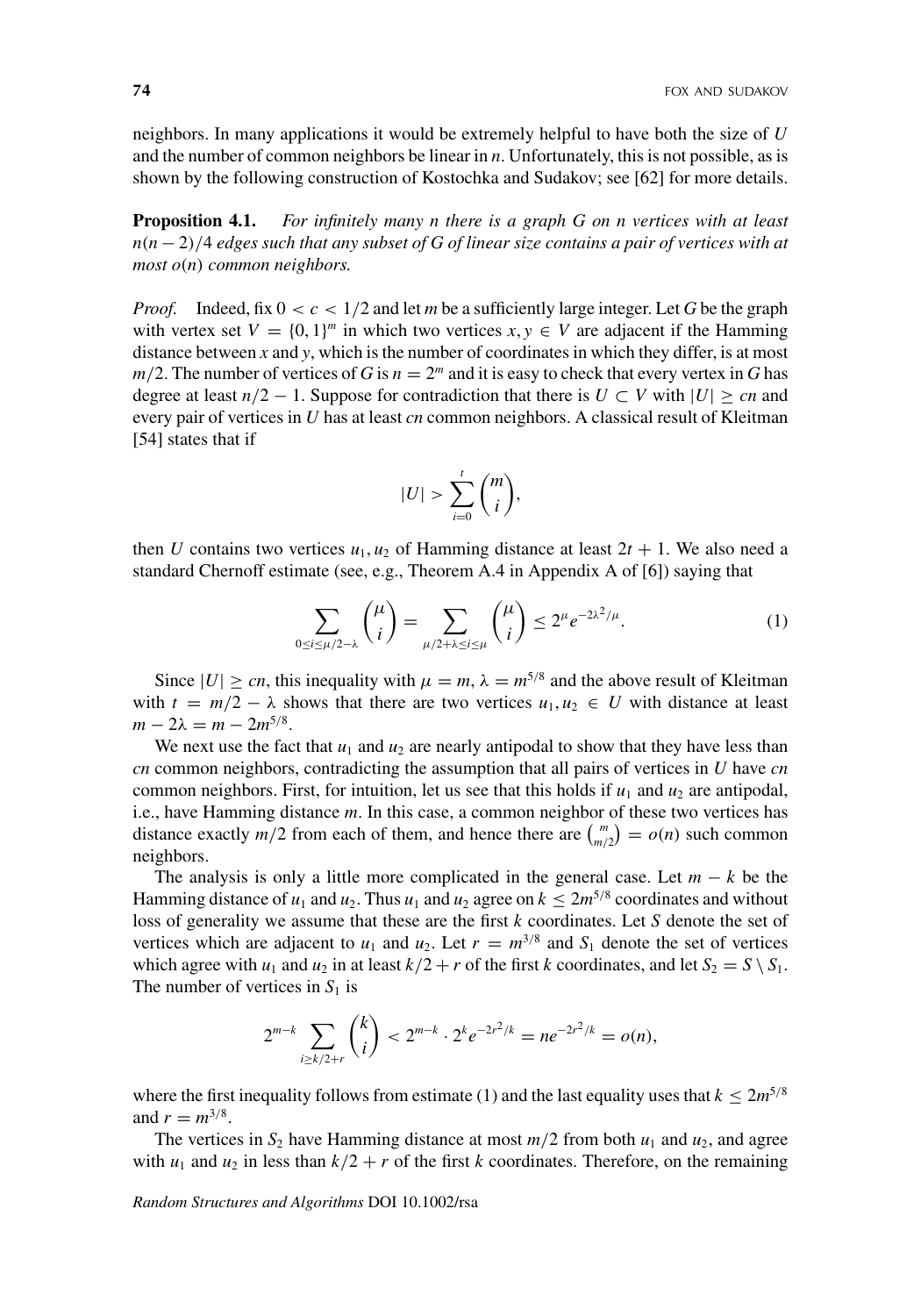$m - k$  coordinates, the vertices in  $S_2$  must agree with  $u_1$  in more than  $m/2 - k/2 - r$ coordinates and with  $u_2$  in more than  $m/2 - k/2 - r$  coordinates. Since  $u_1$  and  $u_2$  differ on these coordinates, we have that on the last  $m - k$  coordinates the vertices in  $S_2$  should agree with  $u_1$  in *i* places for some  $m/2 - k/2 - r < i < m/2 - k/2 + r$ . Therefore  $S_2$  is at most  $2^k$  times the sum of all binomial coefficients  $\binom{m-k}{i}$  with  $|m/2 - k/2 - i| < r$ . There are at most 2*r* such binomial coefficients, and by Stirling's formula the largest of them is at most  $m^{-1/2}2^{m-k}$ . Hence,  $|S_2| \le 2^k \cdot 2r \cdot m^{-1/2}2^{m-k} = 2rm^{-1/2}n = o(n)$ . Thus, the number of common neighbors of  $u_1$  and  $u_2$  is  $|S| \leq |S_1| + |S_2| = o(n)$ .

Note that this argument can also be used to show that the complement of *G* in this example also does not have a vertex subset *U* of linear size in which each pair of vertices in *U* have linearly many common neighbors.

Despite the above example, in the next section we present a variant of the basic technique which shows that every dense graph has a linear size subset in which *almost all* pairs have a linear number of common neighbors. This can be used to establish a very important result in additive combinatorics known as the Balog-Szemerédi-Gowers theorem.

#### **5. A VARIANT OF THE BASIC LEMMA AND ADDITIVE COMBINATORICS**

Although we proved in the previous section that one can not guarantee in every dense graph a linear subset in which *every* pair of vertices has a linear number of common neighbors, the following lemma shows how to find a linear subset in which *almost every* pair of vertices has this property. The result is stated for bipartite graphs because in the next section we need this setting for an application to additive combinatorics. This assumption is of course not essential as it is well known that every graph contains a bipartite subgraph with at least half of its edges.

**Lemma 5.1.** *Let G be a bipartite graph with parts A and B and*  $e(G) = c|A||B|$  *edges. Then for any*  $0 < \epsilon < 1$ , there is a subset  $U \subset A$  such that  $|U| \ge c|A|/2$  and at least *a* (1 −  $\epsilon$ )-fraction of the ordered pairs of vertices in U have at least  $\epsilon c^2 |B|/2$  common *neighbors in B.*

*Proof.* Pick a vertex  $v \in B$  uniformly at random and let *X* denote the number of neighbors of *v*. By the Cauchy-Schwarz inequality, we have

$$
\mathbb{E}[X^2] \ge \mathbb{E}[X]^2 = \left(\sum_{a \in A} \frac{|N(a)|}{|B|}\right)^2 = (e(G)/|B|)^2 = c^2|A|^2.
$$

Let  $T = (a_1, a_2)$  be an ordered pair of vertices in *A*. Call it *bad* if  $|N(T)| < \epsilon c^2 |B|/2$ . The probability that  $T \subset N(v)$  is  $|N(T)|/|B|$ , and therefore for a bad pair it is less than  $\epsilon c^2/2$ . Let *Z* denote the number of bad pairs of vertices in  $N(v)$ . By linearity of expectation, we have

$$
\mathbb{E}[Z] < \frac{\epsilon c^2}{2} \cdot |A|^2 \leq \epsilon \mathbb{E}[X^2]/2,
$$

and therefore

$$
\mathbb{E}[X^2 - Z/\epsilon] = \mathbb{E}[X^2] - \mathbb{E}[Z]/\epsilon \ge \mathbb{E}[X^2]/2 \ge c^2|A|^2/2.
$$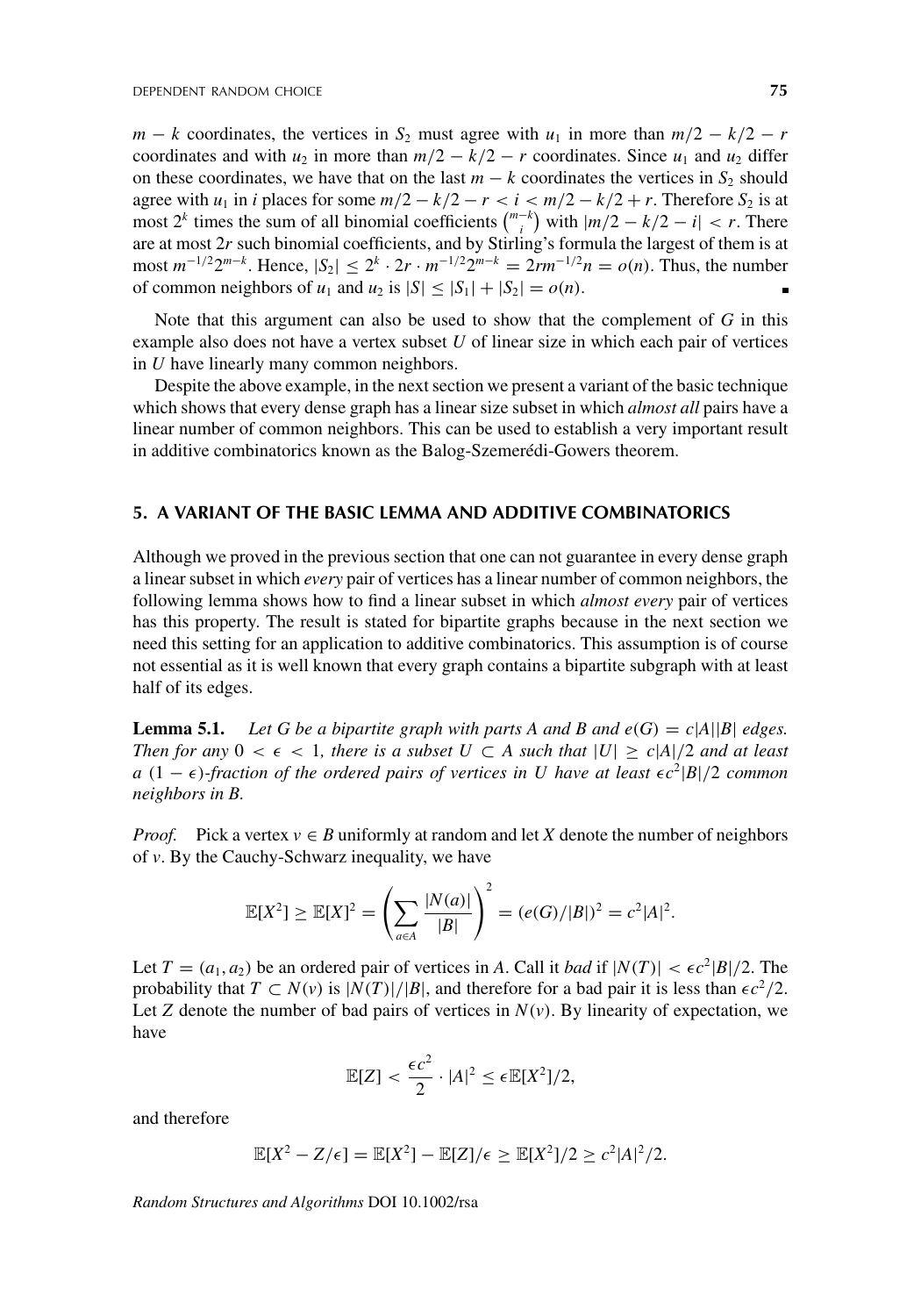Hence, there is a choice of *v* such that  $X^2 - Z/\epsilon \ge c^2 |A|^2/2$ . Let  $U = N(v)$ . Then  $Z \le$  $\epsilon X^2 = \epsilon |N(v)|^2 = \epsilon |U|^2$ , i.e., at most an  $\epsilon$ -fraction of the ordered pairs of vertices of *U* are bad. We also have  $|N(v)|^2 = X^2 \ge c^2 |A|^2 / 2$ . Thus  $|U| = |N(v)| \ge c|A| / 2$ , completing the proof.

#### **5.1. Balog-Szemerédi-Gowers Theorem**

An early application of dependent random choice appeared in Gowers' proof [48] of Szemerédi's theorem on arithmetic progressions in dense subsets of the integers. One of the important innovations which Gowers introduced in this work is a new approach which gives much better quantitative bounds for a result of Balog and Szemerédi, which we discuss next. The Balog-Szemerédi-Gowers theorem has many applications and is one of the most important tools in additive combinatorics and number theory.

Let *A* and *B* be two sets of integers. Define the *sumset*  $A + B = \{a + b : a \in A, b \in A\}$ *B*}. For a bipartite graph *G* with parts *A* and *B* and edge set *E*, define the *partial sumset*  $A +_{G} B = \{a + b : a \in A, b \in B, (a, b) \in E\}$ . In many applications in additive combinatorics, instead of knowing  $A + A$  one only has access to a dense subset of this sum. For example, can we draw a useful conclusion from the fact that  $A +<sub>G</sub> A$  is small for some dense graph  $G$ ? It is not difficult to see that in such a case  $A + A$  can still be very large. Indeed, take *A* to be a union of an arithmetic progression of length *n*/2 and *n*/2 random elements, and let *G* be the complete graph between the integers in the arithmetic progression. In this case  $|A + G A| = O(n)$  while  $|A + A| = \Omega(n^2)$ . However, in this case we are still able to draw a useful conclusion thanks to the result of Balog and Szemerédi [7]. They proved that if *A* and *B* are two sets of size *n*, *G* has at least *cn*<sup>2</sup> edges and  $|A +_G B| \leq Cn$ , then one can find  $A' \subset A$  and  $B' \subset B$  with  $|A'| \ge c'n$ ,  $|B'| \ge c'n$  and  $|A' + B'| \le C'n$ , where *c*' and *C*' depend on *c* and *C* but not on *n*.

The original proof of Balog and Szemerédi used the regularity lemma and gave a towerlike dependence between the parameters. Gowers' approach gives a much better bound, showing that  $1/c'$  and  $C'$  can be bounded by a constant degree polynomial in  $1/c$  and  $C$ . Our presentation of the proof of the Balog-Szemerédi-Gowers theorem follows that from [83] and is somewhat different from the original proof of Gowers [48]. The heart of the proof is the following graph-theoretic lemma, which is of independent interest. It first appeared in [83], although a variant was already implicit in the work of Gowers [48].

**Lemma 5.2.** *Let G be a bipartite graph with parts A and B of size n and with cn*<sup>2</sup> *edges and c* ≥ 4*n*−1/<sup>3</sup>*. Then it contains subsets A* ⊂ *A and B* ⊂ *B of size at least cn*/8*, such that there are at least*  $2^{-12}c^5n^2$  *paths of length three between every a* ∈ *A*<sup>*'*</sup> *and b* ∈ *B*<sup>*'*</sup>.

Note that the best result which one can prove for paths of length 1 is substantially weaker. Indeed, a random bipartite graph with parts of size *n* with high probability has edge density roughly  $1/2$  and does not contain a complete bipartite graph with parts of size  $2 \log n$ . Before proving Lemma 5.2, we first show how to use it to obtain a quantitative version of the Balog-Szemerédi-Gowers theorem. Let *A* and *B* be two sets of integers of cardinality *n* such that  $|A +_{G} B| \leq Cn$  and G has at least  $cn^2$  edges. We show next that there are subsets *A*<sup> $\prime$ </sup> ⊂ *A* and *B*<sup> $\prime$ </sup> ⊂ *B* each with size at least *cn*/8 such that  $|A' + B'| \leq 2^{12}C^3c^{-5}n$ .

Let  $A' \subset A$  and  $B' \subset B$  satisfy the assertion of Lemma 5.2. For each  $a \in A'$  and  $b \in B'$ , consider a path  $(a, b', a', b)$  of length three from *a* to *b*. We have  $y = a + b$  $(a+b') - (a'+b') + (a'+b) = x - x' + x''$ , where  $x = a+b'$ ,  $x' = a'+b'$ , and  $x'' = a' + b$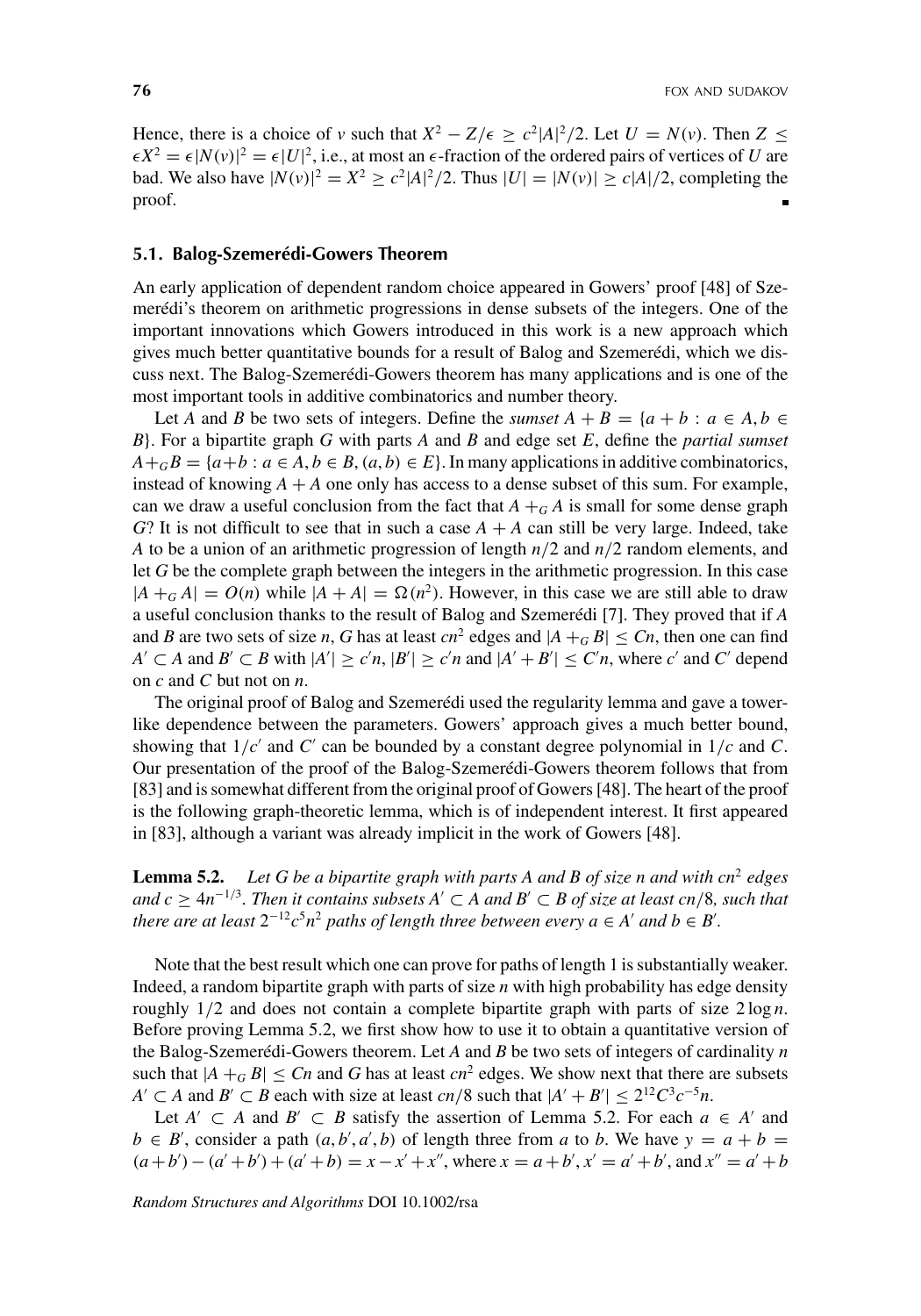are elements of  $X = A +_{G} B$  since  $(a, b')$ ,  $(a', b')$ , and  $(a', b)$  are edges of *G*. Thus, every *y* ∈ *A*<sup> $\prime$ </sup> + *B*<sup> $\prime$ </sup> can be written as *x* − *x*<sup> $\prime$ </sup> + *x*<sup> $\prime$ </sup> for at least 2<sup>-12</sup>*c*<sup>5</sup>*n*<sup>2</sup> ordered triples (*x*, *x*<sup> $\prime$ </sup>, *x*<sup> $\prime$ </sup>). On the other hand,  $|X| \leq Cn$ , so there are at most  $C^3 n^3$  such triples. This implies that the number of *y* is at most  $C^3 n^3 / (2^{-12} c^5 n^2) = 2^{12} C^3 c^{-5} n$  and  $|A' + B'| \le 2^{12} C^3 c^{-5} n$ .

Lemma 5.1 is an essential ingredient in the proof of Lemma 5.2. Note that while Lemma 5.1 shows that *almost all* pairs in the large subset *U* have many paths of length two between them, by allowing paths of longer length, we obtain in Lemma 5.2 large subsets *A'* and *B'* such that *every*  $a \in A'$  and  $b \in B'$  have many paths of length three between them.

*Proof of Lemma 5.2.* Let *A*<sup>1</sup> denote the set of vertices in *A* of degree at least *cn*/2 and let  $c_1 = \frac{e(A_1, B)}{|A_1||B|}$  be the edge density between  $A_1$  and  $B$ . There are less than  $(cn/2) \cdot n = cn^2/2$ edges not containing a vertex in  $A_1$  and therefore at least  $cn^2/2$  edges between  $A_1$  and *B*. Also  $c_1 \geq c$ , since deleting vertices in  $A \setminus A_1$  increases the edge density of the remaining graph. In addition, we have  $c_1 \ge \frac{cn^2/2}{|A_1||B|} = \frac{cn}{2|A_1|}$ . Applying Lemma 5.1 to the induced subgraph of *G* with parts  $A_1$  and *B*, with *c* replaced by  $c_1$  and  $\epsilon = c/16$ , we find a subset  $U \subset A_1$  with  $|U| \ge c_1 |A_1|/2 \ge cn/4$  such that at most  $c|U|^2/16$  ordered pairs of vertices in *U* are *bad*, meaning they have less than  $\epsilon c_1^2 n/2 \ge c^3 n/32$  common neighbors in *B*. Let *A*<sup> $\prime$ </sup> denote the set of all vertices *a* in *U* that are in at most  $c|U|/8$  bad pairs  $(a, a')$  with  $a' \in U$ . The number of bad pairs in *U* is at least  $(c|U|/8) \cdot |U \setminus A'|$  and at most  $c|U|^2/16$ . Thus  $|U \setminus A'| \leq |U|/2$ and  $|A'| \ge |U|/2 \ge cn/8$ .

Let *B*<sup> $\prime$ </sup> be the set of vertices in *B* that have at least  $c|U|/4$  neighbors in *U*. Recall that every vertex in  $A_1$  and hence in *U* has degree at least *cn*/2, so there are at least  $\left(\frac{cn}{2}\right) \cdot |U|$ edges between *U* and *B*. Since the number of edges between  $B \setminus B'$  and *U* is less than  $(c|U|/4) \cdot n$ , there are at least  $cn|U|/4$  edges between *U* and *B'*. In particular, since each vertex in *B*<sup> $\prime$ </sup> can have at most |*U*| neighbors in *U*, we have  $|B'| \geq cn/4$ .

Pick arbitrary  $a \in A'$  and  $b \in B'$ . The number of neighbors of *b* in *U* is at least  $c|U|/4$ . By construction of *A*<sup>'</sup>, *a* forms at most *c*|*U*|/8 bad pairs with other vertices  $a' \in U$ . Hence, there are at least  $c|U|/4 - c|U|/8 - 1 \ge c^2n/32 - 1$  neighbors  $a' \ne a$  of *b* such that *a* and *a*<sup> $\alpha$ </sup> have at least  $c^3n/32$  common neighbors *b*' in *B*. At least  $c^3n/32 - 1$  of these *b*' are not *b*. This gives  $(c^2n/32 - 1)(c^3n/32 - 1) \ge 2^{-12}c^5n^2$  paths  $(a, b', a', b)$  of length three from *a* to *b* and completes the proof.

#### **5.2. An Application to an Extremal Problem**

The ideas which we discussed earlier in this section can also be used to settle an open problem of Duke, Erdős, and Rödl [25] on cycle-connected subgraphs. Let  $H$  be a collection of graphs. A graph *G* is H-*connected* if every pair of edges of *G* are contained in a subgraph *H* of *G*, where *H* is a member of  $H$ . For example, if  $H$  is the collection of all paths, then ignoring isolated vertices,  $H$ -connectedness is equivalent to connectedness. If  $H$  consists of all paths of length at most  $d$ , then each  $H$ -connected graph has diameter at most  $d$ , while every graph of diameter *d* is  $H$ -connected for  $H$  being the collection of all paths of length at most  $d + 2$ . So  $H$ -connectedness extends basic notions of connectedness.

The definition of  $H$ -connectedness was introduced and studied by Duke, Erdős, and Rödl in the early 1980s. A graph is  $C_{2k}$ -*connected* if it is  $H$ -connected, where H is the family of even cycles of length at most  $2k$ . Duke, Erdős, and Rödl studied the maximum number of edges of a *C*2*<sup>k</sup>* -connected subgraph that one can find in every graph with *n* vertices and *m* edges. In 1984, they asked if there are constants  $c, \beta_0 > 0$  such that every graph *G* with *n* vertices and  $n^{2-\beta}$  edges with  $\beta < \beta_0$  contains a subgraph *G*' with at least  $cn^{2-2\beta}$  edges in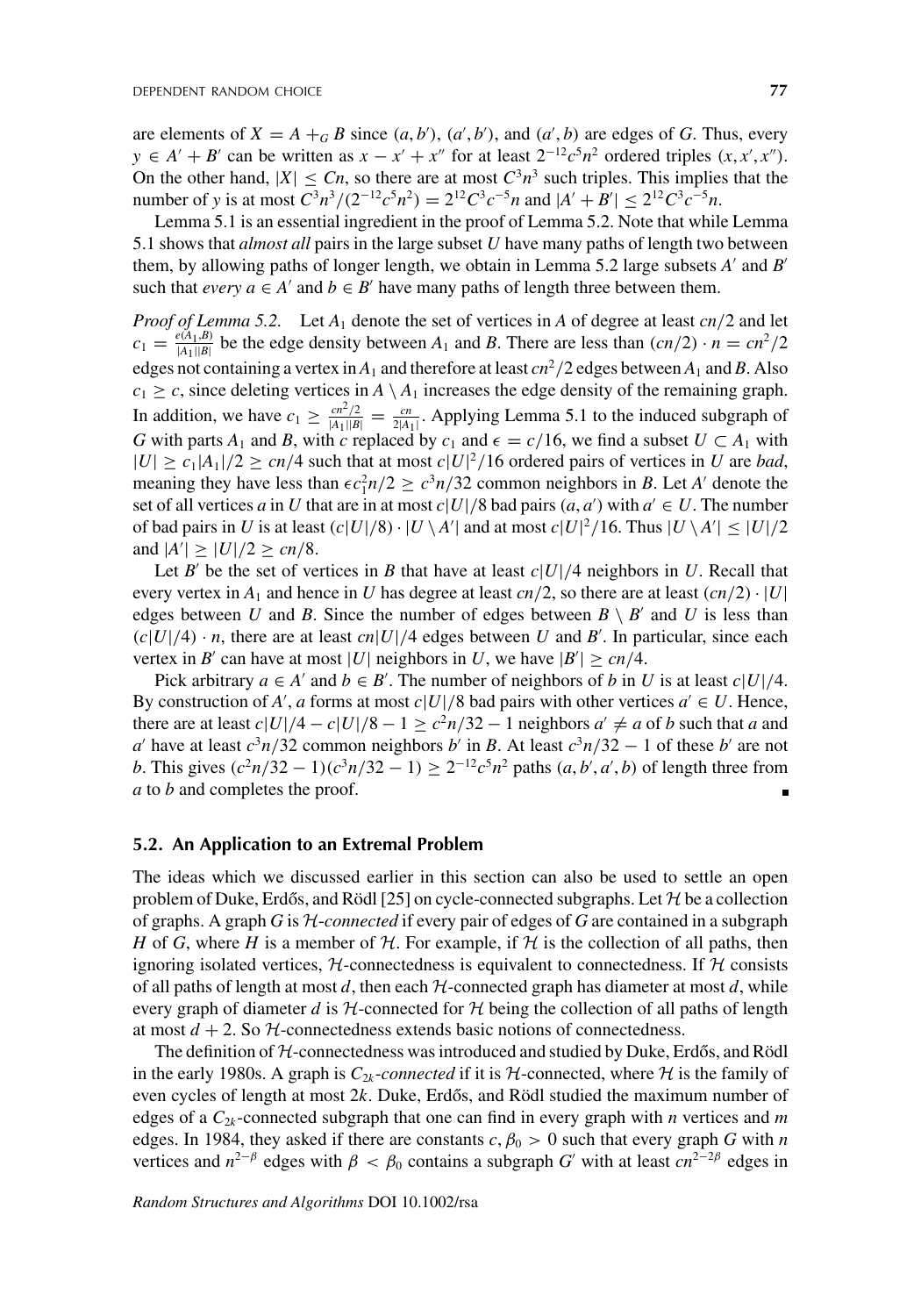which every two edges lie together on a cycle of length at most 8. In [41], we answered this question affirmatively, using a similar version of dependent random choice as in the proof of the Balog-Szemerédi-Gowers theorem together with some additional combinatorial ideas.

A graph is *strongly*  $C_{2k}$ -*connected* if it is  $C_{2k}$ -connected and every pair of edges sharing a vertex lie together on a cycle of length at most  $2k-2$ . It is shown in [41] that for  $0 < \beta < 1/5$ and sufficiently large *n*, every graph *G* on *n* vertices and at least  $n^{2-\beta}$  edges has a strongly  $C_8$ -connected subgraph *G*<sup>'</sup> with at least  $\frac{1}{64}n^{2-2\beta}$  edges. A disjoint union of  $n^{\beta}$  complete graphs each of size roughly  $n^{1-\beta}$  shows that this bound on the number of edges of *G*' is best possible apart from the constant factor. Also Duke Erdős, and Rödl [25] showed that the largest *C*<sub>6</sub>-connected subgraph which one can guarantee has only *cn*<sup>2−3β</sup> edges.

The following result from [41] strengthens the key lemma (Lemma 5.2), used in the proof of the Balog-Szemerédi-Gowers theorem. It shows that the paths of length three can be taken to lie *entirely* within the subgraph *G*<sup>'</sup> of *G* induced by  $A' \cup B'$ . The proof is very close to the proof of the result on strongly  $C_8$ -connected subgraphs, discussed above. We wonder if this result might have new applications in additive combinatorics or elsewhere.

**Proposition 5.3.** *Let G be a bipartite graph with parts A and B of large enough size n and with cn*<sup>2</sup> *edges. Then it contains subsets A*<sup> $\prime$ </sup>  $\subset$  *A and B*<sup> $\prime$ </sup>  $\subset$  *B such that the subgraph G*<sup>*o*</sup> *of G* induced by  $A' \cup B'$  *has at least*  $2^{-6}c^2n^2$  *edges and at least*  $2^{-24}c^7n^2$  *paths of length three between every*  $a \in A'$  *and*  $b \in B'$ .

#### **6. RAMSEY NUMBERS OF BOUNDED DEGREE GRAPHS**

In the previous section we used dependent random choice to show that every dense graph contains a linear set in which almost every pair has a linear number of common neighbors. Here we extend this result from pairs to small subsets and prove a very simple and useful embedding lemma which shows how to use this linear set to embed sparse bipartite graphs. To illustrate the power of the combination of these two tools we give an upper bound on Ramsey numbers of sparse bipartite graphs. Another application of this technique to Ramsey numbers of bounded degree hypergraphs will be discussed as well.

Recall that for a graph  $H$ , the *Ramsey number*  $r(H)$  is the least positive integer  $N$  such that every two-coloring of the edges of the complete graph  $K_N$  on  $N$  vertices contains a monochromatic copy of *H*. Classical results of Erdős and Szekeres [39] and Erdős [27] imply that  $2^{k/2} \le r(K_k) \le 2^{2k}$  for  $k \ge 2$ . Despite extensive efforts by many researchers in the last 60 years, the constant factors in the above exponents remain the same.

Besides the complete graph, probably the next most classical topic in this area concerns the Ramsey numbers of sparse graphs, i.e., graphs with certain upper bound constraints on the degrees of the vertices. The study of these numbers was initiated by Burr and Erdős [14] in 1975, and this topic has since played a central role in graph Ramsey theory.

One of the main conjectures of Burr and Erdős states that for each positive integer  $\Delta$ , there is a constant  $c(\Delta)$  such that every graph *H* with *n* vertices and maximum degree  $\Delta$ satisfies  $r(H) < c(\Delta)n$ . This conjecture was proved by Chvatál et al. [16] using Szemerédi's regularity lemma [56]. The use of this lemma forces the upper bound on  $c(\Delta)$  to grow as a tower of 2s with height exponential in  $\Delta$ . Since then, the problem of determining the correct order of magnitude of  $c(\Delta)$  has received considerable attention from various researchers. Graham, Rödl, and Rucinski [50] gave the first linear upper bound on Ramsey numbers of bounded degree graphs without using any form of the regularity lemma. Their bound was recently improved by a log  $\Delta$  factor in the exponent by Conlon et al. [20] to  $c(\Delta) < 2^{c\Delta \log \Delta}$ .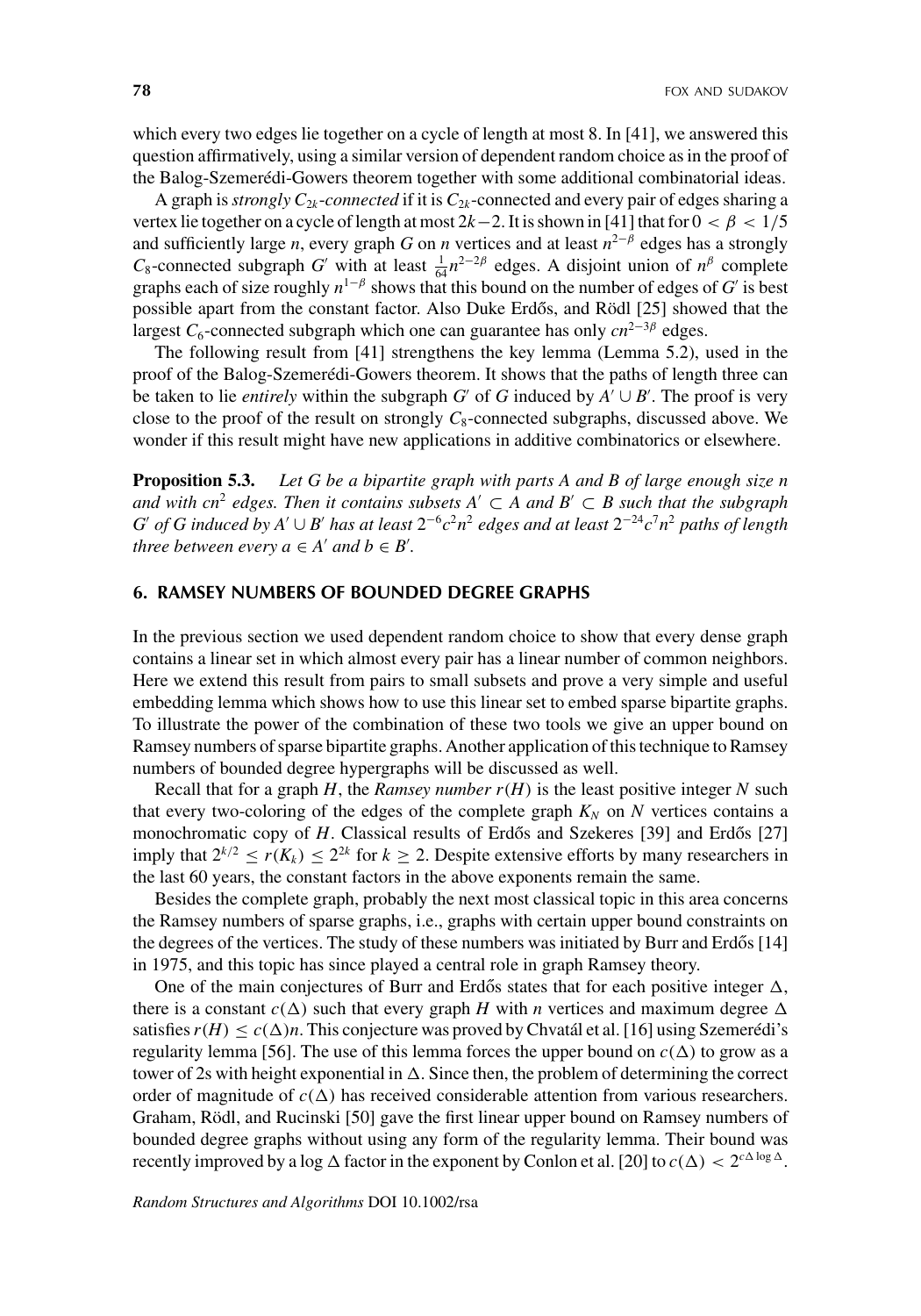The case of bounded degree bipartite graphs was studied by Graham, Rödl, and Rucinski more thoroughly in [51], where they improved their upper bound, showing that  $r(H)$  <  $2^{\Delta \log \Delta + O(\Delta)} n$  for every bipartite graph *H* with *n* vertices and maximum degree  $\Delta$ . In the other direction, they proved that there is a positive constant *c* such that, for every  $\Delta > 2$ and  $n \geq \Delta + 1$ , there is a bipartite graph *H* with *n* vertices and maximum degree  $\Delta$ satisfying  $r(H) \geq 2^{c\Delta}n$ . We present the proof from [44] that the correct order of magnitude of the Ramsey number of bounded degree bipartite graphs is essentially given by the lower bound. This is a consequence of the following more general density-type theorem (proved in Section 6.2). A similar result with a slightly weaker bound was independently proved by Conlon [17].

**Theorem 6.1.** *Let H be a bipartite graph with n vertices and maximum degree*  $\Delta \geq 1$ *. If*  $\epsilon > 0$  and G is a graph with  $N \geq 8\Delta\epsilon^{-\Delta}$ n vertices and at least  $\epsilon {N \choose 2}$  edges, then H is a *subgraph of G.*

Taking  $\epsilon = 1/2$  together with the majority color in a 2-edge coloring of  $K_N$ , we obtain a tight (up to constant factor in the exponent) upper bound on Ramsey numbers of bounded degree bipartite graphs. It also gives the best known upper bound for the Ramsey number of the *d*-cube. (see Section 3.3 for a further discussion).

**Corollary 6.2.** *If H is bipartite, has n vertices and maximum degree*  $\Delta \geq 1$ *, then*  $r(H) \leq \Delta 2^{\Delta+3}n$ . In particular, the Ramsey number of the d-cube  $Q_d$  is at most  $d2^{2d+3}$ .

#### **6.1. Dependent Random Choice Lemma**

A *d*-*set* is a set of size *d*. The following extension of Lemma 5.1 shows that every dense graph contains a large set *U* of vertices such that almost every *d*-set in *U* has many common neighbors.

**Lemma 6.3.** *If*  $\epsilon > 0$ ,  $d \le n$  *are positive integers, and*  $G = (V, E)$  *is a graph with*  $N > 4d\epsilon^{-d}$ n vertices and at least  $\epsilon N^2/2$  edges, then there is a vertex subset U with  $|U|$  > 2*n* such that the fraction of *d*-sets  $S \subset U$  with  $|N(S)| < n$  is less than  $(2d)^{-d}$ .

*Proof.* Let *T* be a subset of *d* random vertices, chosen uniformly with repetitions. Set  $U = N(T)$ , and let *X* denote the cardinality of *U*. By linearity of expectation and by convexity of  $f(z) = z^d$ ,

$$
\mathbb{E}[X] = \sum_{v \in V} \left(\frac{|N(v)|}{N}\right)^d = N^{-d} \sum_{v \in V} |N(v)|^d \ge N^{1-d} \left(\frac{\sum_{v \in V} |N(v)|}{N}\right)^d \ge \epsilon^d N.
$$

Let *Y* denote the random variable counting the number of *d*-sets in *U* with fewer than *n* common neighbors. For a given *d*-set *S*, the probability that *S* is a subset of *U* is  $\left(\frac{|N(S)|}{N}\right)^d$ . Therefore, we have

$$
\mathbb{E}[Y] \leq {N \choose d} \left(\frac{n-1}{N}\right)^d.
$$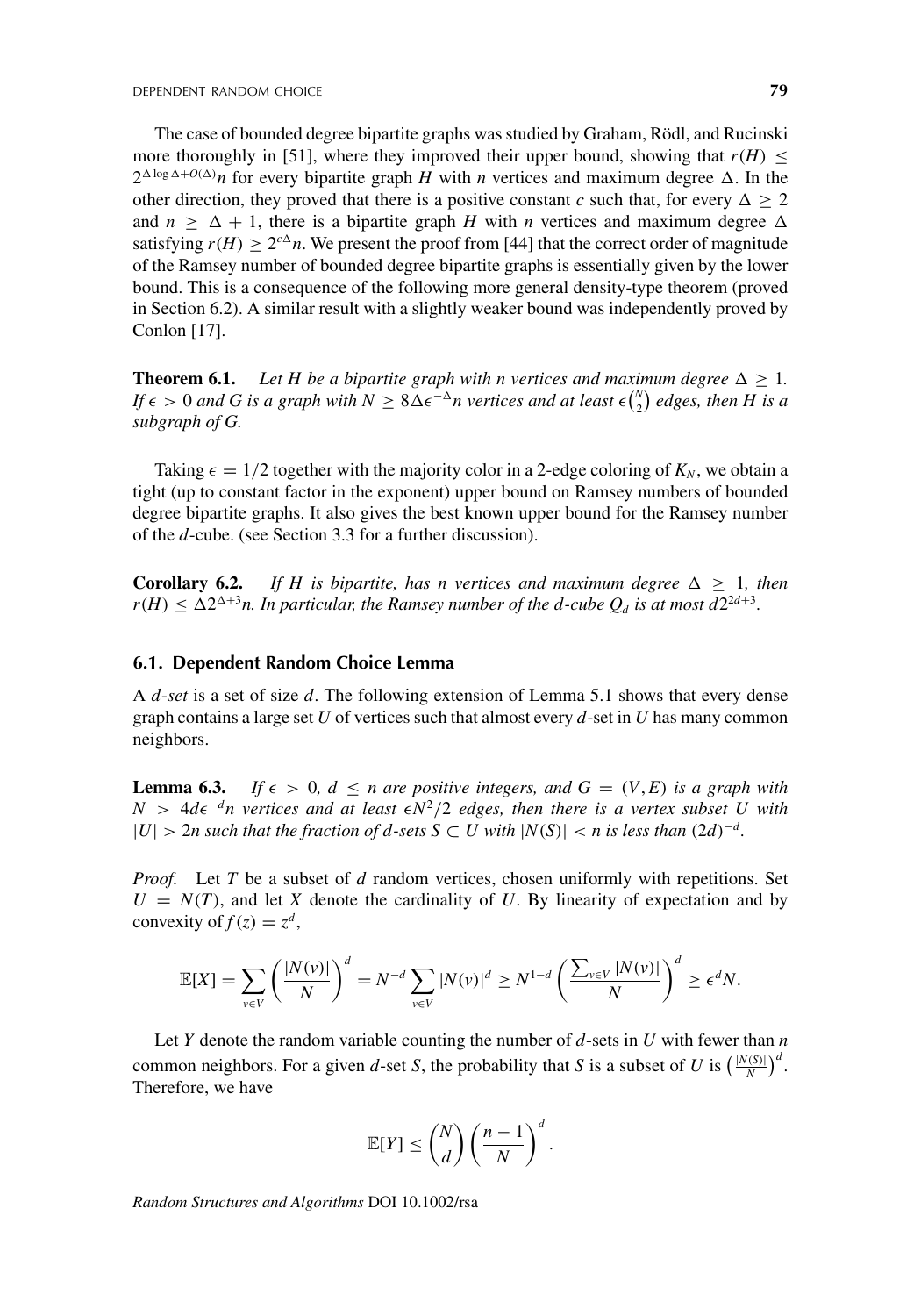By convexity,  $\mathbb{E}[X^d] \geq \mathbb{E}[X]^d$ . Thus, using linearity of expectation, we obtain

$$
\mathbb{E}\left[X^d - \frac{\mathbb{E}[X]^d}{2\mathbb{E}[Y]}Y - \frac{\mathbb{E}[X]^d}{2}\right] \ge 0.
$$

Therefore, there is a choice of *T* for which this expression is nonnegative. Then

$$
X^d \ge \frac{1}{2} \mathbb{E}[X]^d \ge \frac{1}{2} \epsilon^{d^2} N^d
$$

and hence  $|U| = X \ge \epsilon^d N/2 > 2n$ . Also,

$$
Y \le 2X^d \mathbb{E}[Y] \mathbb{E}[X]^{-d} < 2|U|^d \binom{N}{d} \left(\frac{n}{N}\right)^d \frac{1}{\epsilon^{d^2} N^d} < \left(\frac{2n}{\epsilon^d N}\right)^d \binom{|U|}{d} \le (2d)^{-d} \binom{|U|}{d},
$$

where we use that  $|U|^d \leq 2^{d-1} d! \binom{|U|}{d}$  which follows from  $|U| > 2n \geq 2d$ .

#### **6.2. Embedding Lemma and the Proof of Theorem 6.1**

Next we show how to embed a sparse bipartite graph in a graph containing a large vertex set almost all of whose small subsets have many common neighbors. This will be used to deduce Theorem 6.1.

**Lemma 6.4.** *Let H be a bipartite graph on n vertices with maximum degree d. If a graph G contains a subset U such that* |*U*| > 2*n and the fraction of d-sets in U with less than n common neighbors is less than* (2*d*)−*<sup>d</sup> , then G contains a copy of H.*

*Proof.* Call a subset  $S \subset U$  of size  $|S| \le d$  good if *S* is contained in more than (1 −  $(2d)^{|S| - d}$  $\left(\bigcup_{d=|S|}^{|U|}\right)$  *d*-sets in *U* with at least *n* common neighbors. For a good set *S* with  $|S| < d$  and a vertex  $j \in U \setminus S$ , call *j bad* with respect to *S* if  $S \cup \{j\}$  is not good. Let  $B_S$ denote the set of vertices  $j \in U \setminus S$  that are bad with respect to S. The key observation is that if *S* is good with  $|S| < d$ , then  $|B_S| \le |U|/(2d)$ . Indeed, suppose  $|B_S| > |U|/(2d)$ , then the number of *d*-sets containing *S* that have less than *n* common neighbors in *G* is at least

$$
\frac{|B_S|}{d-|S|}(2d)^{|S|+1-d}\binom{|U|}{d-|S|-1}>(2d)^{|S|-d}\binom{|U|}{d-|S|},
$$

which contradicts the fact that *S* is good.

Let  $V_1$  and  $V_2$  denote the two parts of the bipartite graph *H*. Fix a labeling  $\{v_1, \ldots, v_{|V_1|}\}$ of the vertices of  $V_1$ . Let  $L_i = \{v_1, \ldots, v_i\}$ . Since the maximum degree of *H* is *d*, for every vertex *v<sub>i</sub>*, there are at most *d* subsets  $S \subset L_i$  containing *v<sub>i</sub>* such that  $S = N(w) \cap L_i$  for some vertex  $w \in V_2$ . We use induction on *i* to find an embedding *f* of  $V_1$  in *U* such that for each  $w \in V_2$ , the set  $f(N(w) \cap L_i)$  is good. Once we have found f, we then embed vertices in  $V_2$  one by one. Suppose that the current vertex to embed is  $w \in V_2$ . Then  $f(N(w)) = f(N(w) \cap L_{|V_1|})$  is good and hence  $f(N(w))$  has at least *n* common neighbors. Since less than *n* of them were so far occupied by other embedded vertices, we still have an available vertex to embed *w*. We can thus complete the embedding of *H* in *G*.

It remains to construct the embedding *f* . By our definition, the empty set is good. Assume at step *i*, for all  $w \in V_2$  the sets  $f(N(w) \cap L_i)$  are good. Note that if *w* is not adjacent to  $v_{i+1}$ ,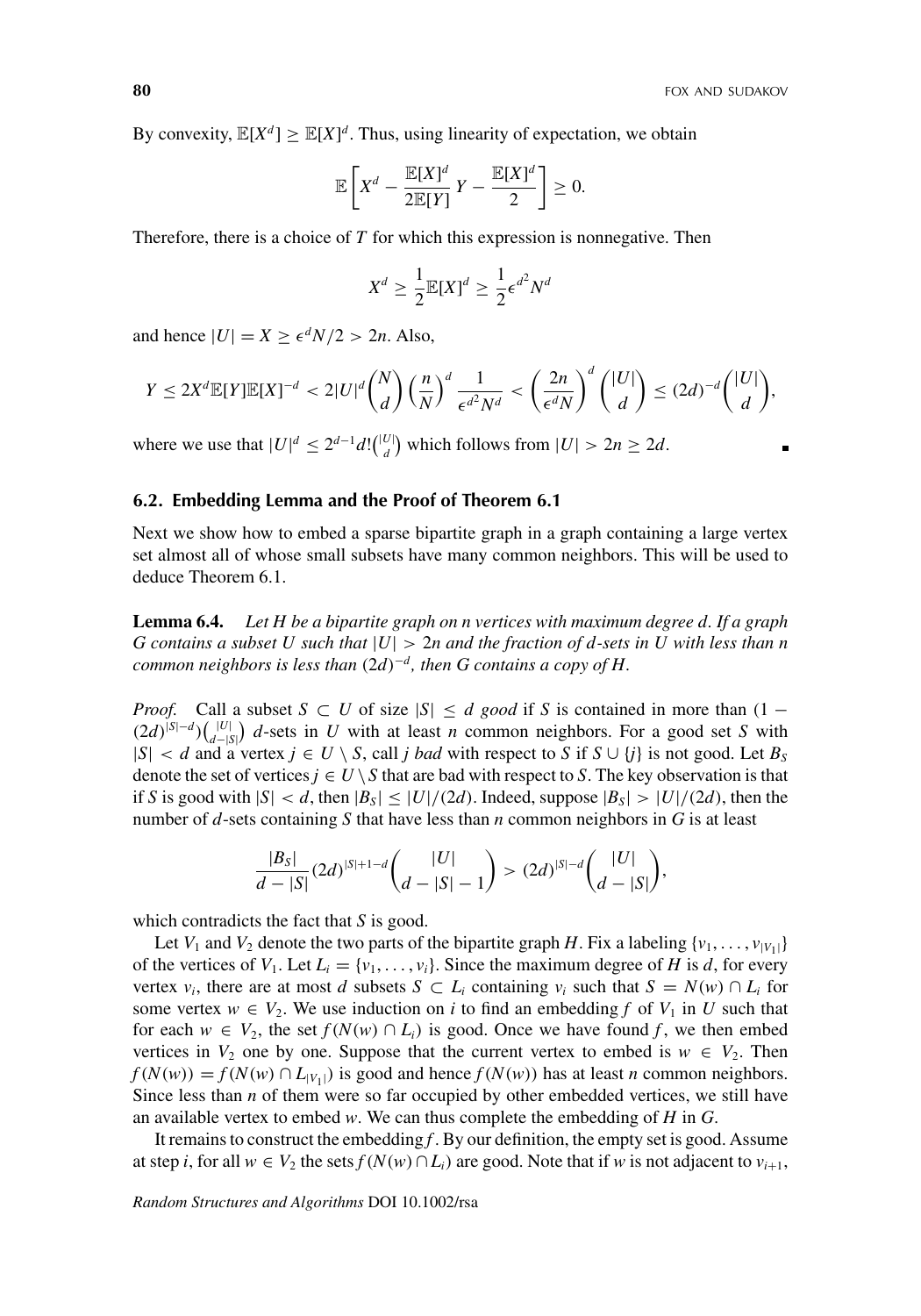then  $N(w) \cap L_{i+1} = N(w) \cap L_i$  and therefore  $f(N(w) \cap L_{i+1})$  is good. There are at most *d* subsets *S* of  $L_{i+1}$  that are of the form  $S = N(w) \cap L_{i+1}$  with *w* a neighbor of  $v_{i+1}$ . By the induction hypothesis, for each such subset *S*, the set  $f(S \setminus \{v_{i+1}\})$  is good and therefore there are at most  $\frac{|U|}{2d}$  bad vertices in *U* with respect to it. In total this gives at most  $d\frac{|U|}{2d} = |U|/2$ vertices. The remaining at least  $|U|/2 - i > 0$  vertices in  $U \setminus f(L_i)$  are good with respect to all the above sets  $f(S \setminus \{v_{i+1}\})$  and we can pick any of them to be  $f(v_{i+1})$ . Notice that this construction guarantees that  $f(N(w) \cap L_{i+1})$  is good for every  $w \in V_2$ . In the end of the process, we obtain the desired mapping *f* and hence *G* contains *H*.

*Proof of Theorem 6.1.* Let *G* be a graph with  $N \ge 8\Delta\epsilon^{-\Delta}n$  vertices and at least  $\epsilon\binom{N}{2}$  $2(1-1/N)\epsilon N^2/2$  edges. Let  $\epsilon_1 = (1-1/N)\epsilon$ . Since  $(1-1/N)^{\Delta} > 1/2$ , the graph *G* has at least  $\epsilon_1 N^2/2$  edges and  $N \ge 4\Delta \epsilon_1^{-\Delta} n$ . Thus, by Lemma 6.3 (with  $d = \Delta$ ), it contains a subset *U* with  $|U| > 2n$  such that the fraction of  $\Delta$ -sets  $S \subset U$  with  $|N(S)| < n$  is less than (2 $\Delta$ )<sup>- $\Delta$ </sup>. By Lemma 6.4 (with *d* =  $\Delta$ ), *G* contains every bipartite graph *H* on *n* vertices with maximum degree at most  $\Delta$ .

#### **6.3. Ramsey Numbers of Sparse Hypergraphs**

A hypergraph  $H = (V, E)$  consists of a set *V* of vertices and a set *E* of subsets of *V* called edges. A hypergraph is *k*-*uniform* if each edge has exactly *k* vertices. The *Ramsey number r*(*H*) of a *k*-uniform hypergraph *H* is the smallest integer *N* such that any 2-coloring of the edges of the complete *k*-uniform hypergraph  $K_N^{(k)}$  contains a monochromatic copy of *H*. To understand the growth of Ramsey numbers for hypergraphs, it is useful to introduce the tower function  $t_i(x)$ , which is defined by  $t_1(x) = x$  and  $t_{i+1}(x) = 2^{t_i(x)}$ , i.e.,

$$
t_{i+1}(x) = 2^{2} \cdot \cdot \cdot 2^x,\tag{2}
$$

where the number of 2s in the tower is *i*. Erdős, Hajnal, and Rado proved (see [52]), for  $H$ being the complete *k*-uniform hypergraph  $K_l^{(k)}$ , that  $t_{k-1}(cl^2) \le r(H) \le t_k(c'l)$ , where the constants  $c, c'$  depend on  $k$ .

One can naturally try to extend the sparse graph Ramsey results to hypergraphs. Kostochka and Rödl [61] showed that for every  $\epsilon > 0$ , the Ramsey number of any *k*-uniform hypergraph *H* with *n* vertices and maximum degree  $\Delta$  satisfies  $r(H) \le c(\Delta, k, \epsilon) n^{1+\epsilon}$ , where  $c(\Delta, k, \epsilon)$  only depends on  $\Delta$ , k, and  $\epsilon$ . Since the first proof of the sparse graph Ramsey theorem used Szemerédi's regularity lemma, it was therefore natural to expect that, given the recent advances in developing a hypergraph regularity method, linear bounds might also be provable for hypergraphs. Such a program was recently pursued by several authors [21, 22, 69], with the result that we now have the following theorem.

**Theorem 6.5.** For positive integers  $\Delta$  and k, there exists a constant  $c(\Delta, k)$  such that if H *is a k-uniform hypergraph with n vertices and maximum degree*  $\Delta$ , then  $r(H) \leq c(\Delta, k)n$ .

In [18], the authors together with Conlon applied the tools developed in this section to give a relatively short proof of the above theorem. From the new proof, it follows that for  $k \geq 4$  there is a constant *c* depending only on *k* such that  $c(\Delta, k) \leq t_k(c\Delta)$ . This significantly improves on the Ackermann-type upper bound that arises from the regularity methods. Moreover, a construction given in [18] shows that, at least in certain cases, this bound is not far from best possible.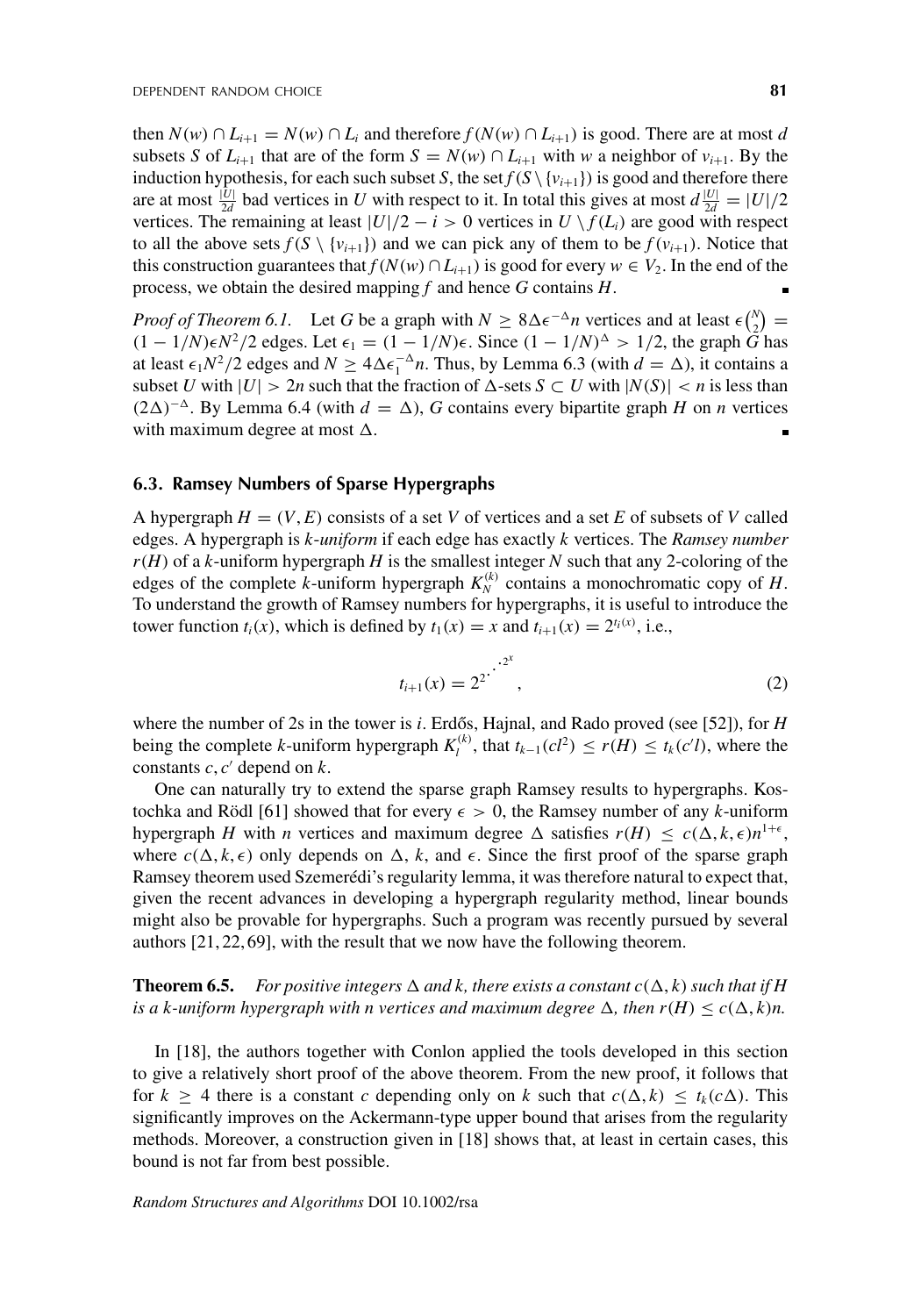# **7. DEGENERATE GRAPHS**

A graph is *r*-*degenerate* if every one of its subgraphs contains a vertex of degree at most *r*. In particular, graphs with maximum degree  $r$  are  $r$ -degenerate. However, the star on  $r + 1$ vertices is 1-degenerate but has maximum degree *r*. This shows that even 1-degenerate graphs can have arbitrarily large maximum degree. The above notion nicely captures the concept of sparse graphs as every *t*-vertex subgraph of a *r*-degenerate graph has at most *rt* edges. To see this, remove from the subgraph a vertex of minimum degree, and repeat this process in the remaining subgraph until it is empty. The number of edges removed at each step is at most *r*, which gives in total at most *rt* edges.

In this section we discuss degenerate graphs and describe a very useful twist on the basic dependent choice approach which is needed to handle embeddings of such graphs. We then present several applications of this technique to classical extremal problems for degenerate graphs.

#### **7.1. Embedding a Degenerate Bipartite Graph in a Dense Graph**

To discuss embeddings of degenerate graphs, we need first to establish a simple, but very useful, property which these graphs have. For every *r*-degenerate *n*-vertex graph *H* there is an ordering of its vertices  $v_1, \ldots, v_n$  such that, for each  $1 \le i \le n$ , the vertex  $v_i$  has at most *r* neighbors  $v_i$  with  $j < i$ . Indeed, this ordering can be constructed as follows. Let  $v_n$ be a vertex of degree at most *r*. Once we have picked  $v_n, \ldots, v_{n-h+1}$ , let  $v_{n-h}$  be a vertex of degree at most *r* in the subgraph of *H* induced by the not yet labeled vertices. It is easy to see that this ordering of the vertices has the desired property.

To simplify the presentation we consider only bipartite degenerate graphs. To embed these graphs into a graph *G*, we find in *G* two vertex subsets such that every small set in one of them has many common neighbors in the other and vice versa.

**Lemma 7.1.** Let G be a graph with vertex subsets  $U_1$  and  $U_2$  such that, for  $k = 1, 2$ , *every subset of at most r vertices in*  $U_k$  *have at least n common neighbors in*  $U_{3-k}$ *. Then G contains every r-degenerate bipartite graph H with n vertices.*

*Proof.* Let  $v_1, \ldots, v_n$  be an ordering of the vertices of *H* such that, for  $1 \le i \le n$ , vertex *v<sub>i</sub>* has at most *r* neighbors  $v_j$  with  $j < i$ . Let  $A_1$  and  $A_2$  be the two parts of *H*. We find an embedding  $f : V(H) \to V(G)$  of *H* in *G* such that the image of the vertices in  $A_k$  belongs to  $U_k$  for  $k = 1, 2$ . We embed the vertices of *H* one by one, in the above order. Without loss of generality, suppose that the vertex  $v_i$  we want to embed is in  $A_1$ . Consider the set  ${f(v_i) : j < i, (v_i, v_i) \in E(H)}$  of images of neighbors of  $v_i$  which are already embedded. Note that this set belongs to  $U_2$ , has cardinality at most r and therefore has at least *n* common neighbors in  $U_1$ . Since so far we have embedded less than *n* vertices, at least one of these neighbors is not yet occupied, and we can use any of these vertices to embed  $v_i$ .

To find a pair of subsets with the above property, we use a variant of dependent random choice which was first suggested by Kostochka and Sudakov [62]. Our adaptation of this method is chosen with particular applications in mind.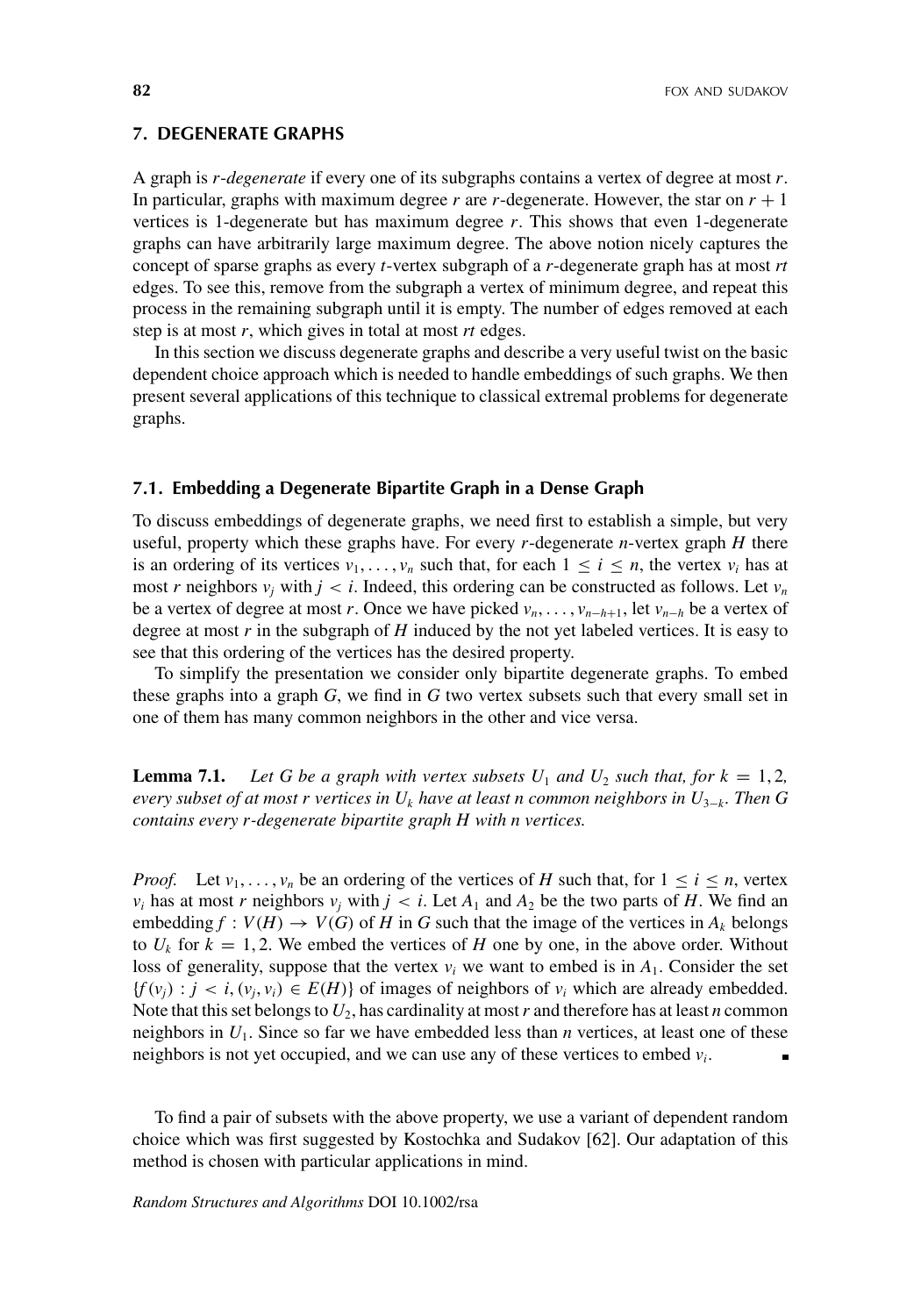**Lemma 7.2.** *Let r, s*  $\geq$  2 *and let G be a graph with N vertices and at least*  $N^{2-1/(s^3r)}$ *edges. Then G contains two subsets U<sub>1</sub> and U<sub>2</sub> such that, for*  $k = 1, 2$ *, every r-tuple in U<sub>k</sub> has at least m* =  $N^{1-1.8/s}$  *common neighbors in U*<sub>3−*k*</sub>.

*Proof.* Let  $q = \frac{7}{4}$  *rs*. Apply Lemma 2.1 with  $a = N^{1-1/s}$ ,  $d = 2e(G)/N \ge 2N^{1-1/(s^3r)}$ , *n* replaced by *N*, *r* replaced by *q*, and  $t = s^2r$ . We can apply this lemma since  $q = 1.75rs$  $1.8t/s = 1.8rs$  and

$$
\frac{d^t}{N^{t-1}} - {N \choose q} \left(\frac{m}{N}\right)^t \ge 2^t N^{1-t/(s^3r)} - \frac{N^q}{q!} N^{-1.8t/s} \ge 2^t N^{1-1/s} - 1/q! \ge N^{1-1/s}.
$$

We obtain a set  $U_1$  of size at least  $N^{1-1/s}$  such that every subset of  $U_1$  of size q has at least *m* common neighbors in *G*.

Choose a random subset  $T \subset U_1$  consisting of  $q - r$  (not necessarily distinct) uniformly chosen vertices of *U*<sub>1</sub>. Since  $s \ge 2$  we have that  $q - r = \frac{7}{4}rs - r \ge \frac{5}{4}rs$ . Let *U*<sub>2</sub> be the set of common neighbors of  $T$ . The probability that  $U_2$  contains a subset of size  $r$  with at most *m* common neighbors in  $U_1$  is at most

$$
\binom{N}{r} \left(\frac{m}{|U_1|}\right)^{q-r} \le \frac{N^r}{r!} N^{-0.8(q-r)/s} \le 1/r! < 1,
$$

where we used that  $m = N^{1-1.8/s}$  and  $|U_1| \ge N^{1-1/s}$ .

Therefore there is a choice of  $T$  such that every subset of  $U_2$  of size  $r$  has at least  $m$ common neighbors in  $U_1$ . Consider now an arbitrary subset *S* of  $U_1$  of size at most *r*. Since *S* ∪ *T* is a subset of  $U_1$  of size at most  $q$ , this set has at least *m* common neighbors in *G*. Observe, crucially, that by definition of  $U_2$  all common neighbors of *T* in *G* lie in  $U_2$ . Thus it follows that *N*(*S* ∪ *T*) ⊂ *N*(*T*) ⊂ *U*<sub>2</sub>. Hence *S* has at least *m* common neighbors in *U*<sub>2</sub> and the statement is proved.

From the above two lemmas, we get immediately the following corollary.

**Corollary 7.3.** *If r, s*  $\geq$  2 *and G is a graph with N vertices and at least*  $N^{2-1/(s^3r)}$  *edges, then G contains every r-degenerate bipartite graph with at most N*<sup>1</sup>−1.8/*<sup>s</sup> vertices.*

#### **7.2. Applications**

We present three quick applications of Corollary 7.3 to extremal problems for degenerate graphs.

*7.2.1. Ramsey Numbers of Degenerate Graphs.* As we already mentioned, Ramsey numbers of sparse graphs play a central role in graph Ramsey theory. In 1975 Burr and Erdős [14] conjectured that for each *r*, there is a constant  $c(r)$  such that  $r(H) \leq c(r)n$  for every *r*-degenerate graph *H* on *n* vertices. This conjecture is a substantial generalization of the bounded degree case which we discussed in detail in Section 6. It is a well-known and difficult problem and progress on this question has only been made recently.

In addition to bounded degree graphs, the Burr-Erdős conjecture has also been settled for several special cases where the maximum degree is unbounded. Chen and Schelp [15] proved a result which implies that planar graphs have linear Ramsey numbers. This was extended by Rödl and Thomas [73] to graphs with no  $K_r$ -subdivision. Random graphs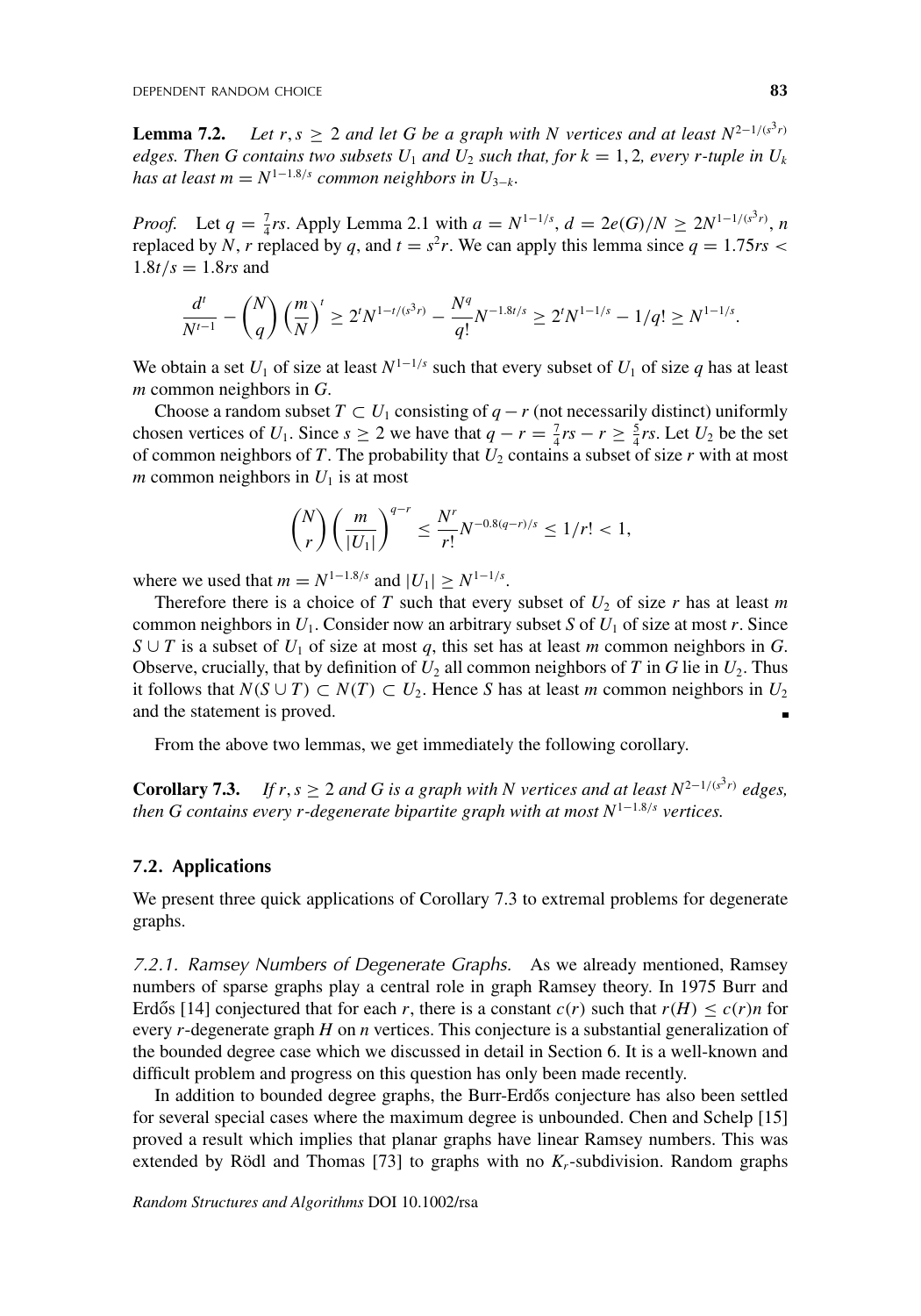provide another interesting and large collection of degenerate graphs. Let  $G(n, p)$  denote the random graph on *n* vertices in which each edge appears with probability *p* independently of all the other edges. It is easy to show that the random graph  $G(n, p)$  with  $p = d/n$  and constant *d* with high probability (w.h.p.) has bounded degeneracy and maximum degree  $\Theta(\log n / \log \log n)$ . Recently, the authors [45] showed that w.h.p. such graphs also have linear Ramsey number. In some sense this result says that the Burr-Erdős conjecture holds for typical degenerate graphs.

Kostochka and Rödl [60] were the first to prove a polynomial upper bound on the Ramsey numbers of general *r*-degenerate graphs. They showed that  $r(H) \leq c_r n^2$  for every *r*-degenerate graph *H* with *n* vertices. A nearly linear bound  $r(H) \leq c_r n^{1+\epsilon}$  for any fixed  $\epsilon > 0$  was obtained by Kostochka and Sudakov [62]. The best currently known bound for this problem was obtained in [45] where it was proved that  $r(H) \le 2^{c_r \sqrt{\log n}} n$ .

Here we prove a nearly linear upper bound for degenerate bipartite graphs.

**Theorem 7.4.** *The Ramsey number of every r-degenerate bipartite graph H with n vertices, n sufficiently large, satisfies*

$$
r(H) \leq 2^{8r^{1/3}(\log n)^{2/3}}n.
$$

*Proof.* In every 2-coloring of the edges of the complete graph  $K_N$ , one of the color classes contains at least half of the edges. Let  $N = 2^{8r^{1/3}(\log n)^{2/3}}n$  and let  $s = \frac{1}{2}(r^{-1} \log n)^{1/3}$ . Then  $N^{2-1/(s^3r)} \leq \frac{1}{2} {N \choose 2}$  and  $N^{1-1.8/s} \geq n$ . By Corollary 7.3, the majority color contains a copy of  $H$ .

*7.2.2. Turán Numbers of Degenerate Bipartite Graphs.* Recall that the Turán number  $ex(n, H)$  is the maximum number of edges in a graph on *n* vertices that contains no copy of *H*. The asymptotic behavior of these numbers is well known for graphs of chromatic number at least 3. For bipartite graphs, the situation is considerably more complicated. There are relatively few bipartite graphs *H* for which the order of magnitude of  $ex(n, H)$ is known. It is not even clear what parameter of a bipartite graph *H* should determine the asymptotic behavior of ex(*n*, *H*). Erdős [28] conjectured in 1967 that ex(*n*, *H*) =  $O(n^{2-1/r})$ for every *r*-degenerate bipartite graph *H*. The only progress on this conjecture was made recently by Alon, Krivelevich, and Sudakov [3], who proved that  $ex(n, H) \leq h^{1/2r} n^{2-4/r}$  for every *r*-degenerate graph *H* with *h* vertices. Substituting  $s = 2$  in Corollary 7.3 gives the following, slightly weaker bound.

**Theorem 7.5.** Let H be an r-degenerate bipartite graph on h vertices and let  $n > h^{10}$ . *Then*

$$
ex(n,H) < n^{2-\frac{1}{8r}}.
$$

*7.2.3. Ramsey Numbers of Graphs With Few Edges.* One of the basic results in Ramsey theory, mentioned at the beginning of Section 6, says that  $r(H) \leq 2^{O(\sqrt{m})}$  for the complete graph  $H$  with  $m$  edges. Erdős [31] conjectured in the early 80's that a similar bound holds for every graph *H* with *m* edges and no isolated vertices. Alon, Krivelevich, and Sudakov [3] verified this conjecture for bipartite graphs and also showed that  $r(H) \leq 2^{O(\sqrt{m}\log m)}$ for every graph *H* with *m* edges. Recently, Sudakov [82] proved the conjecture. Here we present the short proof of the result for bipartite graphs.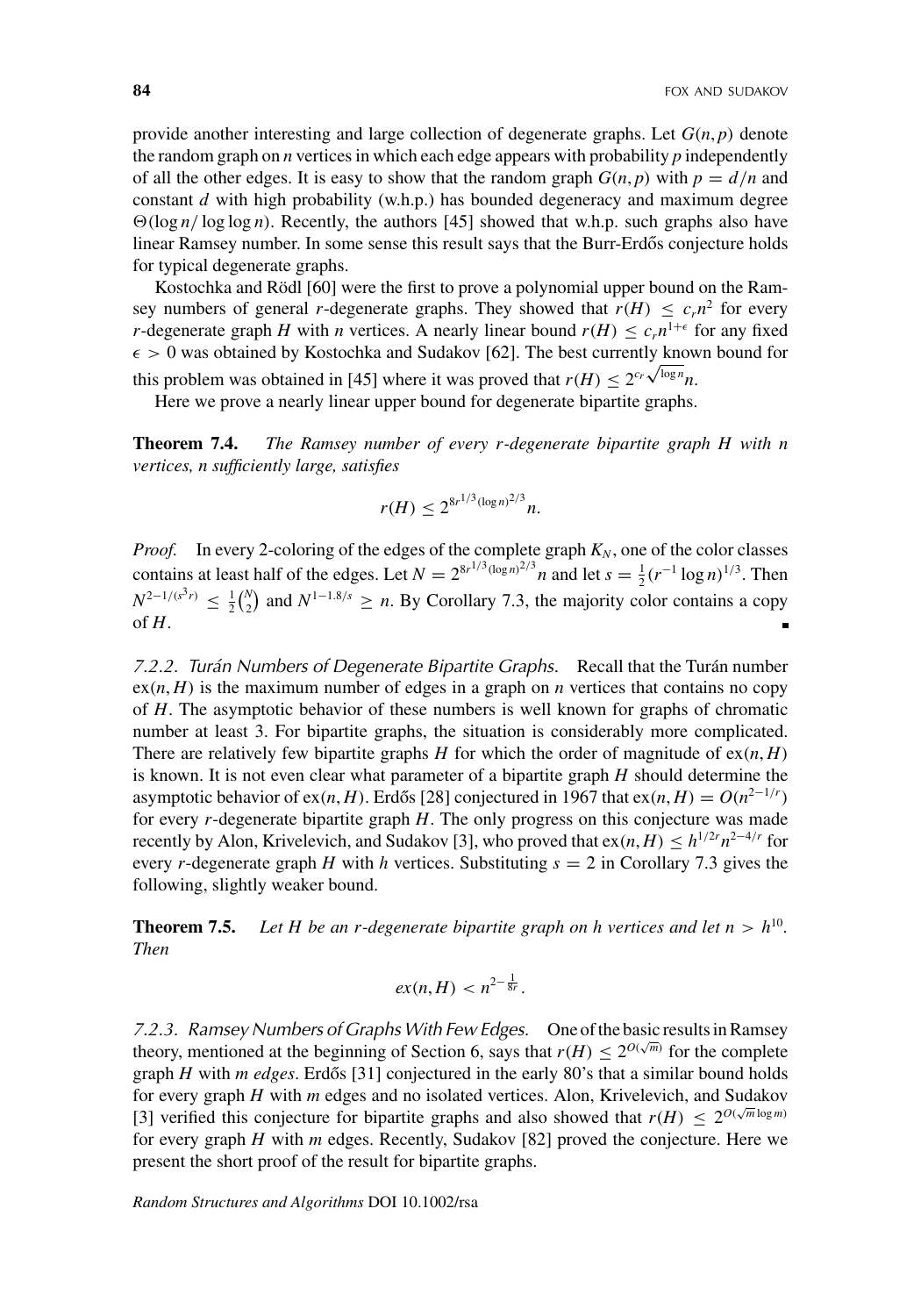**Theorem 7.6.** *Let H be a bipartite graph with m edges and no isolated vertices. Then*  $r(H) < 2^{16\sqrt{m}+1}$ .

*Proof.* First we prove that *H* is  $\sqrt{m}$ -degenerate. If not, *H* has a subgraph *H*<sup> $\prime$ </sup> with minimum degree larger than  $\sqrt{m}$ . Let  $(U, W)$  be the bipartition of *H*'. Then the size of *U* is larger than  $\sqrt{m}$  since every vertex in *W* has has more than  $\sqrt{m}$  neighbors in *U*. Therefore the number of edges in *H*<sup>'</sup> (and hence in *H*) is at least  $\sum_{v \in U} d(v) > \sqrt{m}|U| > m$ , a contradiction.

Let  $N = 2^{16\sqrt{m}+1}$  and consider a 2-coloring of the edges of  $K_N$ . Clearly, at least  $\frac{1}{2} {N \choose 2} \ge$  $N^{2-\frac{1}{8\sqrt{m}}}$  edges have the same color. These edges form a monochromatic graph which satisfies Corollary 7.3 with  $r = \sqrt{m}$  and  $s = 2$ . Thus this graph contains every  $\sqrt{m}$ -degenerate bipartite graph on at most  $N^{1/10} > 2^{1.6\sqrt{m}} > 2m$  vertices. In particular, it contains *H* which has at most *m* edges and no isolated vertices.

#### **8. EMBEDDING 1-SUBDIVIDED GRAPHS**

Recall that a 1-subdivision of a graph *H* is a graph formed by replacing edges of *H* with internally vertex disjoint paths of length 2. This is a special case of a more general notion of topological copy of a graph, which plays an important role in graph theory. In Section 3.2, we discussed a proof of the old conjecture of Erdős that for each  $\epsilon > 0$  there is  $\delta > 0$ such that every graph with *n* vertices and at least  $\epsilon n^2$  edges contains the 1-subdivision of a complete graph of order  $\delta n^{1/2}$ . In this section, we describe two extensions of this result, each requiring a new variation of the basic dependent random choice approach.

The first extension gives the right dependence of  $\delta$  on  $\epsilon$  for the conjecture of Erdős. The proof in Section 3.2 shows that we may take  $\delta = \epsilon^{3/2}$ . We present the proof of Alon, Krivelevich, and Sudakov [3] that this can be improved to  $\delta = \epsilon$ . On the other hand, the following simple probabilistic argument shows that the power of  $\epsilon$  in this results cannot be further improved. Suppose that we can prove  $\delta = \epsilon^{1-1/t}$  for some  $t > 0$  and consider a random graph *G*(*n*, *p*) with  $p = n^{-1/2 - 1/(2t)}$ . With high probability this graph has  $\Omega(n^{3/2 - 1/(2t)})$ edges and contains no 1-subdivision of the clique of order  $2t + 2$ . Indeed, such a subdivision has  $v = (2t + 3)(t + 1)$  vertices and  $e = (2t + 2)(2t + 1)$  edges. Therefore, the expected number of copies of such a subdivision is at most  $n^{\nu}p^e = o(1)$ . Then it is easy to check that taking  $\epsilon$  to be of order  $n^{-1/2-1/(2t)}$  gives a contradiction. Note that a clique of order  $O(n^{1/2})$ has *O*(*n*) edges. So one can naturally ask whether under the same conditions one can find a 1-subdivision of every graph with at most δ*n* edges, not just of a clique. In [43] we show that this is indeed the case and for each  $\epsilon > 0$  there is a  $\delta > 0$  such that every graph with *n* vertices and at least  $\epsilon n^2$  edges contains the 1-subdivision of every graph  $\Gamma$  with at most  $\delta n$ edges and vertices.

# **8.1. A Tight Bound for 1-Subdivisions of Complete Graphs**

The goal of this subsection is to prove the following result.

**Theorem 8.1.** If G is a graph with n vertices and  $\epsilon n^2$  edges, then G contains the 1*subdivision of the complete graph with*  $\epsilon n^{1/2}$  *vertices.* 

This theorem follows immediately from the lemma below. This lemma uses dependent random choice to find a large set *U* of vertices such that for each *i*,  $1 \le i \le {\binom{|U|}{2}}$ , there are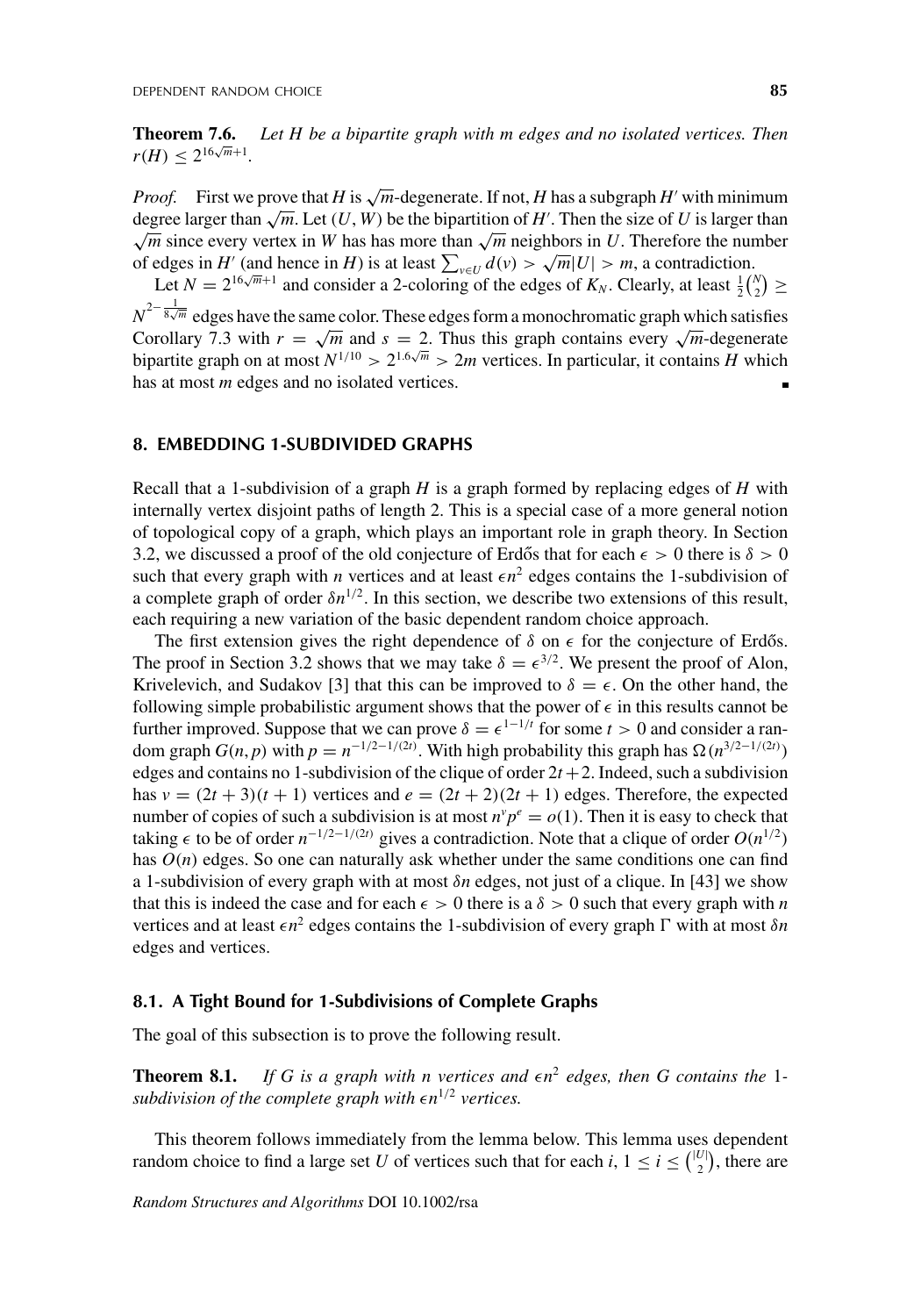less than *i* pairs of vertices in *U* with fewer than *i* common neighbors outside *U*. Indeed, suppose we have found, in the graph *G*, a vertex subset *U* with  $|U| = k$  such that for each *i*,  $1 \leq i \leq {k \choose 2}$ , there are less than *i* pairs of vertices in *U* with fewer than *i* common neighbors in  $G \setminus U$ . Label all the pairs  $S_1, \ldots, S_{\binom{k}{2}}$  of vertices of *U* in non-decreasing order of the size of  $|N(S_i) \setminus U|$ . Note that for all *i* we have by our assumption that  $|N(S_i) \setminus U| \geq i$ . We find distinct vertices  $v_1, \ldots, v_{\binom{k}{2}}$  such that  $v_i \in N(S_i) \setminus U$ . These vertices together with *U* form a copy of the 1-subdivision of the complete graph of order *k* in *G*, where *U* corresponds to the vertices of the complete graph, and each pair  $S_i$  is connected by a path of length 2 through  $v_i$ . We construct the sequence  $v_1, \ldots, v_{\binom{k}{2}}$  of vertices one by one. Suppose we have found  $v_1, \ldots, v_{i-1}$ , we can let  $v_i$  be any vertex in  $N(S_i) \setminus U$  other than  $v_1, \ldots, v_{i-1}$ . Such a vertex  $v_i$  exists since  $|N(S_i) \setminus U| \geq i$ . Thus to finish the proof of Theorem 8.1 we only need to prove the following lemma.

**Lemma 8.2.** *Let*  $G = (V, E)$  *be a graph with n vertices and*  $\epsilon n^2$  *edges, and let*  $k = \epsilon n^{1/2}$ *. Then G contains a subset*  $U \subset V$  *with*  $|U| = k$  *such that for each i,*  $1 \leq i \leq {k \choose 2}$ *, there are less than i pairs of vertices in U with fewer than i common neighbors in*  $G \setminus U$ *.* 

*Proof.* Partition  $V = V_1 \cup V_2$  such that  $|V_1| = |V_2| = n/2$  such that at least half of the edges of *G* cross  $V_1$  and  $V_2$ . Let  $G_1$  be the bipartite subgraph of *G* consisting of those edges that cross *V*<sub>1</sub> and *V*<sub>2</sub>. Without loss of generality, assume that  $\sum_{v \in V_1} |N_{G_1}(v)|^2 \le \sum_{v \in V_2} |N_{G_1}(v)|^2$ .

Pick a pair *T* of vertices of  $V_1$  uniformly at random with repetition. Set  $A = N_{G_1}(T) \subseteq V_2$ , and let *X* denote the cardinality of *A*. By linearity of expectation,

$$
\mathbb{E}[X] = \sum_{v \in V_2} \left( \frac{|N_{G_1}(v)|}{n/2} \right)^2 = 4n^{-2} \sum_{v \in V_2} |N_{G_1}(v)|^2 \ge 2n^{-1} \left( \frac{\sum_{v \in V_2} |N_{G_1}(v)|}{n/2} \right)^2 \ge 2\epsilon^2 n,
$$

where the first inequality is by convexity of the function  $f(z) = z^2$ .

Define the weight *w*(*S*) of a subset  $S \subset V_2$  by  $w(S) = \frac{1}{|N_{G_1}(S)|}$ . Let *Y* be the random variable which sums the weight of all pairs *S* of vertices in *A*. We have

$$
\mathbb{E}[Y] = \sum_{S \subset V_2, |S|=2} w(S) \mathbb{P}(S \subset A) = \sum_{S \subset V_2, |S|=2} w(S) \left(\frac{|N_{G_1}(S)|}{n/2}\right)^2 = 4n^{-2} \sum_{S \subset V_2, |S|=2} |N_{G_1}(S)|
$$
  
=  $4n^{-2} \sum_{v \in V_1} { |N_{G_1}(v)| \choose 2} < 2n^{-2} \sum_{v \in V_1} |N_{G_1}(v)|^2 \le 2n^{-2} \sum_{v \in V_2} |N_{G_1}(v)|^2 = \mathbb{E}[X]/2$ 

This inequality with linearity of expectation implies  $\mathbb{E}[X - \mathbb{E}[X]/2 - Y] > 0$ . Hence, there is a choice of *T* such that the corresponding set *A* satisfies  $X > \mathbb{E}[X]/2 \ge \epsilon^2 n$  and  $X > Y$ .

Let *U* be a random subset of *A* of size exactly *k* and  $Y_1$  be the random variable which sums the weight of all pairs *S* of vertices in *U*. We have

$$
\mathbb{E}[Y_1] = \frac{\binom{k}{2}}{\binom{X}{2}} Y < (k/X)^2 X = k^2/X < 1.
$$

This implies that there is a particular subset *U* of size *k* such that  $Y_1 < 1$ . In the bipartite graph  $G_1$ , for each  $i, 1 \le i \le {k \choose 2}$ , there are less than *i* pairs of vertices in *U* with fewer than *i* common neighbors. Indeed, otherwise  $Y_1 = \sum_{S \subset U, |S|=2} \frac{1}{|N_{G_1}(S)|}$  is at least  $i\frac{1}{i} = 1$ . Hence, in *G*, there are less than *i* pairs of vertices in *U* with fewer than *i* common neighbors in  $G \setminus U$ .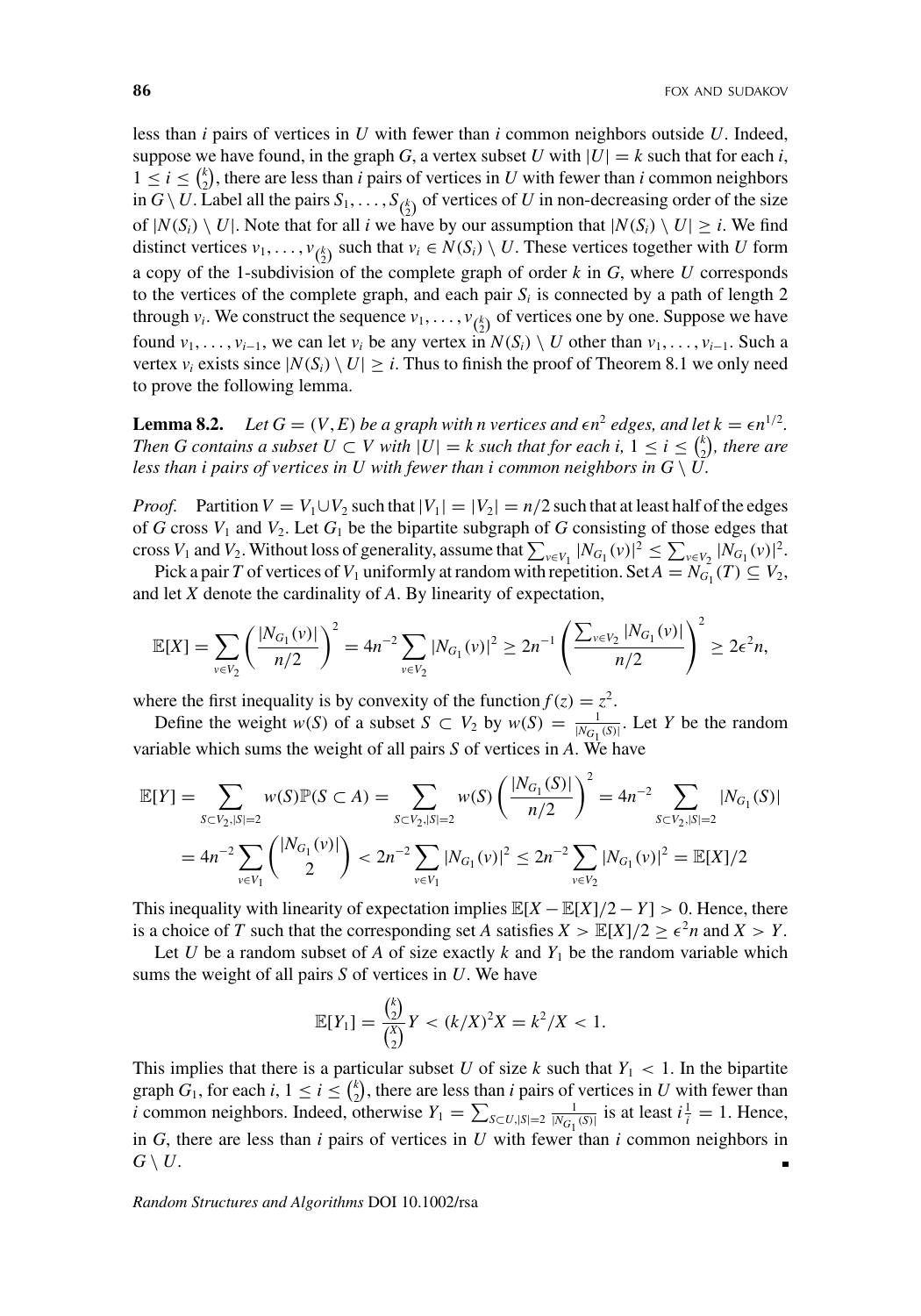## **8.2. 1-Subdivision of a General Graph**

We prove the following result on embedding the 1-subdivision of a general graph in a dense graph.

**Theorem 8.3.** Let  $\Gamma$  be a graph with at most n edges and vertices and let G be a graph  $with N$  vertices and  $\epsilon N^2$  edges such that  $N \geq 128\epsilon^{-3}n$ . Then G contains the 1-subdivision *of*  $\Gamma$ .

The proof uses repeated application of dependent random choice to find a *sequence of nested subsets*  $A_0 \supseteq A_1 \supseteq \cdots$  such that  $A_i$  is sufficiently large and the fraction of pairs in  $A_i$ with small common neighborhood drops significantly with *i*. This will be enough to embed the 1-subdivision of  $\Gamma$ . Note that the 1-subdivision of a graph  $\Gamma$  is a bipartite graph whose first part contains the vertices of  $\Gamma$  and whose second part contains the vertices which were used to subdivide the edges of  $\Gamma$ . Furthermore, the vertices in the second part have degree two. Therefore, Theorem 8.3 follows from Theorem 8.5 below. The *codegree* of a pair of vertices in a graph is the number of their common neighbors.

**Lemma 8.4.** *If G is a graph with*  $N \geq 128e^{-3}n$  vertices and  $V_1$  *is the set of vertices with degree at least*  $\epsilon N/2$ , then there are nested vertex subsets  $V_1 = A_0 \supset A_1 \supset \cdots$  such that, *for all i*  $\geq$  0*,*  $|A_{i+1}| \geq \frac{\epsilon}{8} |A_i|$  *and each vertex in*  $A_i$  *has codegree at least n with all but at*  $most \left(\frac{\epsilon}{8}\right)^i |A_i|$  *vertices in A<sub>i</sub>*.

*Proof.* Having already picked  $A_0, \ldots, A_{i-1}$  satisfying the desired properties, we show how to pick *Ai*. Let *w* be a vertex chosen uniformly at random. Let *A* denote the set of neighbors of *w* in *Ai*−1, and *X* be the random variable denoting the cardinality of *A*. Since every vertex in  $V_1$  has degree at least  $\epsilon N/2$ ,

$$
\mathbb{E}[X] = \sum_{v \in A_{i-1}} \frac{|N(v)|}{N} \ge \frac{\epsilon}{2} |A_{i-1}|.
$$

Let  $Y$  be the random variable counting the number of pairs in  $A$  with fewer than  $n$ common neighbors. Notice that the probability that a pair *R* of vertices of  $A_{i-1}$  is in *A* is  $\frac{|N(R)|}{N}$ . Let  $c_i$  = ( $\epsilon/8$ )<sup>*i*</sup>. Note that the set  $E_{i-1}$  of pairs *R* in  $A_{i-1}$  with  $|N(R)| < n$  satisfies  $|E_{i-1}|$  ≤  $c_{i-1}|A_{i-1}|^2/2$ . Therefore,

$$
\mathbb{E}[Y] < \frac{n}{N} |E_{i-1}| \leq \frac{n}{N} \frac{c_{i-1}}{2} |A_{i-1}|^2.
$$

By convexity,  $\mathbb{E}[X^2] \geq \mathbb{E}[X]^2$ . Thus, using linearity of expectation, we obtain

$$
\mathbb{E}\left[X^2 - \frac{\mathbb{E}[X]^2}{2\mathbb{E}[Y]}Y - \mathbb{E}[X]^2/2\right] \geq 0.
$$

Therefore, there is a choice of *w* such that this expression is nonnegative. Then

$$
X^{2} \geq \frac{1}{2} \mathbb{E}[X]^{2} \geq \frac{\epsilon^{2}}{8} |A_{i-1}|^{2}
$$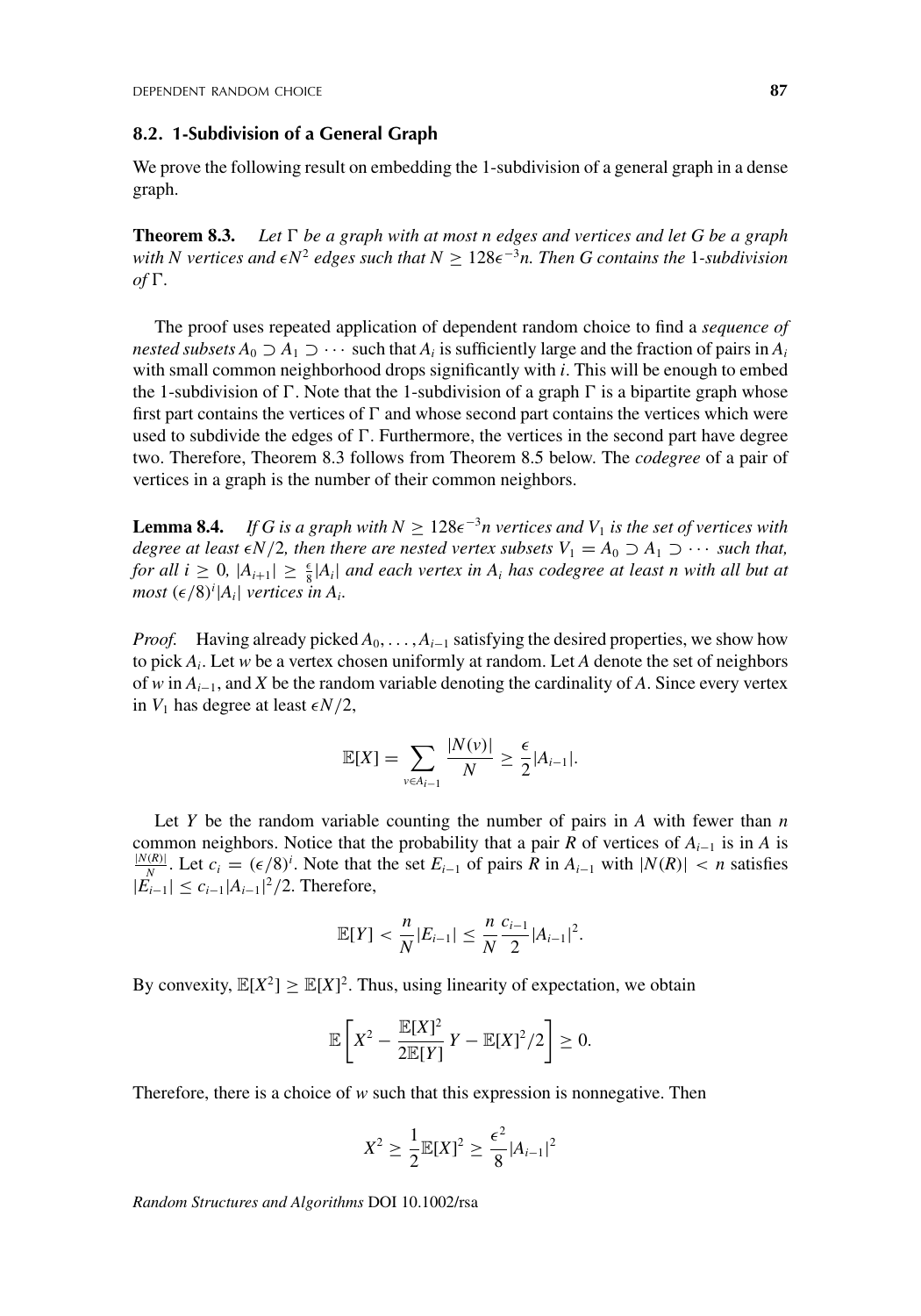and since  $N \ge 128\epsilon^{-3}n$ ,

$$
Y \le 2 \frac{X^2}{\mathbb{E}[X]^2} \mathbb{E}[Y] \le 4\epsilon^{-2} c_{i-1} \frac{n}{N} X^2 \le \frac{\epsilon}{16} c_{i-1} \frac{X^2}{2}.
$$

From the first inequality, we have  $|A| = X \ge \frac{\epsilon}{4} |A_{i-1}|$  and the second inequality states that the number of pairs of vertices in *A* with codegree less than *n* is at most  $\frac{\epsilon}{16}c_{i-1}\frac{|A|^2}{2}$ . If *A* contains a vertex that has codegree less than *n* with more than  $\epsilon c_{i-1}$ |*A*|/16 other vertices of *A*, then delete it, and continue this process until there is no remaining vertex with codegree less than *n* with more than  $\epsilon c_{i-1}$ |*A*|/16 other remaining vertices. Let *A<sub>i</sub>* denote the set of remaining vertices. The number of deleted vertices is at most  $\left(\frac{\epsilon}{16}c_{i-1}\frac{|A|^2}{2}\right)/(\epsilon c_{i-1}|A|/16) = |A|/2$ . Hence,  $|A_i| \geq |A|/2 \geq \frac{\epsilon}{8}|A_{i-1}|$  and every vertex in  $A_i$  has codegree at least *n* with all but at most  $\epsilon c_{i-1}|A|/16 \leq \epsilon c_{i-1}|A_i|/8 = c_i|A_i|$  vertices of  $A_i$ . By induction on *i*, this completes the proof.

**Theorem 8.5.** *If G is a graph with*  $N \geq 128\epsilon^{-3}n$  vertices and  $\epsilon N^2$  edges, then G contains *every bipartite graph*  $H = (U_1, U_2; F)$  *with n vertices such that every vertex in*  $U_2$  *has degree* 2*.*

*Proof.* The set  $V_1$  of vertices of *G* of degree at least  $\epsilon N/2$  satisfies  $|V_1| > \epsilon^{1/2} N$ . Indeed, the number of edges of *G* containing a vertex not in  $V_1$  is at most  $N \cdot \epsilon N/2$ . Hence, the number of edges with both vertices in  $V_1$  is at least  $\epsilon N^2/2$  and at most  $\binom{|V_1|}{2}$ , and it follows  $|V_1| > \epsilon^{1/2}N$ . Applying Lemma 8.4, there are nested vertex subsets  $V_1 = A_0 \supset A_1 \supset \cdots$ such that for all  $i \geq 0$ ,  $|A_{i+1}| \geq \frac{\epsilon}{8} |A_i|$  and each vertex in  $A_i$  has codegree at least *n* with all but at most  $(\epsilon/8)^i |A_i|$  vertices in  $A_i$ .

Let *H'* be the graph with vertex set  $U_1$  such that two vertices in  $U_1$  are adjacent in *H'* if they have a common neighbor in  $U_2$  in graph *H*. If we find an embedding  $f : U_1 \to V_1$  such that for each edge  $(v, w)$  of  $H'$ ,  $f(v)$  and  $f(w)$  have codegree at least *n* in *G*, then we can extend *f* to an embedding of *H* as a subgraph of *G*. To see this, we embed the vertices of *U*<sub>2</sub> one by one. If the current vertex to embed is  $u \in U_2$ , and  $(v, w)$  is the pair of neighbors of *u* in  $U_1$ , then  $(v, w)$  is an edge of  $H'$  and hence  $f(v)$  and  $f(w)$  have at least *n* common neighbors. As the total number of vertices of *H* embedded so far is less than *n*, one of the common neighbors of  $f(v)$  and  $f(w)$  is still unoccupied and can be used to embed *u*. Thus it is enough to find an embedding  $f: U_1 \to V_1$  with the desired property.

Label the vertices  $\{v_1, \ldots, v_{|U_1|}\}$  of *H*' in non-increasing order of their degree. Since *H*' has at most *n* edges, the degree of  $v_i$  is at most  $2n/i$ . We will embed the vertices of *H*<sup>'</sup> in the order of their index *i*. Let  $c_j = (\frac{\epsilon}{8})^j$ . The vertex  $v_i$  will be embedded in  $A_j$  where *j* is the least positive integer such that  $c_j \leq \frac{i}{4n}$ . Note that, by definition,  $c_{j-1} = (\frac{\epsilon}{8})^{-1} c_j \geq \frac{i}{4n}$ . Since  $N \geq 128\epsilon^{-3}n$ , then

$$
|A_j| \geq c_j |A_0| \geq c_j \epsilon^{1/2} N \geq \frac{\epsilon}{8} \frac{i}{4n} \epsilon^{1/2} N \geq 2i.
$$

Assume we have already embedded all vertices  $v_k$  with  $k < i$  and we want to embed  $v_i$ . Let  $N^-(v_i)$  be the set of vertices  $v_k$  with  $k < i$  that are adjacent to  $v_i$  in  $H'$ . Each vertex in  $A_j$  has codegree at least *n* with all but at most  $c_j|A_j| \leq \frac{i}{4n}|A_j|$  other vertices in  $A_j$ . Since  $v_i$  has degree at most  $\frac{2n}{i}$  in *H'*, at least  $|A_j| - \frac{2n}{i} \cdot \frac{i}{4n}|A_j| = |A_j|/2$  vertices of  $A_j$  have codegree at least *n* with every vertex in  $f(N^-(v_i))$ . Since also  $|A_j|/2 \geq i$ , there is a vertex in  $A_j \setminus f(\{v_1, \ldots, v_{i-1}\})$ that has codegree at least *n* with every vertex in  $f(N^-(v_i))$ . Use this vertex to embed  $v_i$  and continue. This gives the desired embedding *f* , completing the proof.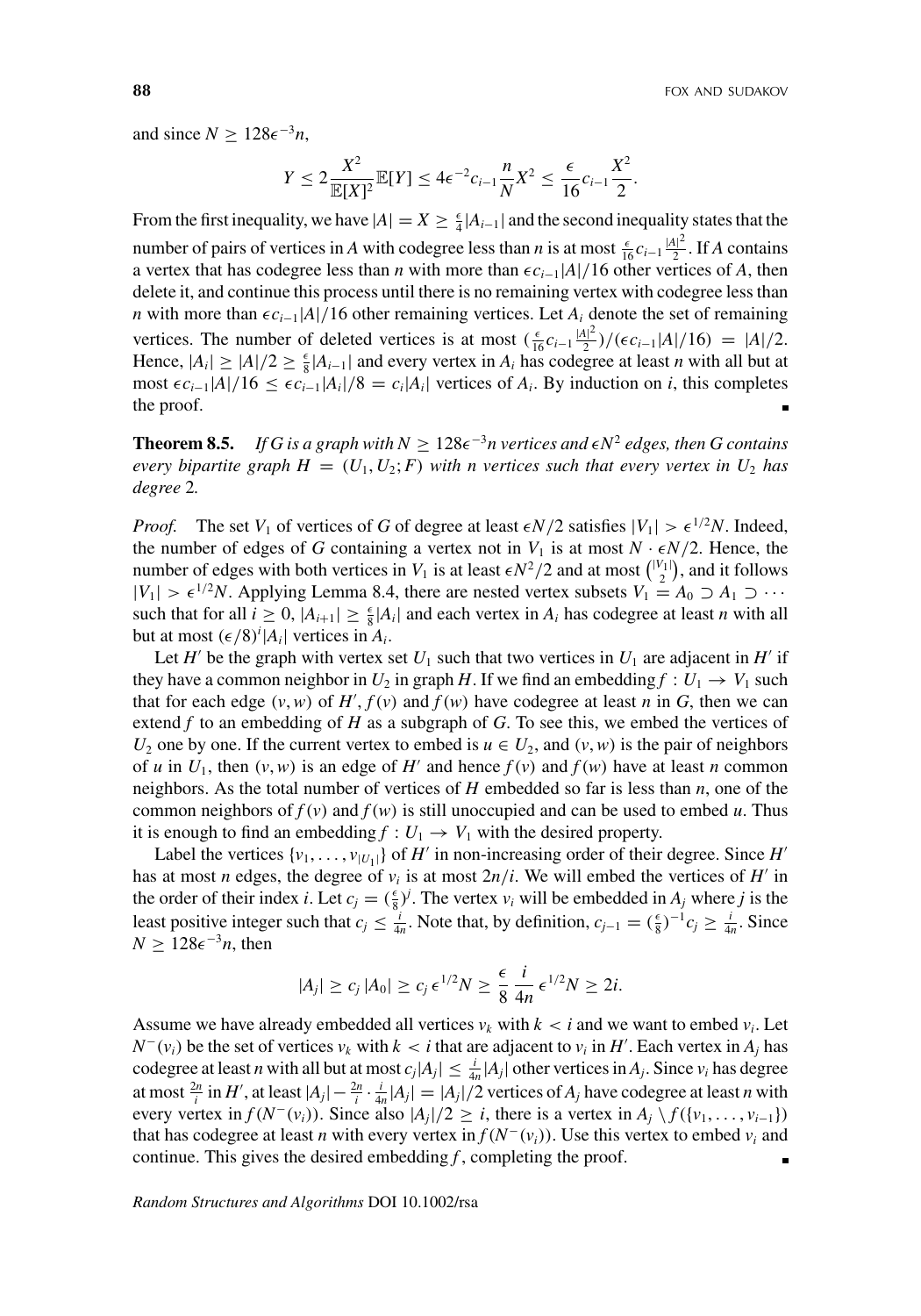#### **9. GRAPHS WHOSE EDGES ARE IN FEW TRIANGLES**

In this section, we discuss an application of dependent random choice to dense graphs in which each pair of adjacent vertices has few common neighbors. It was shown in [81] that every such graph *G* contains a large induced subgraph which is sparse. This follows from the simple observation that the expected cardinality of the common neighborhood *U* of a small random subset of vertices of *G* is large, while, since every edge is in few triangles, the expected number of edges in *U* is small. We also use this lemma to establish two Ramsey-type results.

**Lemma 9.1.** Let  $t \geq 2$  and  $G = (V, E)$  be a graph with n vertices and average degree *d such that every pair of adjacent vertices of G has at most a common neighbors. Then G contains an induced subgraph with at least*  $\frac{d}{2n^{t-1}}$  *vertices and average degree at most*  $\frac{2d}{d^{t-1}}$ *.* 

*Proof.* Let *T* be a subset of *t* random vertices, chosen uniformly with repetitions. Set  $U = N(T)$ , and let *X* denote the cardinality of *U*. By linearity of expectation and by convexity of  $f(z) = z^t$ ,

$$
\mathbb{E}[X] = \sum_{v \in V} \left( \frac{|N(v)|}{n} \right)^t = n^{-t} \sum_{v \in V} |N(v)|^t \ge n^{1-t} \left( \frac{\sum_{v \in V} |N(v)|}{N} \right)^t = d^t n^{1-t}.
$$

Let *Y* denote the random variable counting the number of edges in *U*. Since, for every edge *e*, its vertices have at most *a* common neighbors, the probability that *e* belongs to *U* is at most  $(a/n)^t$ . Therefore,

$$
\mathbb{E}[Y] \le |E|(a/n)^{t} = (dn/2)(a/n)^{t} = da^{t}n^{1-t}/2.
$$

In particular, since *Y* is nonnegative, in the case  $a = 0$  we get *Y* is identically 0.

In the case  $a = 0$ , there is a choice of *T* such that  $|U| = X \ge \mathbb{E}[X] = d^n n^{1-t}$  and the number *Y* of edges in *U* is 0. Otherwise, let  $Z = X - \frac{d^{t-1}}{a^t}Y - \frac{d^t}{2a^{t-1}}$ . By linearity of expectation,  $\mathbb{E}[Z] \geq 0$  and thus there is a choice of *T* such that  $Z \geq 0$ . This implies  $X \ge \frac{d^t}{2n^{t-1}}$  and  $X \ge \frac{d^{t-1}}{a^t}Y$ . Hence the subgraph of *G* induced by the set *U* has  $X \ge \frac{d^t}{2n^{t-1}}$ vertices and average degree  $2Y/X \leq \frac{2a^t}{d^{t-1}}$ . п

# **9.1. Applications**

We present two quick applications of Lemma 9.1 to Ramsey-type problems. The Ramsey number  $r(G, H)$  is the minimum N such that every red-blue edge-coloring of the complete graph  $K_N$  contains a red copy of *G* or a blue copy of *H*. The classical Ramsey numbers of the complete graphs are denoted by  $r(s, t) = r(K_s, K_t)$ .

*9.1.1.*  $K_k$ -Free Subgraphs of  $K_s$ -Free Graphs. A more general function than  $r(s, t)$  was first considered almost fifty years ago in two papers of Erdős with Gallai [33] and with Rogers [38]. For a graph *G*, let  $f_k(G)$  be the maximum cardinality of a subset of vertices of *G* that contains no  $K_k$ . For  $2 \leq k < s \leq n$ , let  $f_{k,s}(n)$  denote the minimum of  $f_k(G)$  over all  $K_s$ -free graphs *G* on *n* vertices. Note that the Ramsey number  $r(s, t)$  is the minimum *n* such that  $f_{2,s}(n) \geq t$ . Thus, the problem of determining  $f_{k,s}(n)$  extends that of determining Ramsey numbers.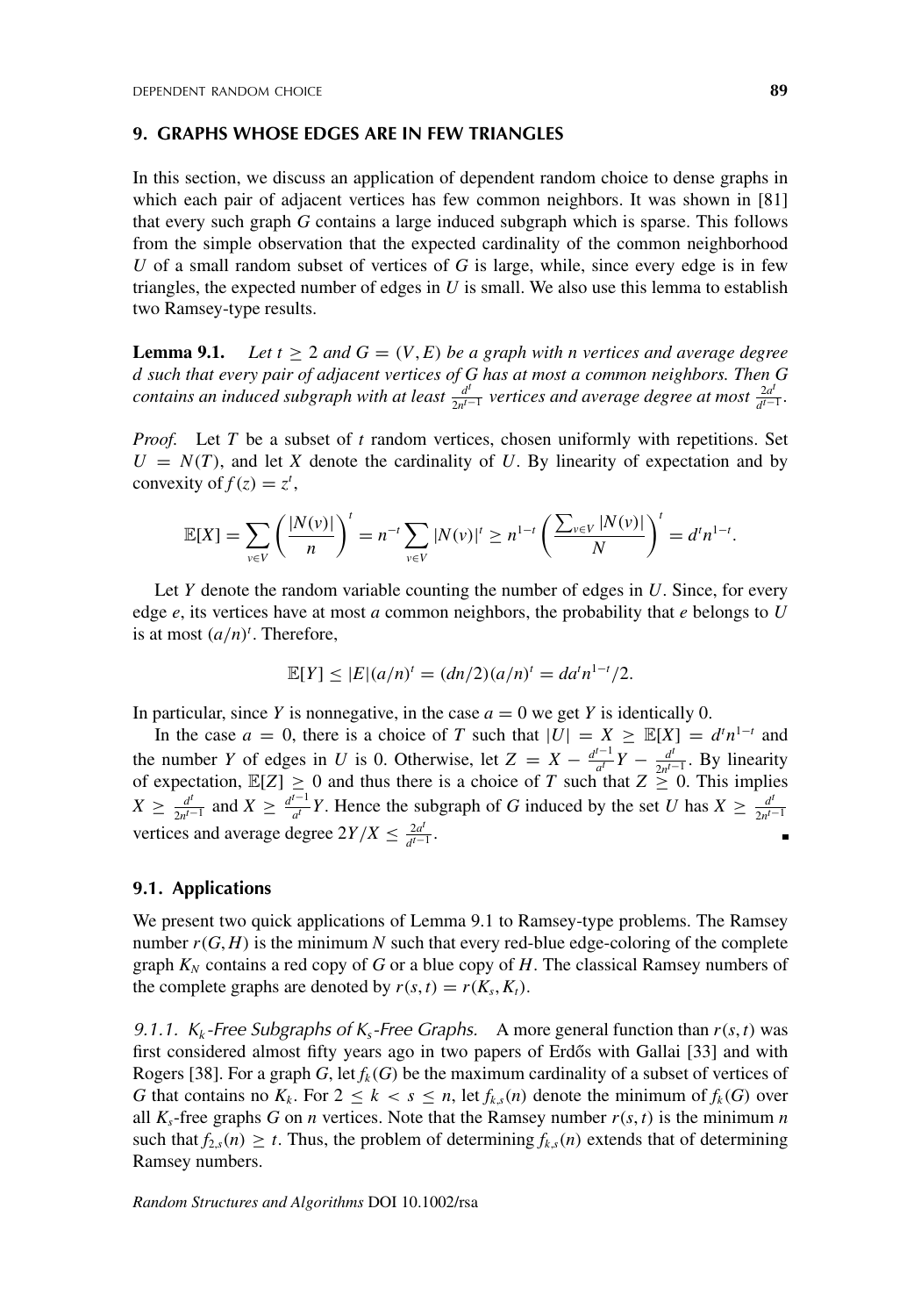Erdős and Rogers [38] started the investigation of this function for fixed  $s, k = s - 1$ and *n* tending to infinity. They proved that there is  $\epsilon(s) > 0$  such that  $f_{s-1,s}(n) \leq n^{1-\epsilon(s)}$ . About 30 years later, Bollobás and Hind [12] improved the upper bound and gave the first lower bound,  $f_{k,s}(n) \geq n^{1/(s-k+1)}$ . The upper bound on  $f_{k,s}(n)$  was subsequently improved by Krivelevich [63] and most recently by Dudek and Rödl [24]. Alon and Krivelevich [1] gave explicit constructions of  $K_s$ -free graphs without large  $K_k$ -free subgraphs. The best known lower bound for this problem was obtained in [81], using Lemma 9.1. To illustrate this application, we present a simplified proof of a slightly weaker bound in the case  $k = 3$  and  $s = 5$ .

First we need to recall the following well known bound on the largest independent set in uniform hypergraphs. An *independent set* of a hypergraph is a subset of vertices containing no edges. For a hypergraph *H*, the *independence number*  $\alpha(H)$  is the size of the largest independent set in *H*. Let *H* be an *r*-uniform hypergraphs with *n* vertices and  $m \ge n/2$ edges. Let *W* be a random subset of *H* obtained by choosing each vertex with probability  $p = (n/(rm))^{1/(r-1)}$ . Deleting one vertex from every edge in *W*, gives an independent set with expected size  $pn - p^r m = \frac{r-1}{r^{r/(r-1)}} \frac{n}{(m/n)^{1/(r-1)}}$ . For graphs  $(r = 2)$  this shows that  $\alpha(H) \ge \frac{n}{2(2m/n)}$  and for 3-uniform hypegraphs it gives the lower bound of  $\frac{2}{\sqrt{27}} \frac{n}{(m/n)^{1/2}}$  on the size of the largest independent set in *H*.

**Theorem 9.2.** *Every K<sub>5</sub>-free graph*  $G = (V, E)$  *on n vertices contains a triangle-free induced subgraph on at least n*<sup>5</sup>/<sup>12</sup>/2 *vertices.*

*Proof.* Let  $a = n^{5/12}/2$ . If *G* contains a pair of adjacent vertices with at least *a* common neighbors, then this set of common neighbors is triangle-free and we are done. So we may assume that each pair of adjacent vertices in *G* has less than *a* common neighbors.

Let *d* denote the average degree of *G*. If  $d \geq n^{3/4}$ , then by Lemma 9.1 with  $t = 2$  we have that *G* contains an induced subgraph on at least  $d^2/2n \ge n^{1/2}/2$  vertices with average degree at most  $2a^2/d \le n^{1/12}/2$ . By the above discussion, this induced subgraph of *G* contains an independent set of size at least

$$
\frac{n^{1/2}/2}{2 \cdot n^{1/12}/2} = n^{5/12}/2.
$$

So we may suppose  $d \leq n^{3/4}$ . Let *H* be the 3-uniform hypergraph with vertex set *V* whose edges are the triangles in *G*. Since each edge of *G* is in less than *a* triangles, then the number  $m$  of triangles of  $G$  (and hence the number of edges of  $H$ ) is less than  $\frac{1}{3}|E|a = \frac{1}{3}(dn/2)a < n^{13/6}/12$ . Again by the above discussion, there is an independent set in *H* of size at least

$$
\frac{2}{3^{3/2}}\frac{n}{(m/n)^{1/2}} > n^{5/12}.
$$

This independent set in *H* is the vertex set of a triangle-free induced subgraph of *G* of the desired size, which completes the proof. Ė

*9.1.2. Book-Complete Graph Ramsey Numbers.* The *book with n pages* is the graph *Bn* consisting of *n* triangles sharing one edge. Ramsey problems involving books and their generalizations have been studied extensively by various researchers (see, e.g., [66] and its references). One of the problems, which was investigated by Li and Rousseau is the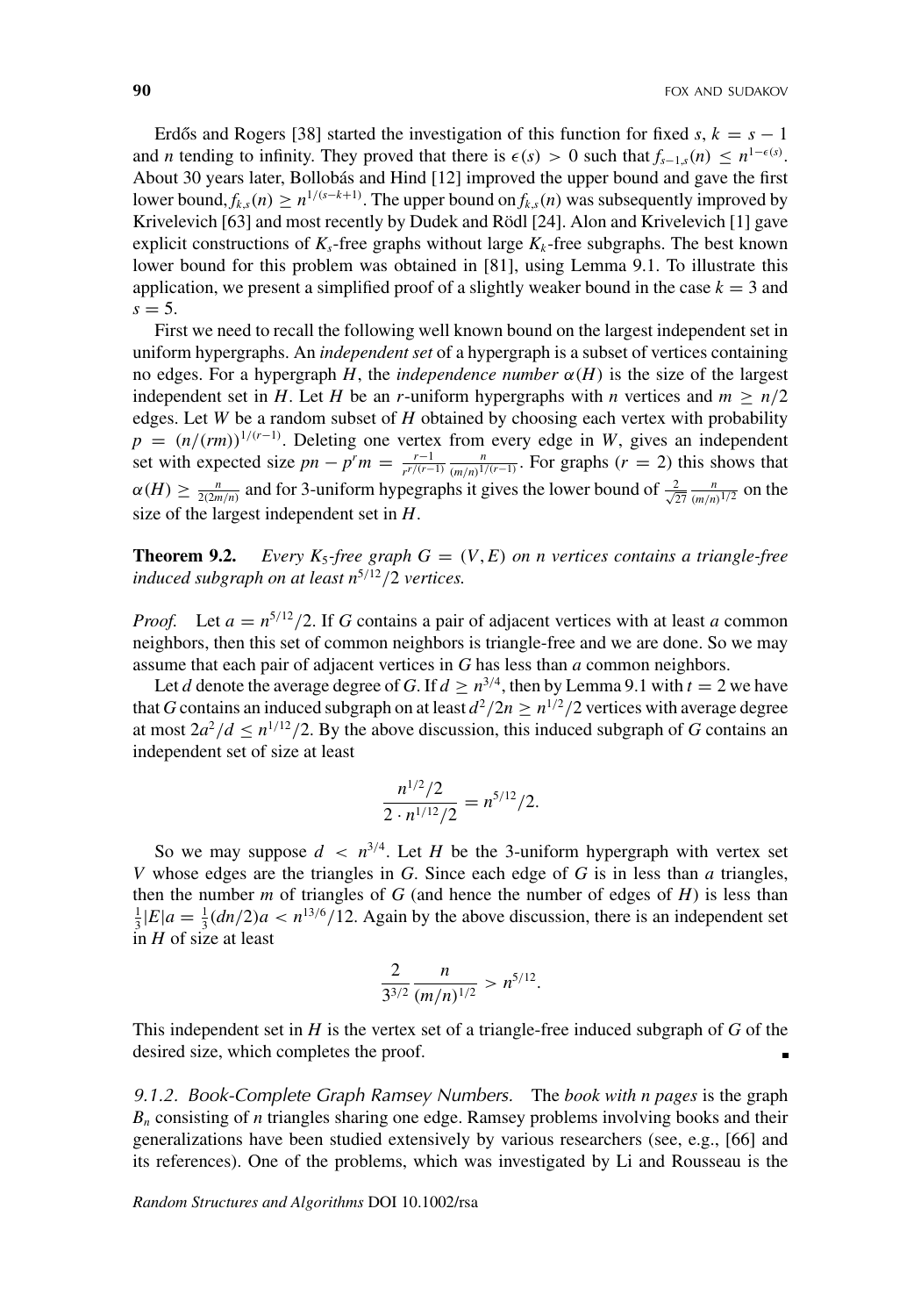Ramsey number  $r(B_n, K_n)$ . They show that there are constants *c*, *c*' such that  $cn^3/\log^2 n \le$  $r(B_n, K_n) \leq c'n^3/\log n$ , thus determining this Ramsey number up to a logarithmic factor. Here, following [81], we show how this upper bound can be improved by a  $\log^{1/2} n$  factor by using Lemma 9.1. We will need the following well known result ([10], Lemma 12.16).

**Proposition 9.3.** *Let G be a graph on n vertices with average degree at most d and let m be the number of triangles of G. Then G contains an independent set of size at least*  $\frac{2n}{39d}(\log d - \frac{1}{2}\log(m/n)).$ 

**Theorem 9.4.** *For all sufficiently large n, we have*  $r(B_n, K_n) \leq 800n^3/\log^{3/2} n$ *.* 

*Proof.* Let *G* be a graph of order  $N = 800n^3 / \log^{3/2} n$  not containing  $B_n$ . Denote by *d* the average degree of *G*. By definition, every edge of *G* is contained in less than *n* triangles. Therefore, the total number *m* of triangles is less than  $\frac{1}{3}|E(G)|n = \frac{1}{3}(dN/2)n < dnN$ . If  $d \leq \frac{20n^2}{\log^{1/2} n}$ , then, by Proposition 9.3, *G* contains an independent set of size

$$
\frac{2N}{39d} \left( \log d - \frac{1}{2} \log(m/N) \right) \ge \frac{N}{39d} \log(d/n) \ge (40/39 + o(1))n > n.
$$

We may therefore assume  $d > \frac{20n^2}{\log^{1/2} n}$ . By Lemma 9.1 with  $t = 2$ , *G* contains an induced subgraph with at least  $\frac{d^2}{2N} > \frac{1}{4}n \log^{1/2} n$  vertices and average degree at most  $2n^2/d < \frac{1}{10} \log^{1/2} n$ . As it was mentioned earlier, this induced subgraph of G contains an independent set with at least  $\frac{\frac{1}{4}n \log^{1/2} n}{\frac{1}{2} \log^{1/2} n}$  $\frac{\frac{1}{4}n\log^{n} n}{2\cdot\frac{1}{10}\log^{1/2} n} > n$  vertices.

# **10. MORE APPLICATIONS AND CONCLUDING REMARKS**

The results which we discussed so far were chosen mainly to illustrate different variations of the basic technique. There are many more applications of dependent random choice. Here we mention very briefly a few additional results whose proofs use this approach. For more details about these applications we refer the interested reader to the original papers.

#### **10.1. Unavoidable Patterns**

Ramsey's theorem guarantees a large monochromatic clique in any 2-edge-coloring of a sufficiently large complete graph. If we are interested in finding in such a coloring a subgraph that is not monochromatic, we must assume that each color is sufficiently represented, e.g., that each color class has at least  $\epsilon \binom{n}{2}$  edges. Let  $\mathcal{F}_k$  denote the family of 2-edge-colored complete graphs on 2*k* vertices in which one color forms either a clique of order *k* or two disjoint cliques of order  $k$ . Consider a 2-edge-coloring of  $K_n$  with  $n$  even in which one color forms a clique of order  $n/2$  or two disjoint cliques of order  $n/2$ . Clearly, these colorings have at least roughly 1/4 of the edges in each color, and nevertheless they basically do not contain any colored patterns except those in  $\mathcal{F}_k$ . This shows that the 2-edge-colorings in  $\mathcal{F}_k$ are essentially the only types of patterns that are possibly unavoidable in 2-edge-colorings that are far from being monochromatic.

Generalizing the classical Ramsey problem, Bollobás conjectured that for each  $\epsilon > 0$ and *k* there is  $n(k, \epsilon)$  such that every 2-edge-coloring of  $K_n$  with  $n \ge n(k, \epsilon)$  which has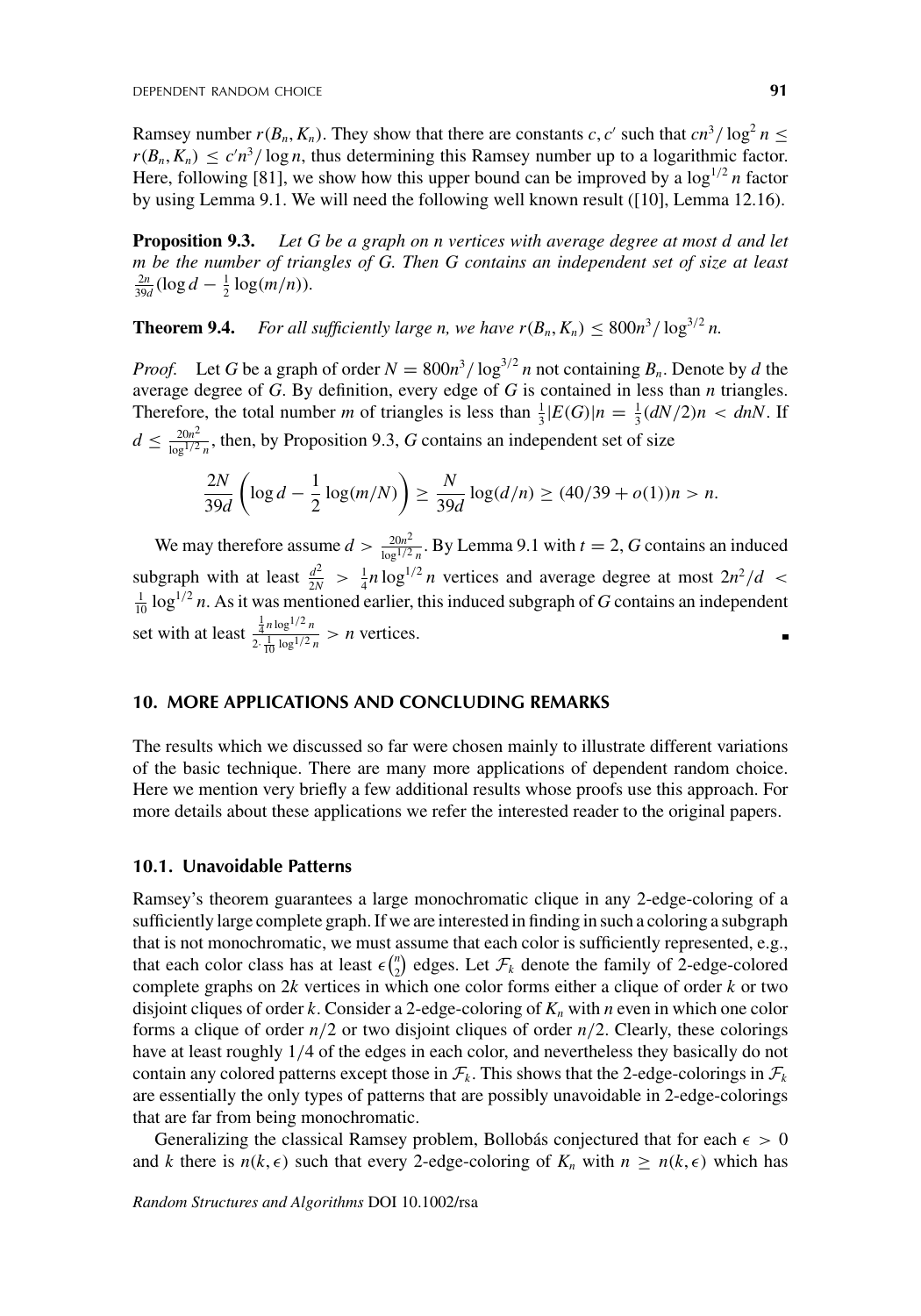at least  $\epsilon \binom{n}{2}$  edges in each color contains a member of  $\mathcal{F}_k$ . This conjecture was confirmed by Cutler and Montagh [23] who proved that  $n(k, \epsilon) < 4^{k/\epsilon}$ . Using a simple application of dependent random choice, in [42] the authors improved this bound and extended the result to tournaments. They showed that  $n(k, \epsilon) < (16/\epsilon)^{2k+1}$ , which is tight up to a constant factor in the exponent for all  $k$  and  $\epsilon$ .

#### **10.2. Almost Monochromatic** *K***<sup>4</sup>**

The multicolor Ramsey number  $r(t; k)$  is the minimum *n* such that every *k*-edge-coloring of  $K_n$  contains a monochromatic  $K_t$ . Schur in 1916 showed that  $r(3; k)$  is at least exponential in *k* and at most a constant times *k*!. Despite many efforts over the past century, determining whether there is a constant *c* such that  $r(3; k) \leq c^k$  for all *k* remains a major open problem (see, e.g., the monograph  $[52]$ ). In 1981, Erdős  $[30]$  proposed to study the following generalization of the classical Ramsey problem. Let *p* and *q* be integers with  $2 \le q \le {p \choose 2}$ . A  $(p, q)$ -coloring of  $K_n$  is an edge-coloring such that every copy of  $K_p$  receives at least  $q$  colors. Let  $f(n, p, q)$  be the minimum number of colors in a  $(p, q)$ -coloring of  $K_n$ . Determining the numbers  $f(n, p, 2)$  is the same as determining the Ramsey numbers  $r(p; k)$ . Indeed, since a  $(p, 2)$ -coloring contains no monochromatic  $K_p$ , we have that  $f(n, p, 2) \leq k$  if and only if  $r(p; k) > n$ .

Erdős and Gyárfás [34] pointed out that  $f(n, 4, 3)$  is one of the most intriguing open questions among all small cases. This problem can be rephrased in terms of another more convenient function. Let  $g(k)$  be the largest *n* for which there is a *k*-edge-coloring of  $K_n$  such that every  $K_4$  receives at least three colors, i.e., for which  $f(g(k), 4, 3) \leq k$ . After several results by Erdős [30] and Erdős and Gyárfás [34], the best known lower bound for this function was obtained by Mubayi [68], who showed that  $g(k) \ge 2^{c \log^2 k}$  for some absolute positive constant *c*. Until recently, the only known upper bound was  $g(k) < k^{ck}$ , which follows trivially from the multicolor Ramsey number for *K*4. Using dependent random choice, Kostochka and Mubayi [58] improved this estimate to  $g(k) < (\log k)^{ck}$ . Extending their approach further, the authors in [43] obtained the first exponential upper bound  $g(k)$  < 2*ck* . There is still a very large gap between the lower and upper bound for this problem, and we think the correct growth is likely to be subexponential in *k*.

#### **10.3. Disjoint Edges in Topological Graphs**

A *topological graph* is a graph drawn in the plane with vertices as points and edges as curves connecting its endpoints and passing through no other vertex. It is *simple* if any two edges have at most one point in common. A *thrackle* is a simple topological graph in which every two edges intersect. More than 40 years ago, Conway conjectured that every *n*-vertex thrackle has at most *n* edges. Although, Lovász, Pach, and Szegedy [67] proved a linear upper bound on the number of edges of a thrackle, this conjecture remains open. On the other hand, Pach and Tóth [72] constructed drawings of the complete graph in the plane in which each pair of edges intersect at least once and at most twice, showing that the simplicity condition is essential.

For dense simple topological graphs, one might expect to obtain a much stronger conclusion than in the thrackle conjecture. Indeed, in [44], we show that for each  $\epsilon > 0$  there is a  $\delta > 0$  such that every simple topological graph with  $\epsilon n^2$  edges contains two disjoint edge subsets  $E_1, E_2$ , each of cardinality at least  $\delta n^2$ , such that every edge in  $E_1$  is disjoint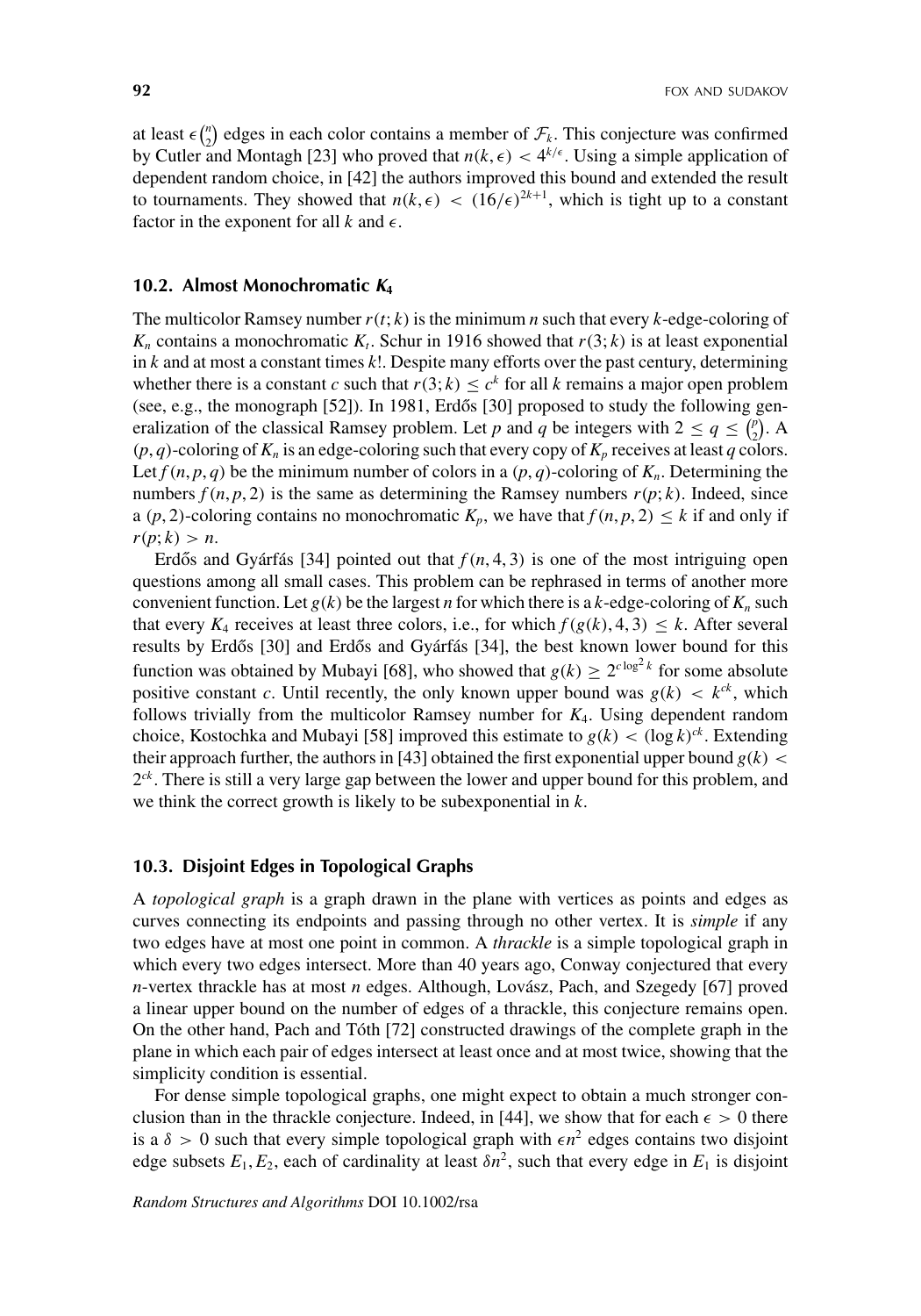from every edge in *E*2. In the case of straight-line drawings, this result was established earlier by Pach and Solymosi [71]. The proof uses dependent random choice together with some geometric and combinatorial tools. As a corollary, it was also shown that there is an absolute constant  $\alpha > 0$  such that any complete simple topological graph on *n* vertices has  $\Omega(\log^{1+\alpha} n)$  pairwise disjoint edges, improving the earlier bound of  $\Omega(\log n / \log \log n)$ proved by Pach and Tóth [72]. Still, the correct bound is likely to be  $\Omega(n^{\alpha})$ , and there is no known sublinear upper bound.

#### **10.4. Sidorenko's Conjecture**

A beautiful conjecture of Erdős-Simonovits [78] and Sidorenko [77] states that if  $H$  is a bipartite graph, then the random graph with edge density *p* has in expectation asymptotically the minimum number of copies of *H* over all graphs of the same order and edge density. This is known to be true only in several special cases, e.g., for complete bipartite graphs, trees, even cycles and, recently, for cubes. The original formulation of the conjecture by Sidorenko is in terms of graph homomorphisms. A *homomorphism* from a graph *H* to a graph *G* is a mapping  $f : V(H) \rightarrow V(G)$  such that, for each edge  $(u, v)$  of *H*,  $(f(u), f(v))$ is an edge of *G*. Let  $h_H(G)$  denote the number of homomorphisms from *H* to *G*. The normalized function  $t_H(G) = h_H(G)/|G|^{|H|}$  is the fraction of mappings  $f: V(H) \to V(G)$ which are homomorphisms. Sidorenko's conjecture states that for every bipartite graph *H* with *m* edges and every graph *G*,

$$
t_H(G) \geq t_{K_2}(G)^m.
$$

This inequality has an equivalent analytic form which involves integrals known as Feynman integrals in quantum field theory, and has connections with Markov chains, graph limits, and Schatten-von Neumann norms.

Recently, Conlon et al. [19] proved that Sidorenko's conjecture holds for every bipartite graph *H* which has a vertex complete to the other part. It is notable that dependent random choice was vital to the proof of this tight inequality. From this result, we may easily deduce an approximate version of Sidorenko's conjecture for all bipartite graphs. Define the *width* of a bipartite graph *H* to be the minimum number of edges needed to be added to *H* to obtain a bipartite graph with a vertex complete to the other part. The width of a bipartite graph with *n* vertices is at most *n*/2. As a simple corollary, if *H* is a bipartite graph with *m* edges and width *w*, then  $t_H(G) \ge t_{K_2}(G)^{m+w}$  holds for every graph *G*.

# **10.5. Testing Subgraph in Directed Graphs**

Following Rubinfield and Sudan [74] who introduced the notion of property testing, Goldreich, Goldwasser, and Ron [47] started the investigation of property testers for combinatorial objects. A *property*  $\mathcal P$  is a family of digraphs closed under isomorphism. A directed graph (digraph) *G* with *n* vertices is  $\epsilon$ -*far from satisfying*  $P$  if one must add or delete at least  $\epsilon n^2$ edges in order to turn *G* into a digraph satisfying  $P$ . An  $\epsilon$ -tester for  $P$  is a randomized algorithm, which given  $n$  and the ability to check whether there is an edge between given pair of vertices, distinguishes with probability at least  $2/3$  between the case *G* satisfies  $P$ and *G* is  $\epsilon$ -far from satisfying  $P$ . Such an  $\epsilon$ -tester is *one-sided* if, whenever *G* satisfies  $P$ , the  $\epsilon$ -tester determines this is with probability 1.

Let *H* be a fixed directed graph on *h* vertices. Alon and Shapira [5], using a directed version of Szemerédi's regularity lemma, proved that that there is a one-sided property tester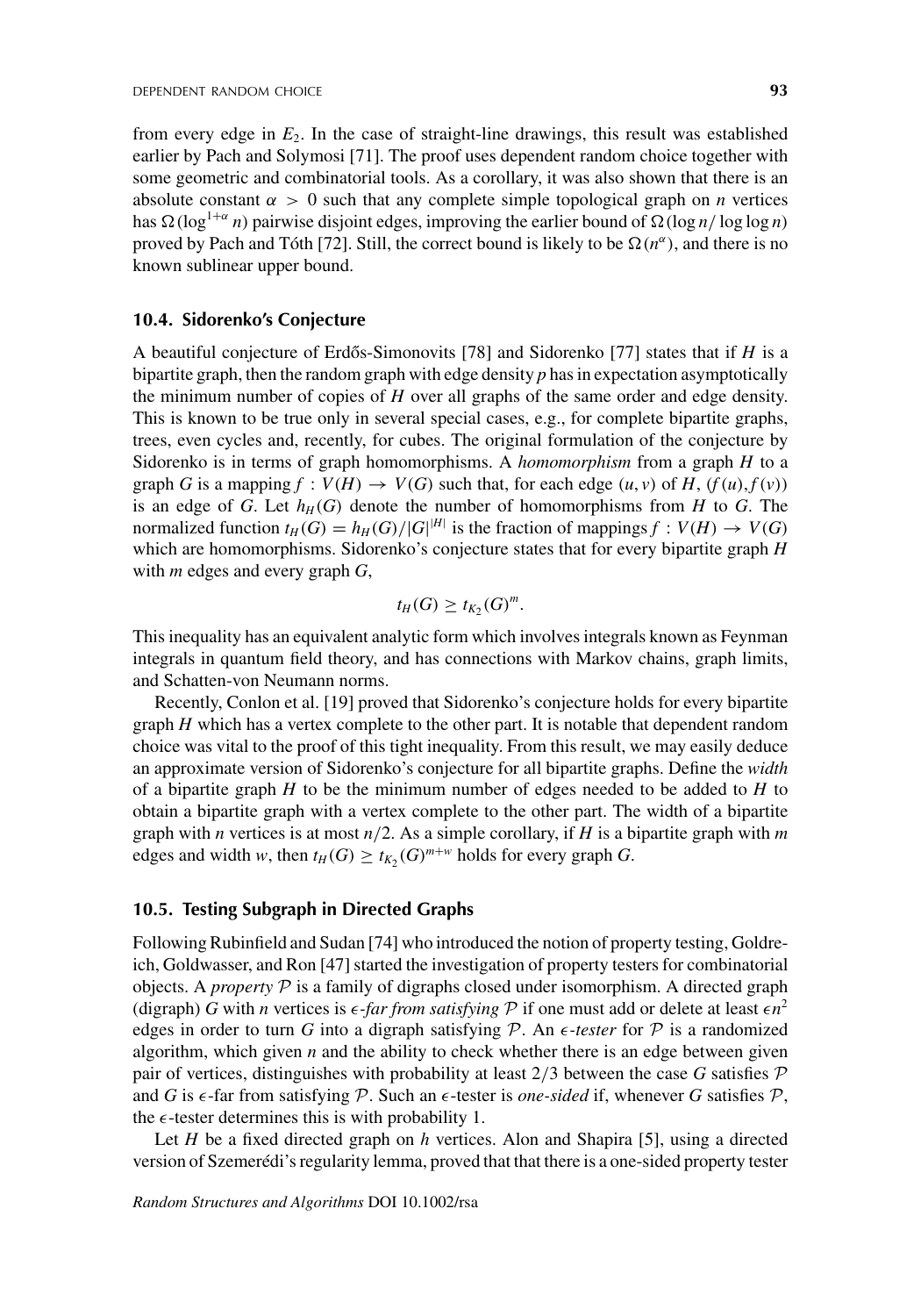for testing the property  $P_H$  of not containing *H* as a subgraph whose query complexity is bounded by a function of  $\epsilon$  only. As is common with applications of the regularity lemma, the function depending only on  $\epsilon$  is extremely fast growing. It is therefore interesting to determine the digraphs *H* for which  $P_H$  is testable in time polynomial in  $1/\epsilon$ . A function φ mapping the vertices of a digraph *H* to the vertices of a digraph *K* is a *homomorphism* if  $(\phi(u), \phi(v))$  is an edge of *K* whenever  $(u, v)$  is an edge of *H*. The *core K* of *H* is the subgraph  $K$  of  $H$  with the smallest number of edges for which there is a homomorphism from *H* to *K*. Alon and Shapira prove that there is a one-sided property tester for  $\mathcal{P}_H$  whose query complexity is bounded by a polynomial in  $1/\epsilon$  if and only if the core of *H* is a 2-cycle or an oriented tree. The proof when the core of *H* is an oriented tree uses dependent random choice.

#### **10.6. Ramsey Properties and Forbidden Induced Subgraphs**

A graph is *H-free* if it does not contain *H* as an *induced* subgraph. A basic property of large random graphs is that they almost surely contain any fixed graph *H* as an induced subgraph. Conversely, there is a general belief that *H*-free graphs are highly structured. For example, Erdős and Hajnal [35] proved that every  $H$ -free graph on  $N$  vertices contains a homogeneous subset (i.e., clique or independent set) of size at least  $2^{c_H \sqrt{\log N}}$ . This is in striking contrast with the general case where one cannot guarantee a homogeneous subset of size larger than logarithmic in *N*. Erdős and Hajnal further conjectured that this bound can be improved to  $N^{c_H}$ . This famous conjecture has only been solved for a few specific graphs *H*.

An interesting partial result for the general case was obtained by Erdős, Hajnal, and Pach [36]. They show that every *H*-free graph *G* with *N* vertices or its complement  $\bar{G}$  contains a complete bipartite graph with parts of size  $N^{c_H}$ . A strengthening of this result which brings it closer to the Erdős-Hajnal conjecture was obtained in [44], where the authors proved that any *H*-free graph on *N* vertices contains a complete bipartite graph with parts of size  $N^{c_H}$  or an independent set of size  $N^{c_H}$ . To get a better understanding of the properties of *H*-free graphs, it is also natural to ask for an *asymmetric* version of the Erdős-Hajnal result. Although it is not clear how to obtain such results from the original proof of Erdős and Hajnal, in [44] we show that there exists  $c = c_H > 0$  such that for any *H*-free graph *G* on *N* vertices and  $n_1, n_2$  satisfying  $(\log n_1)(\log n_2) \leq c \log N$ , *G* contains a clique of size  $n_1$  or an independent set of size  $n_2$ . The proof of both of the above mentioned results from [44] use dependent random choice together with an embedding lemma similar to the proof of Theorem 6.1.

## **10.7. On a Problem of Gowers**

For a prime p, let  $\mathbb{Z}_p$  denote the set of integers mod p and A be a subset of size  $\lfloor p/2 \rfloor$ . For a random element  $x \in \mathbb{Z}_p$ , the expected size of  $A \cap (A + x)$  is  $|A|^2/p \approx p/4$ . Gowers asked whether there must be an  $x \in \mathbb{Z}_p$  such that  $A \cap (A + x)$  has approximately this size. This question was answered affirmatively by Green and Konyagin [53]. The best current bound is due to Sanders [75], who showed that there is  $x \in \mathbb{Z}_p$  such that  $||A \cap (A+x)| - p/4| = O(p/\log^{1/3} p)$ . Both of these results used Fourier analysis. The first purely combinatorial proof was recently given by Gowers [49] using a new graph regularity lemma. This new regularity lemma is weaker than Szemeredi's regularity lemma, but gives much better bounds. The proof of this new regularity lemma relies heavily on dependent random choice.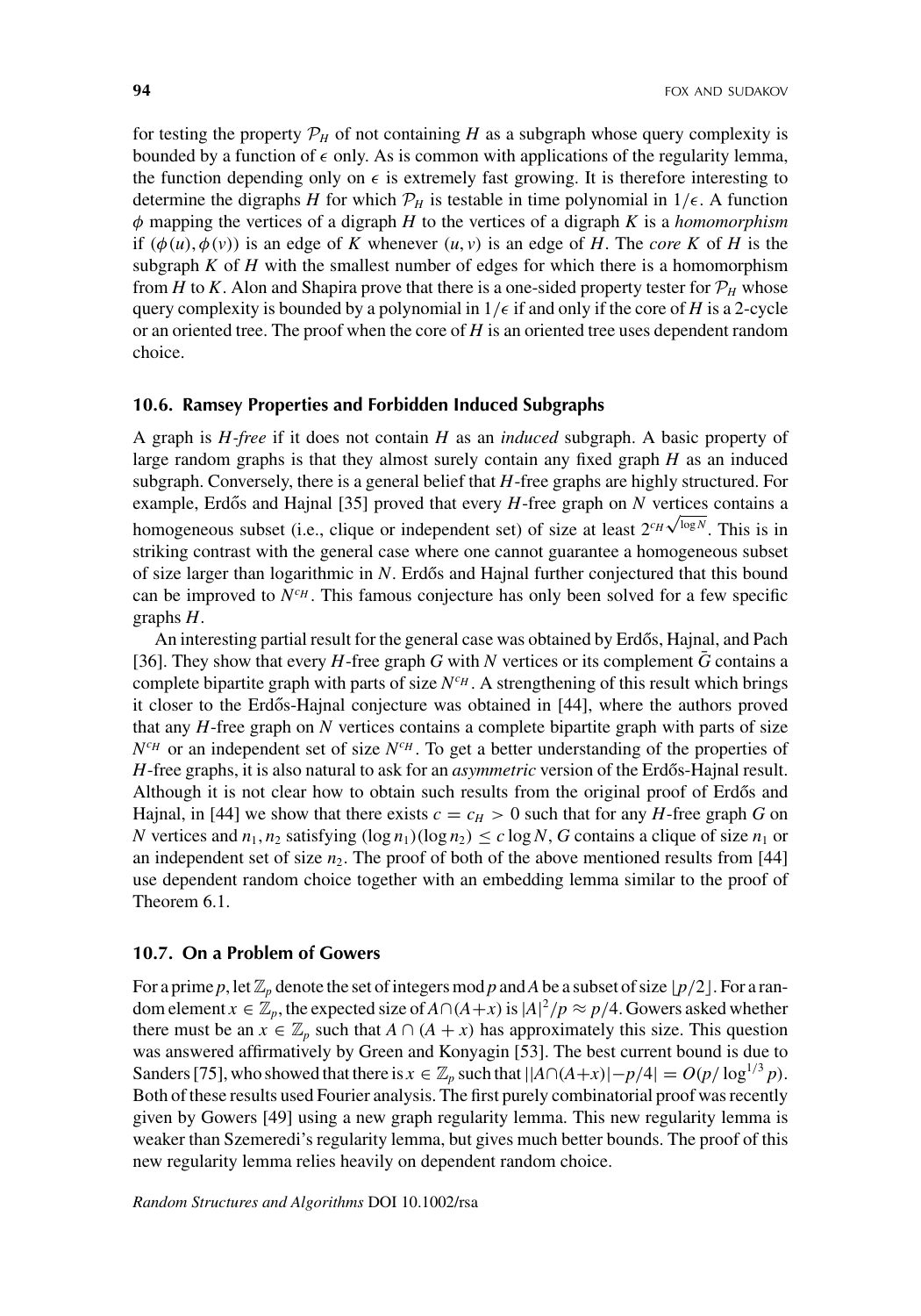#### **10.8. Induced Subgraphs of Prescribed Size**

There are a number of interesting problems like the Erdős-Hajnal conjecture (mentioned above) which indicate that every graph *G* which contains no large homogeneous set is random-like. Let  $q(G)$  denote the size of the largest homogeneous set in *G* and  $u(G)$  denote the maximum integer *u* such that *G* contains for every integer  $0 \le y \le u(G)$ , an induced subgraph with *y* edges. Erdős and McKay [32] conjectured that for every C there is a  $\delta =$  $\delta(C) > 0$  such that every graph *G* on *n* vertices and  $q(G) \le C \log n$  satisfies  $u(G) \ge \delta n^2$ . They only prove the much weaker estimate  $u(G) \ge \delta \log^2 n$ .

Alon, Krivelevich, and Sudakov [2] improved this bound considerably to  $u(G) \ge n^{\delta}$ . Moreover, they conjecture that even if  $q(G) \leq n/4$  (is rather large), still  $u(G) = \Omega(|E(G)|)$ . This would imply the conjecture of Erdős and McKay as it was shown by Erdős and Szemerédi [40] that any graph *G* on *n* vertices with  $q(G) = O(\log n)$  has  $\Theta(n^2)$  edges. In [2] the authors make some progress on this new conjecture, proving that as long as  $q(G) \leq n/14$ , then  $u(G) \geq e^{c \log n}$ . The proofs of both these results use dependent random choice.

#### **10.9. Concluding Remarks**

In this survey, we made an effort to provide a systematic coverage of variants and applications of dependent random choice and we hope that the reader will find it helpful in mastering this powerful technique. Naturally due to space limitation, some additional applications of dependent random choice were left out of this paper (see, e.g., [26,64,70,86]). Undoubtedly many more such results will appear in the future and will make this fascinating tool even more diverse and appealing.

Unfortunately, the current versions of dependent random choice can not be used for very sparse graphs. Indeed, there are graphs with *n* vertices and  $\Theta(n^{3/2})$  edges which have no cycles of length 4. Every pair of vertices in such a graph has at most one common neighbor. One plausible way to adapt this technique to sparse graphs is, instead of picking the common neighborhood of a small random set of vertices, to pick the set of vertices which are close to all vertices in the small random set. One may try to show that such a set is not small, and deduce other properties of this set in order to prove results about sparse graphs.

In Lemma 2.1, and in other versions of dependent random choice, we pick a set of *t* random vertices, and show that with positive probability the common neighborhood of this random set has certain desired properties. This explains why we assume *t* is an integer. However, it seems likely that the assertion of Lemma 2.1 also remains valid for non-integer values of *t*. Such a result would be useful for some applications. Unfortunately, it is not clear how to extend the current techniques to prove this.

#### **ACKNOWLEDGMENTS**

We would like to thank David Conlon, Jacques Verstraëte, Jan Hladký, and the anonymous referees for carefully reading this manuscript and helpful comments.

#### **REFERENCES**

[1] N. Alon and M. Krivelevich, Constructive bounds for a Ramsey-type problem, Graphs Combin 13 (1997), 217–225.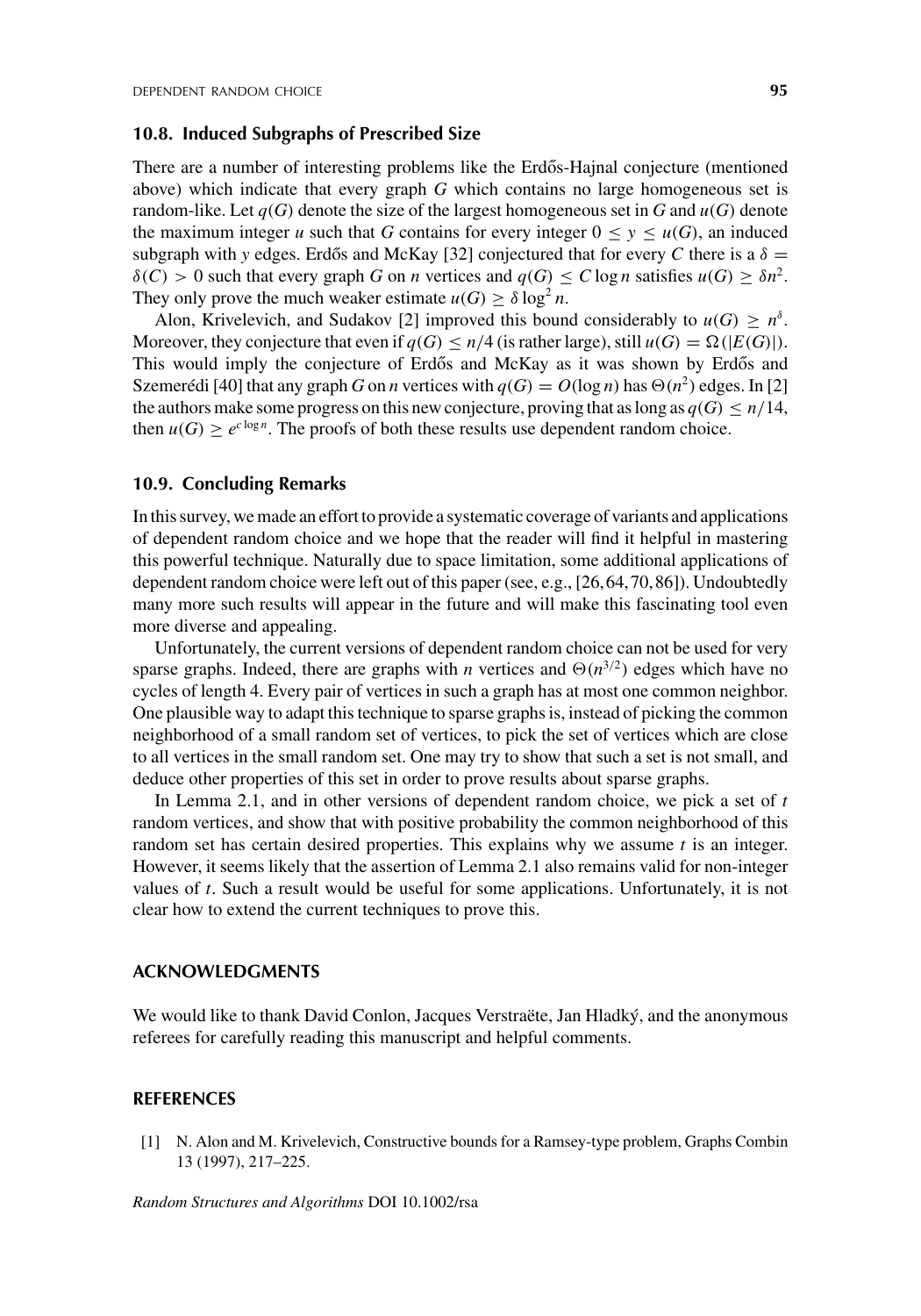- [2] N. Alon, M. Krivelevich, and B. Sudakov, Induced subgraphs of prescribed size, J Graph Theory 43 (2003), 239–251.
- [3] N. Alon, M. Krivelevich, and B. Sudakov, Turán numbers of bipartite graphs and related Ramsey-type questions, Combin Probab Comput 12 (2003), 477–494.
- [4] N. Alon, L. Rónyai, and T. Szabó, Norm-graphs: Variations and applications, J Combin Theory Ser B 76 (1999), 280–290.
- [5] N. Alon and A. Shapira, Testing subgraphs in directed graphs, J Comput Syst Sci 69 (2004), 354–382.
- [6] N. Alon and J. H. Spencer, The probabilistic method, 3rd edition, Wiley, New York, 2008.
- [7] A. Balog and E. Szemerédi, A statistical theorem of set addition, Combinatorica 14 (1994), 263–268.
- [8] J. Beck, An upper bound for diagonal Ramsey numbers, Stud Sci Math Hungar 18 (1983), 401–406.
- [9] B. Bollobás, Extremal graph theory, Academic Press, New York, 1978.
- [10] B. Bollobás, Random graphs, 2nd edition, Cambridge Studies in Advanced Mathematics 73, Cambridgue University Press, Cambridge, 2001.
- [11] B. Bollobás and P. Erdős, On a Ramsey-Turán type problem, J Combin Theory Ser B 21 (1976), 166–168.
- [12] B. Bollobás and H. R. Hind, Graphs without large triangle free subgraphs, Discrete Math 87 (1991), 119–131.
- [13] B. Bollobás and A. Thomason, Proof of a conjecture of Mader, Erdős and Hajnal on topological complete subgraphs, Eur J Comb 19 (1998), 883–887.
- $[14]$  S. A. Burr and P. Erdős, "On the magnitude of generalized Ramsey numbers for graphs", In J. Bolyai, editor, Infinite and finite sets I, Vol. 10, Colloquia Mathematica Societatis, North-Holland, Amsterdam, 1975, pp. 214–240.
- [15] G. Chen and R. H. Schelp, Graphs with linearly bounded Ramsey numbers, J Combin Theory Ser B 57 (1993), 138–149.
- [16] V. Chvátal, V. Rödl, E. Szemerédi, and W. T. Trotter Jr., The Ramsey number of a graph with bounded maximum degree, J Combin Theory Ser B 34 (1983), 239–243.
- [17] D. Conlon, Hypergraph packing and sparse bipartite Ramsey numbers, Combin Probab Comput 18 (2009), 913–923.
- [18] D. Conlon, J. Fox, and B. Sudakov, Ramsey numbers of sparse hypergraphs, Random Struct Algorithms 35 (2009), 1–14.
- [19] D. Conlon, J. Fox, and B. Sudakov, An approximate version of Sidorenko's conjecture, Geom Funct Anal (2010).
- [20] D. Conlon, J. Fox, and B. Sudakov, On two problems in graph Ramsey theory, submitted for publication (2010).
- [21] O. Cooley, N. Fountoulakis, D. Kühn, and D. Osthus, 3-Uniform hypergraphs of bounded degree have linear Ramsey numbers, J Combin Theory Ser B 98 (2008), 484–505.
- [22] O. Cooley, N. Fountoulakis, D. Kühn, and D. Osthus, Embeddings and Ramsey numbers of sparse *k*-uniform hypergraphs, Combinatorica 29 (2009), 263–297.
- [23] J. Cutler and B. Montagh, Unavoidable subgraphs of colored graphs, Discrete Math 308 (2008), 4396–4413.
- [24] A. Dudek and V. Rödl, On *Ks*-free subgraphs in *Ks*+*<sup>k</sup>* -free graphs and vertex Folkman numbers, Combinatorica, forthcoming.
- [25] R. A. Duke, P. Erdős, and V. Rödl, More results on subgraphs with many short cycles, Congr Numerantium 43 (1984), 295–300.
- [26] R. A. Duke, P. Erdős, and V. Rödl, On large intersecting subfamilies of uniform setfamilies, Random Struct Algorithms 23 (2003), 351–356.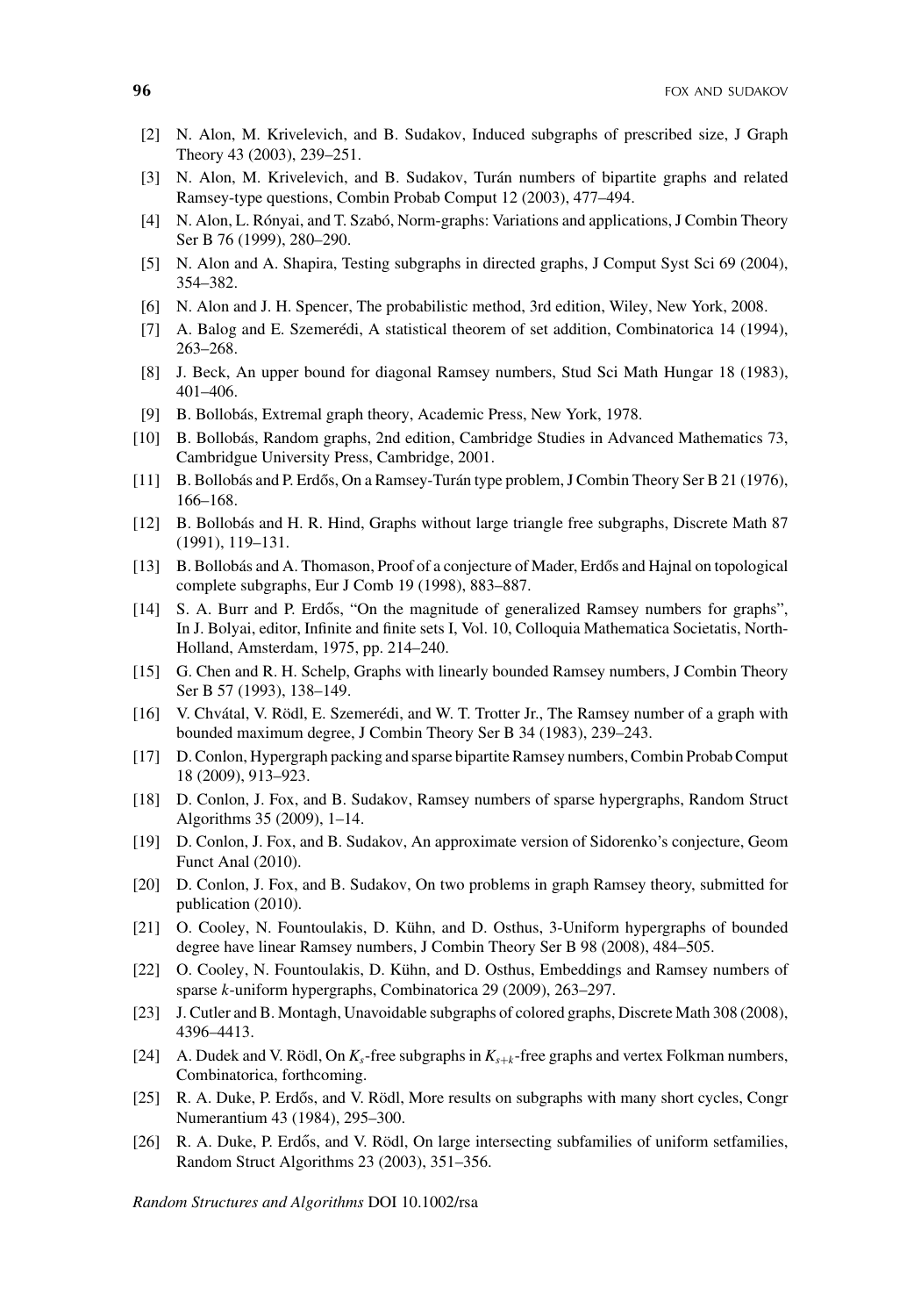- [27] P. Erdős, Some remarks on the theory of graphs, Bull Am Math Soc  $53$  (1947), 292–294.
- [28] P. Erdős, "Some recent results on extremal problems in graph theory", In Theory of graphs (Rome, 1966), P. Rosenstiehl (Editor), Gordon and Breach, New York, 1967, pp. 117–123.
- [29] P. Erdős, "Problems and results in graph theory and combinatorial analysis", In Graph theory and related topics, J. A. Bondy and U. S. R. Murty (Editors), Academic Press, New York, 1979, pp. 153–163.
- [30] P. Erdős, Solved and unsolved problems in combinatorics and combinatorial number theory, Congr Numerantium 32 (1981), 49–62.
- [31] P. Erdős, "On some problems in graph theory, combinatorial analysis and combinatorial number theory", In Graph theory and combinatorics, B. Bollobás (Editor), Academic Press, London, 1984, pp. 1–17.
- [32] P. Erdős, Some of my favourite problems in various branches of combinatorics, Matematiche (Catania) 47 (1992), 231–240.
- [33] P. Erdős and T. Gallai, On the minimal number of vertices representing the edges of a graph, Publ Math Inst Hungar Acad Sci 6 (1961), 181–203.
- [34] P. Erdős and A. Gyárfás, A variant of the classical Ramsey problem, Combinatorica 17 (1997), 459–467.
- [35] P. Erdős and A. Hajnal, Ramsey-type theorems, Discrete Appl Math 25 (1989), 37–52.
- [36] P. Erdős, A. Hajnal, and J. Pach, Ramsey-type theorem for bipartite graphs, Geombinatorics 10 (2000), 64–68.
- [37] P. Erdős, A. Hajnal, M. Simonovits, V. Sós, and E. Szemerédi, Turán-Ramsey theorems and simple asymptotically extremal structures, Combinatorica 13 (1993), 31–56.
- [38] P. Erdős and C. A. Rogers, The construction of certain graphs, Can J Math 14 (1962), 702–707.
- [39] P. Erdős and G. Szekeres, A combinatorial problem in geometry, Compos Math 2 (1935), 463–470.
- [40] P. Erdős and E. Szemerédi, On a Ramsey type theorem, Period Math Hungar 2 (1972), 295–299.
- [41] J. Fox and B. Sudakov, On a problem of Duke, Erdős, Rödl on cycle-connected subgraphs, J Combin Theory Ser B 98 (2008), 1056–1062.
- [42] J. Fox and B. Sudakov, Unavoidable patterns, J Combin Theory Ser A 115 (2008), 1561–1569.
- [43] J. Fox and B. Sudakov, Ramsey-type problem for an almost monochromatic *K*4, SIAM J Discrete Math 23 (2008), 155–162.
- [44] J. Fox and B. Sudakov, Density theorems for bipartite graphs and related Ramsey-type results, Combinatorica 29 (2009), 153–196.
- [45] J. Fox and B. Sudakov, Two remarks on the Burr-Erdős conjecture, Eur J Combin 30 (2009), 1630–1645.
- [46] Z. Füredi, On a Turán type problem of Erdős, Combinatorica 11 (1991), 75–79.
- [47] O. Goldreich, S. Goldwasser, and D. Ron, Property testing and its applications to learning and approximation, J ACM 45 (1998), 653–750.
- [48] W. T. Gowers, A new proof of Szemerédi's theorem for arithmetic progressions of length four, Geom Funct Anal 8 (1998), 529–551.
- [49] W. T. Gowers, Bipartite graphs of approximate rank 1, preprint.
- [50] R. Graham, V. Rödl, and A. Ruciński, On graphs with linear Ramsey numbers, J Graph Theory 35 (2000), 176–192.
- [51] R. Graham, V. Rödl, and A. Ruciński, On bipartite graphs with linear Ramsey numbers, Combinatorica 21 (2001), 199–209.
- [52] R. L. Graham, B. L. Rothschild, and J. H. Spencer, Ramsey theory, 2nd edition, Wiley, New York, 1990.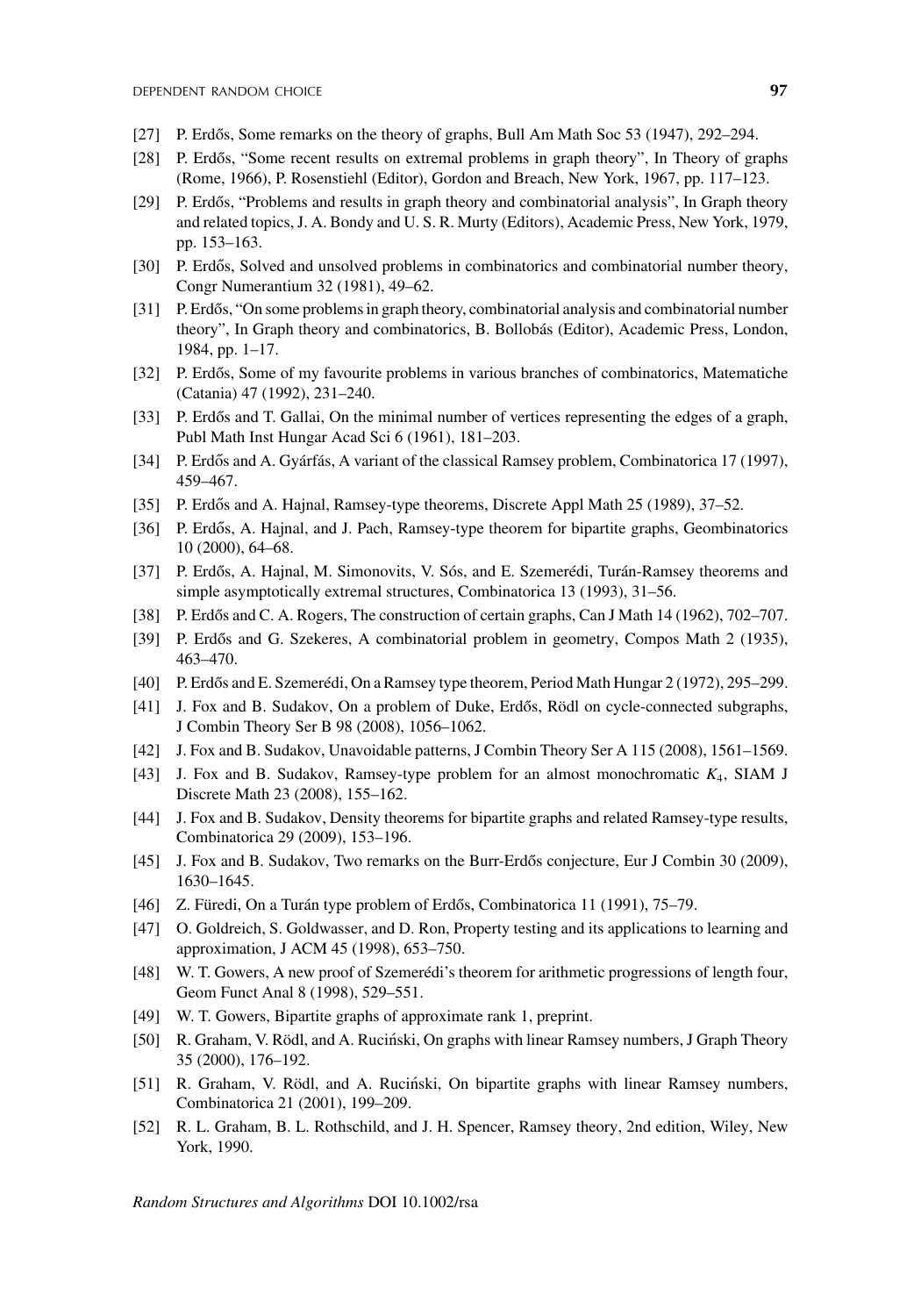- [53] B. Green and S. Konyagin, On the Littlewood problem modulo a prime, Can J Math 61 (2009), 141–164.
- [54] D. J. Kleitman, On a combinatorial conjecture of Erdős, J Combin Theory 1 (1966), 209–214.
- [55] J. Kollár, L. Rónyai, and T. Szabó, Norm-graphs and bipartite Turán numbers, Combinatorica 16 (1996), 399–406.
- [56] J. Komlós and M. Simonovits, "Szemerédi's regularity lemma and its applications in graph theory", In Combinatorics, Paul Erdős is eighty, Vol. 2, Bolyai Society Mathematical Studies, János Bolyai Mathematical Society, Budapest, 1996, pp. 295–352.
- [57] J. Komlós and E. Szemerédi, Topological cliques in graphs II, Combin Probab Comput 5 (1996), 79–90.
- [58] A. Kostochka and D. Mubayi, When is an almost monochromatic *K*<sup>4</sup> guaranteed? Combin Probab Comput 17 (2008), 823–830.
- [59] A. Kostochka and V. Rödl, On graphs with small Ramsey numbers, J Graph Theory 37 (2001), 198–204.
- [60] A. Kostochka and V. Rödl, On graphs with small Ramsey numbers II, Combinatorica 24 (2004), 389–401.
- [61] A. Kostochka and V. Rödl, On Ramsey numbers of uniform hypergraphs with given maximum degree, J Combin Theory Ser A 113 (2006), 1555–1564.
- [62] A. Kostochka and B. Sudakov, On Ramsey numbers of sparse graphs, Combin Probab Comput 12 (2003), 627–641.
- [63] M. Krivelevich, Bounding Ramsey numbers through large deviation inequalities, Random Struct Algorithms 7 (1995), 145–155.
- [64] M. Krivelevich and B. Sudakov, Minors in expanding graphs, Geom Funct Anal 19 (2009), 294–331.
- [65] K. Kuratowski, Sur le probléme des courbes gauches en topologie, Fund Math 15 (1930), 271–283.
- [66] Y. Li and C. Rousseau, On book-complete Ramsey numbers, J Combin Theory Ser B 68 (1996), 36–44.
- [67] L. Lovász, J. Pach, and M. Szegedy, On Conway's thrackle conjecture, Discrete Comput Geom 18 (1997), 369–376.
- [68] D. Mubayi, Edge-coloring cliques with three colors on all 4-cliques, Combinatorica 18 (1998), 293–296.
- [69] B. Nagle, S. Olsen, V. Rödl, and M. Schacht, On the Ramsey number of sparse 3-graphs, Graphs Combin 24 (2008), 205–228.
- [70] V. Nikiforov and C. C. Rousseau, Ramsey goodness and beyond, Combinatorica 29 (2009), 227–262.
- [71] J. Pach and J. Solymosi, Crossing patterns of segments, J Combin Theory Ser A 96 (2001), 316–325.
- [72] J. Pach and G. Tóth, Disjoint edges in topological graphs, Combinatorial geometry and graph theory, In J. Akiyama, E. T. Baskoro, and M. Kano, editors, Lecture Notes in Computer Science 3330, Springer-Verlag, Berlin, 2005, pp. 133–140.
- [73] V. Rödl and R. Thomas, "Arrangeability and clique subdivisions", In R. Graham and J. Nešetřil, editors, The mathematics of Paul Erdős, Vol. II, Algorithms Combin, 14, Springer, Berlin, 1997, pp. 236–239.
- [74] R. Rubinfield and M. Sudan, Robust characterization of polynomials with applications to program testing, SIAM J Comput 25 (1996), 252–271.
- [75] T. Sanders, The Littlewood-Gowers problem, J Anal Math 101 (2007), 123-162.
- [76] L. Shi, Cube Ramsey numbers are polynomial, Random Struct Algorithms 19 (2001), 99–101.